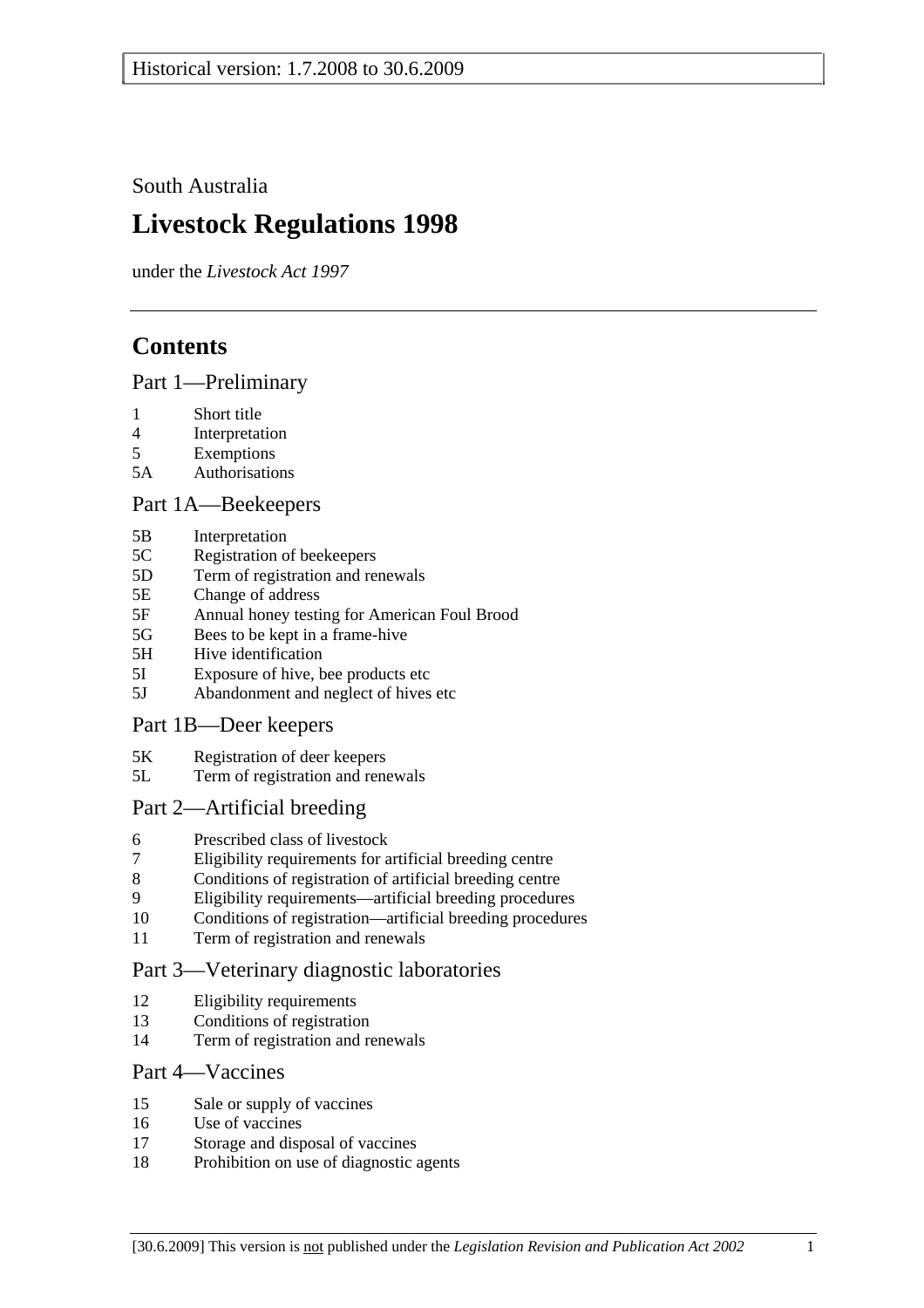## Part 5—Hormonal growth promotants

- 19 Method of treatment of cattle or buffalo with hormonal growth promotants
- 20 HGP earmarks
- 21 HGP records
- 22 HGP free declarations
- 23 HGP free tags
- 24 HGP free invoices etc

### Part 6—Livestock identification

### Division 1—Preliminary

26 Interpretation

### Division 2—Identification of cattle and buffalo

- 27 Application of Division
- 27A Permanent identification devices and transaction tags
- 27AB Identification of animals presented for public sale without identification
- 27AC Offence to identify animal with device or tag bearing identification code of land on which animal not pastured or kept for sale or slaughter

### Division 3—Notification for purposes of national livestock identification system

- 27B Application of Division
- 27C Notification when cattle or buffalo sold at public sale
- 27D Notification when cattle or buffalo slaughtered at abattoir
- 27E Notification when cattle or buffalo moved to different property
- 27F Manner of notifying prescribed database manager

#### Division 3A—Identification of sheep and goats and movement documentation

- 27FA Application of Division
- 27FB Permanent identification devices
- 27FC Movement documentation

#### Division 4—Identification of deer

27G Identification of deer

#### Division 5—General

- 27H Removal of livestock in contravention of this Part
- 28 Types of tags and devices
- 29 Identification codes
- 29A Authorisation of manufacturers and recyclers
- 29B Supply of tags and devices
- 29C Animal must not have more than 1 permanent identification device
- 29D Removal of permanent identification devices
- 29E Replacement of lost devices
- 29F Offence to alter or deface tags and devices

#### Part 7—Sheep lice

- 30 Offence if lice-infested sheep at market
- 31 Offence if lice-infested sheep stray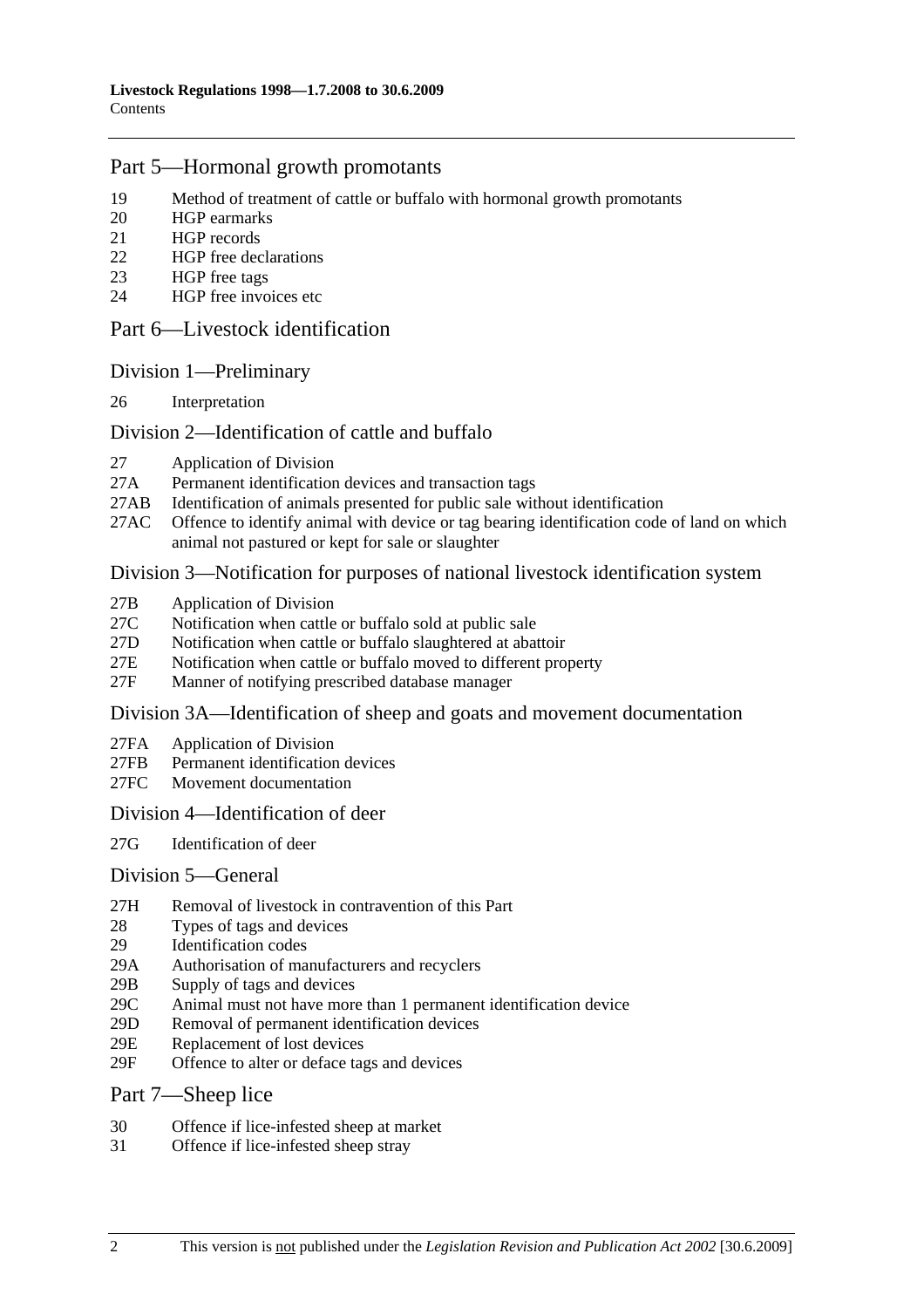## Part 7A—Vendor declarations

- 31A Signing of vendor declarations
- 31B False or misleading vendor declarations

## Part 8—Provision for funds under repealed Acts

- 32 Cattle Compensation Fund
- 33 Beekeepers Compensation Fund
- 34 Swine Compensation Fund
- 34A Deer Keepers Compensation Fund

### Part 9—Stock foods

Division 1—Preliminary

35 Interpretation

### Division 2—Feeding of livestock

- 36 Feeding of restricted animal material to ruminants
- 37 Feeding of restricted animal material from placental mammals to non-ruminants
- 38 Feeding of stock foods containing faeces
- 39 Feeding of stock foods containing registered veterinary products

#### Division 3—Standards for stock foods

- 40 Offence
- 41 Restricted animal material in stock foods
- 42 Substances prohibited in stock foods
- 43 Organochlorine pesticides in stock foods
- 44 Antioxidants in stock foods
- 45 Registered veterinary products in stock foods

#### Division 4—Labelling of manufactured stock foods

- 46 Offences
- 47 Requirement for label or advice note
- 48 General information to be included on label or advice note
- 49 Information about restricted animal material content

## Schedule 1—Fees

Schedule 2—Stock foods

- Part 1—Prohibited substances
- Part 2—Permitted levels of organochlorine pesticides

## Part 3—Permitted levels of certain antioxidants

## Legislative history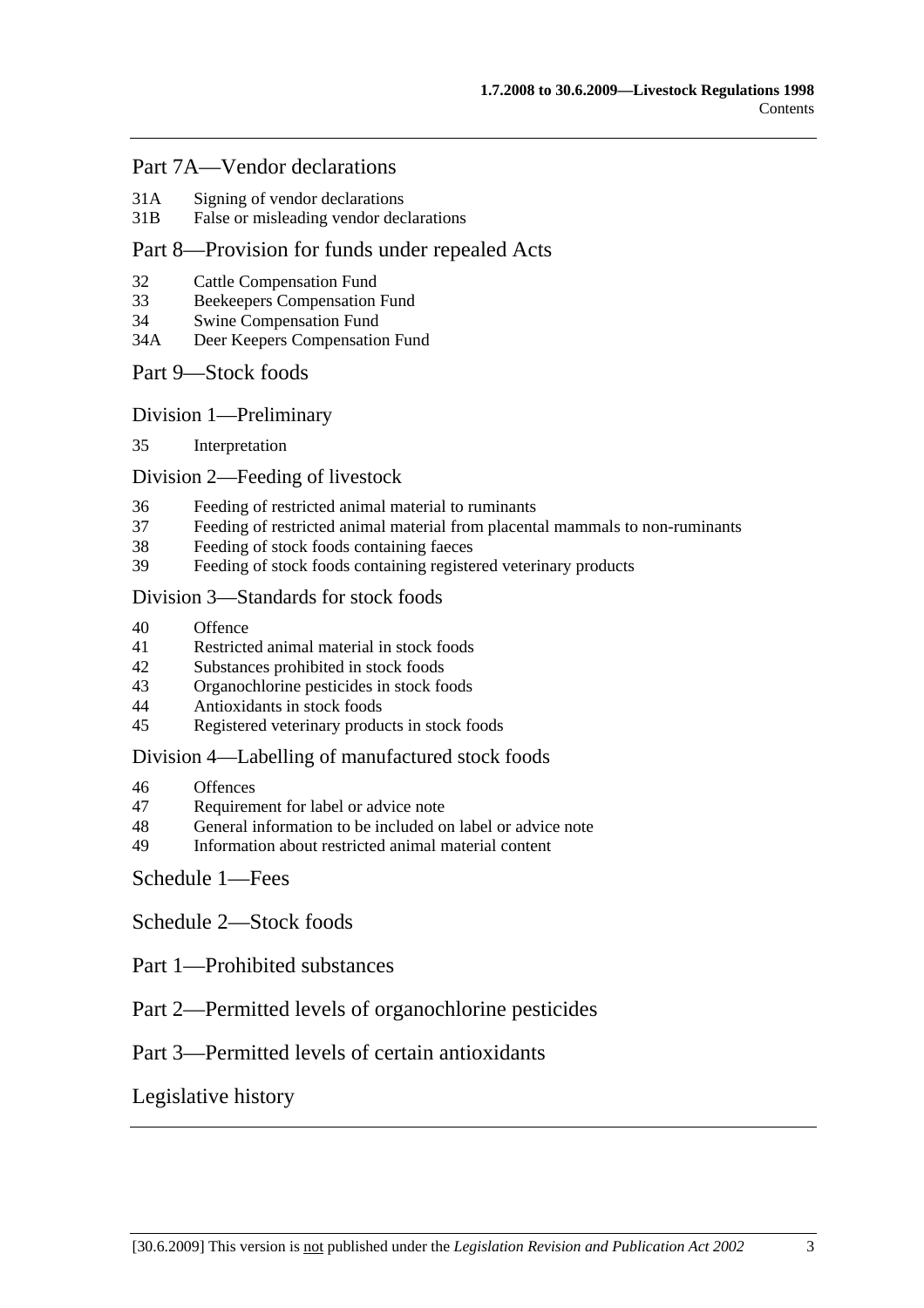# **Part 1—Preliminary**

#### **1—Short title**

These regulations may be cited as the *Livestock Regulations 1998*.

#### **4—Interpretation**

In these regulations—

*Act* means the *Livestock Act 1997*;

*class 1 vaccine* means a preparation or substance capable of producing immunity in livestock to the following organisms or disease syndromes:

anthrax

avian encephalomyelitis

Dichelobacter nodosus

Mareks disease

rabies

Shopes fibroma virus;

*class 2 vaccine* means a preparation or substance capable of producing immunity in livestock to the following organisms or disease syndromes:

bovine pestivirus

Campylobacter fetus var venerealis

canine adenovirus

canine distemper

canine calicivirus

canine parainfluenza virus

canine parvovirus

canine staphylococcal dermatitis

equine staphylococcal dermatitis

feline calicivirus

feline herpes virus

feline panleukopaenia

feline viral rhinotracheitis

feline T-lymphocytic lentivirus

infectious bovine rhinotracheitis

infectious canine hepatitis

Parainfluenza 3 virus

Staphylococcal mastitis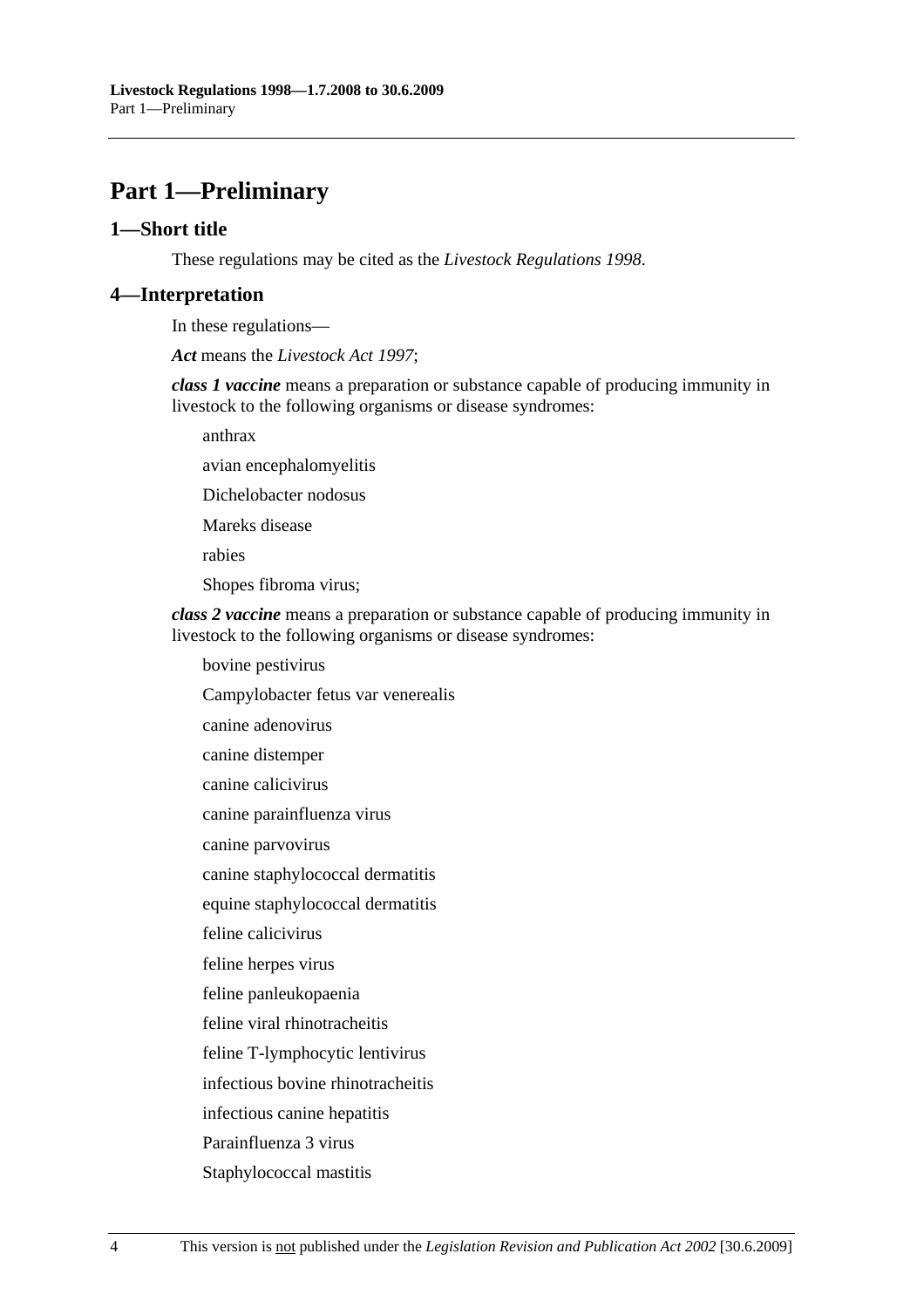Streptococcus equi;

*corresponding law* means—

- (a) *Animal Diseases Act 2005* of the Australian Capital Territory;
- (b) *Stock Diseases Act 1923* of New South Wales;
- (c) *Stock Diseases Act* of the Northern Territory;
- (d) *Stock Act 1915* of Queensland;
- (e) *Animals (Brands and Movement) Act 1984* of Tasmania;
- (f) *Livestock Disease Control Act 1994* of Victoria;
- (g) *Stock Diseases (Regulations) Act 1968* of Western Australia;
- (h) *Stock (Identification and Movement) Act 1970* of Western Australia;

*deer* means an animal of the family *Cervidae*;

*HGP earmark* means an earmark of the kind required to be made immediately after cattle or buffalo are treated with a hormonal growth promotant (see regulation 20);

*HGP free declaration* means a declaration, in a form approved by the Chief Inspector, that cattle or buffalo have not been treated with hormonal growth promotants;

*HGP free invoice* means an invoice issued by a stock agent in respect of cattle or buffalo sold by the agent containing an endorsement in a form approved by the Chief Inspector for the purposes of indicating that HGP free tags were attached to cattle or buffalo at the time of sale;

*HGP free tag* means a transaction tag of a colour, and conforming to any other requirements, specified by the Chief Inspector for the purposes of indicating that cattle or buffalo to which such tags are attached have not been treated with hormonal growth promotants;

*hormonal growth promotant* means a product containing one or more hormones (including but not limited to oestradiol, progesterone, trenbolone and zeranol) that increases the growth rate of, and enhances feed conversion in, cattle or buffalo;

*identification tag*, in relation to a deer, means an ear tag obtained from an authorised manufacturer (see Part 6);

*lice* means sheep body lice of the genus *Bovicola ovis*;

*lice-infested sheep* means sheep on which one or more live lice are present;

*transaction tag* means a tail or ear tag obtained from an authorised manufacturer (see Part 6) or a manufacturer authorised to manufacture tail or ear tags under a corresponding law or through an ordering system approved under a corresponding law;

*vaccine* means—

- (a) a class 1 or 2 vaccine; or
- (b) any other preparation or substance capable of producing immunity in livestock to disease;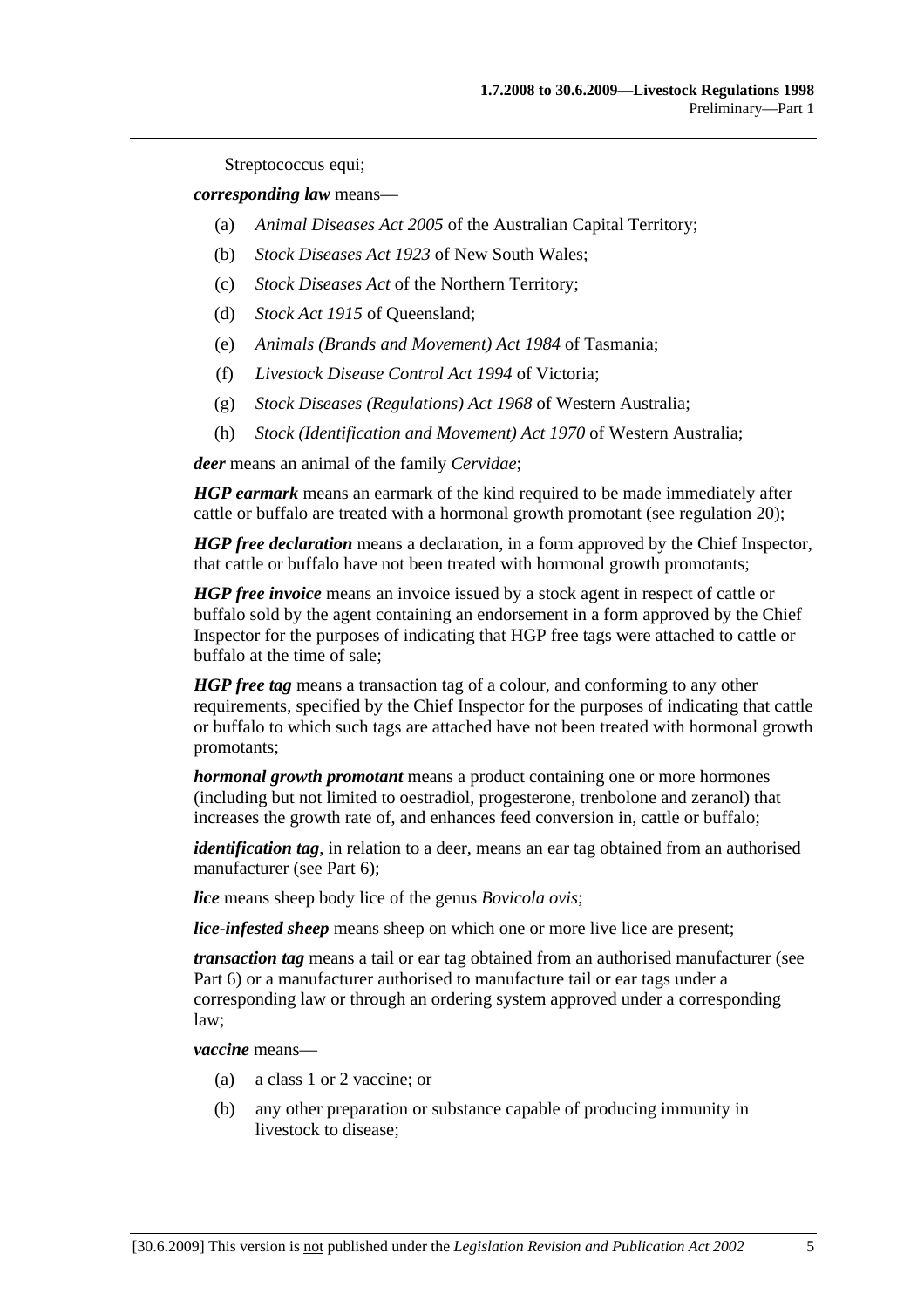*vendor declaration* means a declaration made in connection with the sale or proposed sale of livestock, using—

- (a) a form known as a "Vendor Declaration" from time to time approved by the Chief Inspector in respect of livestock of the relevant kind; or
- (b) a form to the same effect as the form referred to in paragraph (a).

#### **5—Exemptions**

- (1) Section 46(1)(a) of the Act does not apply in relation to the feeding of ruminants, dogs or cats.
- (2) Section  $46(1)(a)$  to (d) (inclusive) of the Act do not apply in relation to the following products:
	- (a) tallow;
	- (b) gelatine.

#### **5A—Authorisations**

- (1) An authorisation of the Chief Inspector under these regulations—
	- (a) must be in writing; and
	- (b) may be given to a particular person or to a class of persons or may apply generally; and
	- (c) may be subject to conditions; and
	- (d) may be varied or revoked by the Chief Inspector at any time.
- (2) An authorisation of the Chief Inspector under these regulations or the variation or revocation of such an authorisation takes effect—
	- (a) if the authorisation is given to a particular person—when written notice of the authorisation or of the variation or revocation (as the case may be) is served on the person; or
	- (b) if the authorisation is given to a class of persons or applies generally—when notice of the authorisation or of the variation or revocation (as the case may be) is published in the Gazette.

# **Part 1A—Beekeepers**

#### **5B—Interpretation**

In this Part—

*appliance* means any article, apparatus or implement used in connection with the keeping of bees or the extraction or storage of honey;

*foundation* means material impressed with the pattern of cell bases on which bees build comb;

*registered beekeeper* means a person registered as a beekeeper under section 17 of the Act.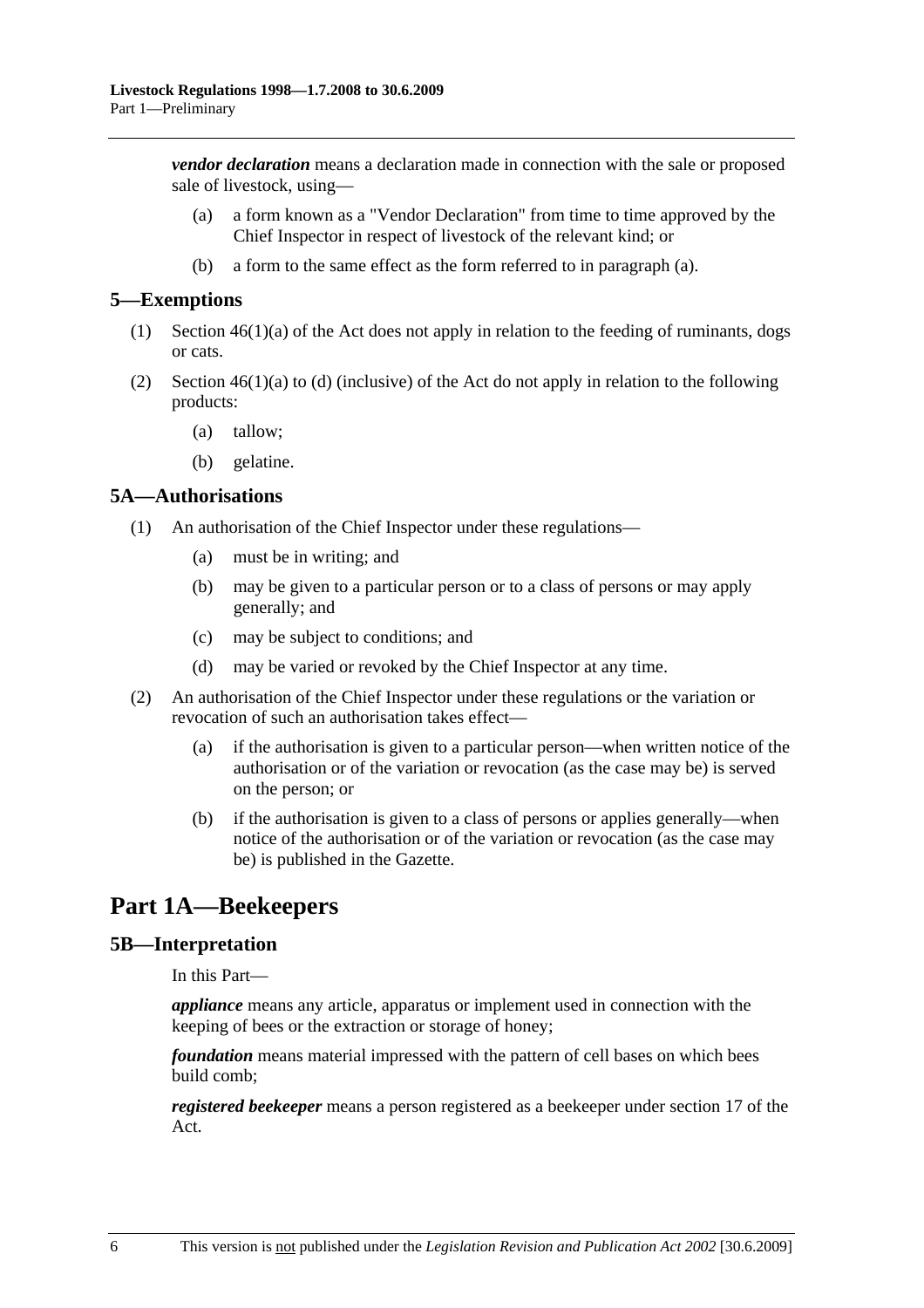### **5C—Registration of beekeepers**

- (1) Bees for which a hive is kept are a prescribed class of livestock for the purposes of section 17 of the Act.
- (2) A person who keeps bees is not required to be registered under section 17 of the Act if—
	- (a) the bees are kept only in hives in respect of which another person is registered as a beekeeper; or
	- (b) the bees are kept in a hive brought into the State from another State or Territory for a period of not more than 90 days in any continuous period of 12 months and the manner in which the person keeps the bees would, if those bees were being kept in that other State or Territory, comply with the requirements of the corresponding laws of that State or Territory.

## **5D—Term of registration and renewals**

- (1) Registration as a beekeeper is for a term expiring on the last day of February following registration.
- (2) Registration as a beekeeper may be renewed from time to time for a further term of 12 months.
- (3) An application for renewal of registration as a beekeeper must—
	- (a) be made to the Chief Inspector; and
	- (b) be in the form and contain or be accompanied by the information required by the Chief Inspector; and
	- (c) be accompanied by the fee set out in Schedule 1.

### **5E—Change of address**

A registered beekeeper must within 14 days after changing his or her postal address notify the Chief Inspector of the change in writing.

Maximum penalty: \$250.

Expiation fee: \$80.

#### **5F—Annual honey testing for American Foul Brood**

- (1) The Chief Inspector may, by notice in writing, require a beekeeper to provide the Chief Inspector, within a period specified in the notice, with—
	- (a) a copy of the results of an AFB test carried out on a composite sample of honey collected following the notice or within the preceding three months from hives kept by the beekeeper; or
	- (b) a composite sample of honey collected following the notice or within the preceding three months from hives kept by the beekeeper to be subjected to an AFB test at the cost of the beekeeper.
- (2) The Chief Inspector may not make a requirement under subregulation (1) of the same beekeeper more than once in each 12 month period commencing on 1 March.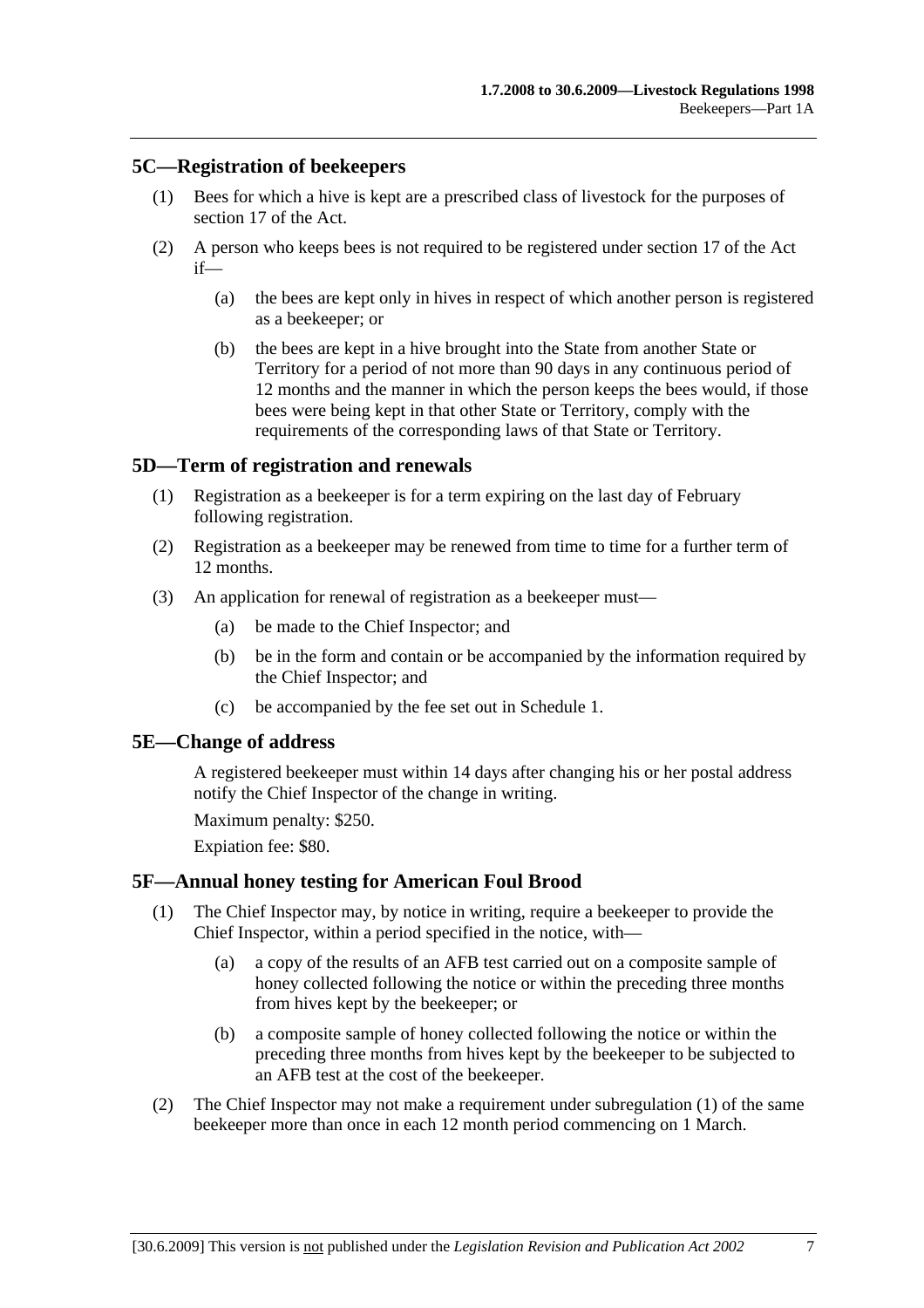- (3) If a beekeeper refuses or fails to comply with a requirement under subregulation (1), the Chief Inspector may—
	- (a) cause a composite sample of honey to be collected by an inspector from hives kept by the beekeeper and to be subjected to an AFB test; and
	- (b) recover costs and expenses reasonably incurred in doing so as a debt owed by the person of whom the requirement was made.
- (4) A beekeeper who does not comply with a requirement made under subregulation (1) is guilty of an offence.

Maximum penalty: \$1 250.

Expiation fee: \$160.

- (5) This regulation does not derogate from other powers of an inspector to take samples of honey or to require honey to be tested.
- (6) For the purposes of this regulation, a composite sample of honey must be collected from hives kept by a beekeeper as follows:
	- (a) if the number of hives kept is 20 or less—a sample of at least ten millilitres of honey must be collected from each of the hives;
	- (b) if the number of hives kept is more than 20 but less than 100—a sample of at least ten millilitres of honey must be collected from each of 20 different hives chosen randomly;
	- (c) if the number of hives kept is more than 100—a sample of at least ten millilitres of honey must be collected from each of a number of different hives chosen randomly, that number being 20 per cent of the total number of hives kept (ignoring any resulting fraction).
- (7) In this regulation—

*AFB test* means a test for the presence of American Foul Brood conducted by a laboratory approved for the purpose by the Chief Inspector.

#### **5G—Bees to be kept in a frame-hive**

A person who keeps bees, unless otherwise authorised by the Chief Inspector, must keep the bees in a hive (a frame-hive) that complies with the following requirements:

- (a) the hive must consist of a box with a lid that is removable so that the movement of bees in and out of the frame-hive can be easily controlled; and
- (b) the box must be fitted with movable frames supported inside the box so that they stand on edge in a vertical position and there is an interval of at least six millimetres, but not more than 20 millimetres, between adjacent frames; and
- (c) each movable frame must—
	- (i) have inserted at its centre a flat sheet of foundation; and
	- (ii) be separated from all inner surfaces of the box and any other movable frame placed above it by a space of at least eight millimetres; and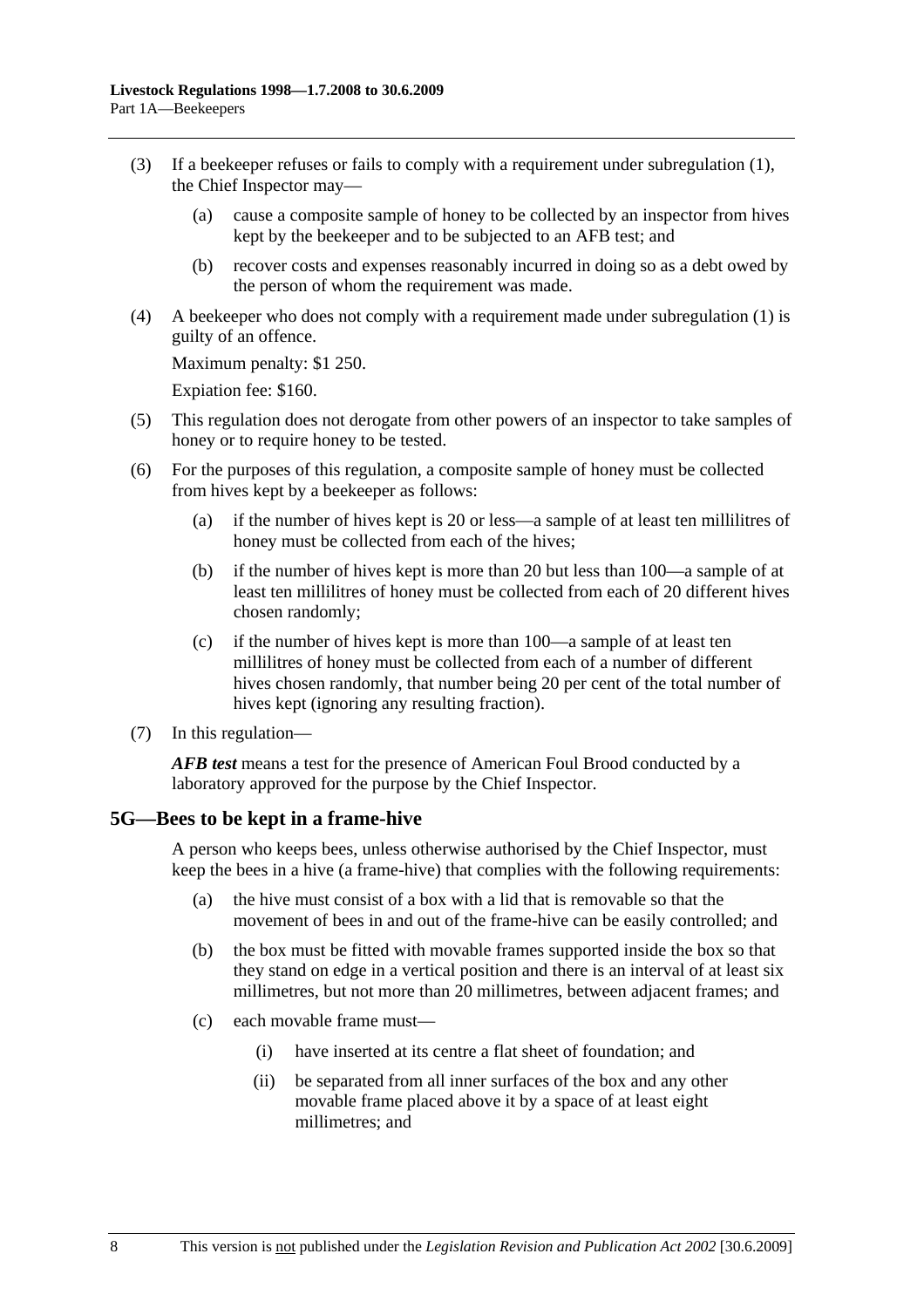(iii) be placed inside the box so that it can be easily removed for inspection.

Maximum penalty: \$5 000.

Expiation fee: \$315.

## **5H—Hive identification**

 (1) A registered beekeeper must ensure that each hive is marked in accordance with this regulation with a hive identification code allocated to him or her in writing by the Chief Inspector.

Maximum penalty: \$5 000.

Expiation fee: \$315.

- (2) Unless otherwise directed by the Chief Inspector, the hive identification code must be marked on a hive in the following manner:
	- (a) subject to subregulation (3), the code must be placed in the centre of an external vertical face of the hive; and
	- (b) the code may be burned, stencilled, embossed, carved or etched directly onto the face of the hive, or it may be inscribed on a metal plate secured to the face of the hive; and
	- (c) each character of the code must be 30 millimetres in height.
- (3) If the face of a hive has previously been marked with a hive identification code (or a brand under the *Apiaries Act 1931*), any subsequent hive identification codes allocated to the hive must be marked on the same vertical face, the first such code being placed in the top left hand corner of that face and each subsequent code being placed in the next corner proceeding clockwise.

## **5I—Exposure of hive, bee products etc**

A beekeeper must not without reasonable excuse, leave a hive, part of a hive (including frames, combs, honey, foundation or beeswax) or an appliance exposed in a manner or under conditions likely to attract robber bees.

Maximum penalty: \$5 000.

Expiation fee: \$315.

## **5J—Abandonment and neglect of hives etc**

- (1) A beekeeper must not, without reasonable excuse—
	- (a) abandon a hive previously kept by the beekeeper; or
	- (b) neglect the management and care of a hive kept by the beekeeper to the extent that the hive is likely to become infected with disease or to attract robber bees; or
	- (c) fail to destroy or properly dispose of any unwanted bees or part of a hive (including frames, combs, honey, foundation or beeswax).

Maximum penalty: \$5 000.

Expiation fee: In the case of an offence against paragraph (b) in the circumstances set out in subregulation (2)(b)—\$315.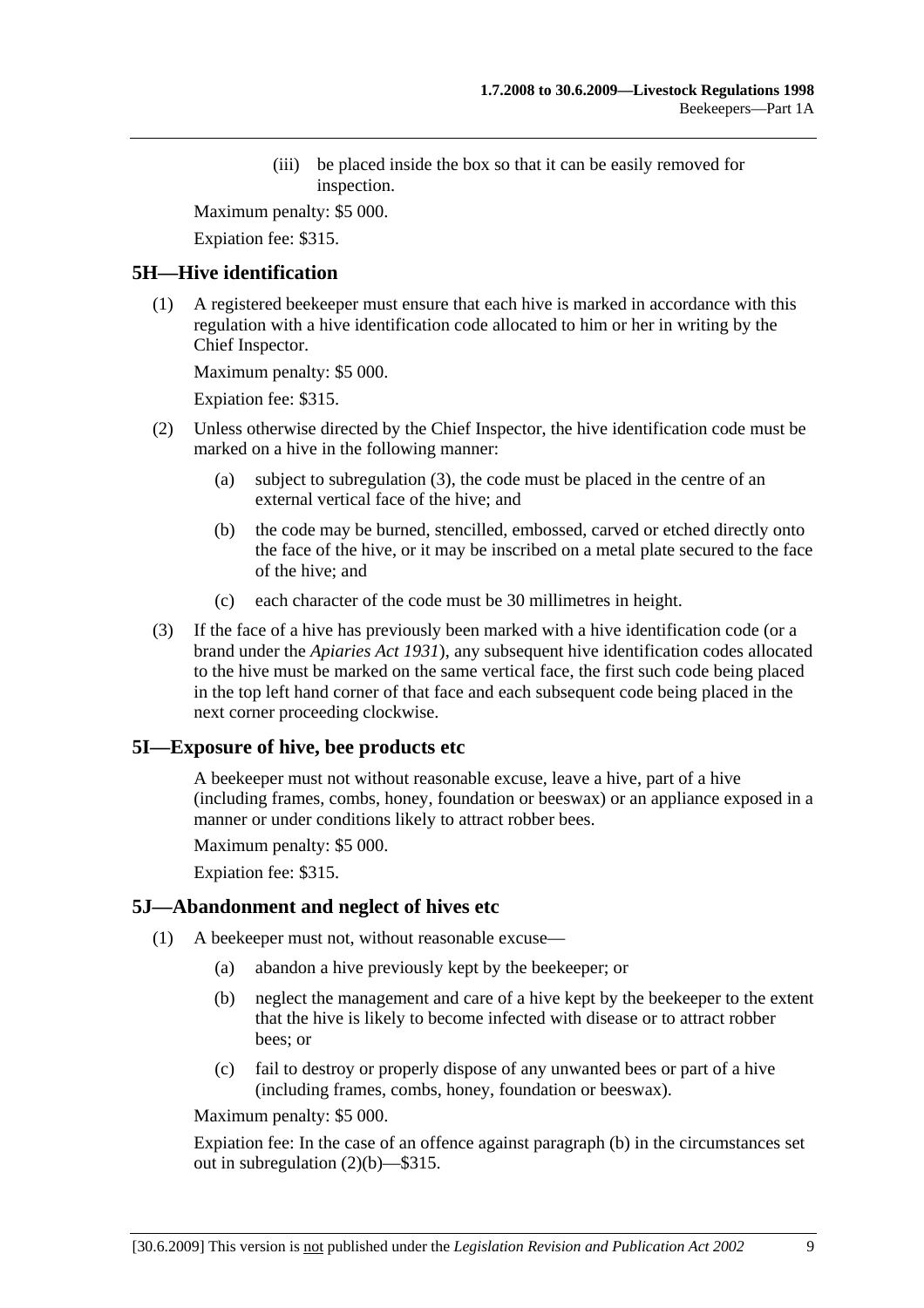- (2) Without limiting paragraph (b) of subregulation (1), a beekeeper will be taken to neglect the management and care of a hive to the extent referred to in that paragraph if—
	- (a) the hive is not examined for the presence of disease at least once in each 6 month period; or
	- (b) the hive is one of a number of hives comprising an apiary and at least three of the following conditions apply to the apiary:
		- (i) there is no source of water accessible to bees within 200 metres of a hive in the apiary;
		- (ii) the prescribed number of hives in the apiary are, or exhibit signs of having been, infested with wax moth;
		- (iii) the prescribed number of hives in the apiary are dead;
		- (iv) a hive or part of a hive in the apiary has been left exposed in a manner or under conditions likely to attract robber bees.
- (3) In proceedings for an offence against this regulation, hives located on the same holding will, in the absence of proof to the contrary, be taken to comprise an apiary.
- (4) In this regulation—

*apiary* means a number of hives managed together;

*prescribed number of hives* in an apiary means—

- (a) if the number of hives comprising the apiary is less than 10—one;
- (b) if the number of hives comprising the apiary is 10 or more—the number that is 10 per cent of the total number of hives comprising the apiary (ignoring any resulting fraction).
- (5) For the purposes of this regulation a hive is *dead* if a substantial number of the bees in the hive are dead.

# **Part 1B—Deer keepers**

## **5K—Registration of deer keepers**

Deer are a prescribed class of livestock for the purposes of section 17 of the Act.

#### **5L—Term of registration and renewals**

- (1) Registration as a deer keeper is for a term of 2 years.
- (2) Registration as a deer keeper may be renewed from time to time for a further term of 2 years.
- (3) An application for renewal of registration as a deer keeper must—
	- (a) be made to the Chief Inspector; and
	- (b) be in the form and contain or be accompanied by the information required by the Chief Inspector; and
	- (c) be accompanied by the fee set out in Schedule 1.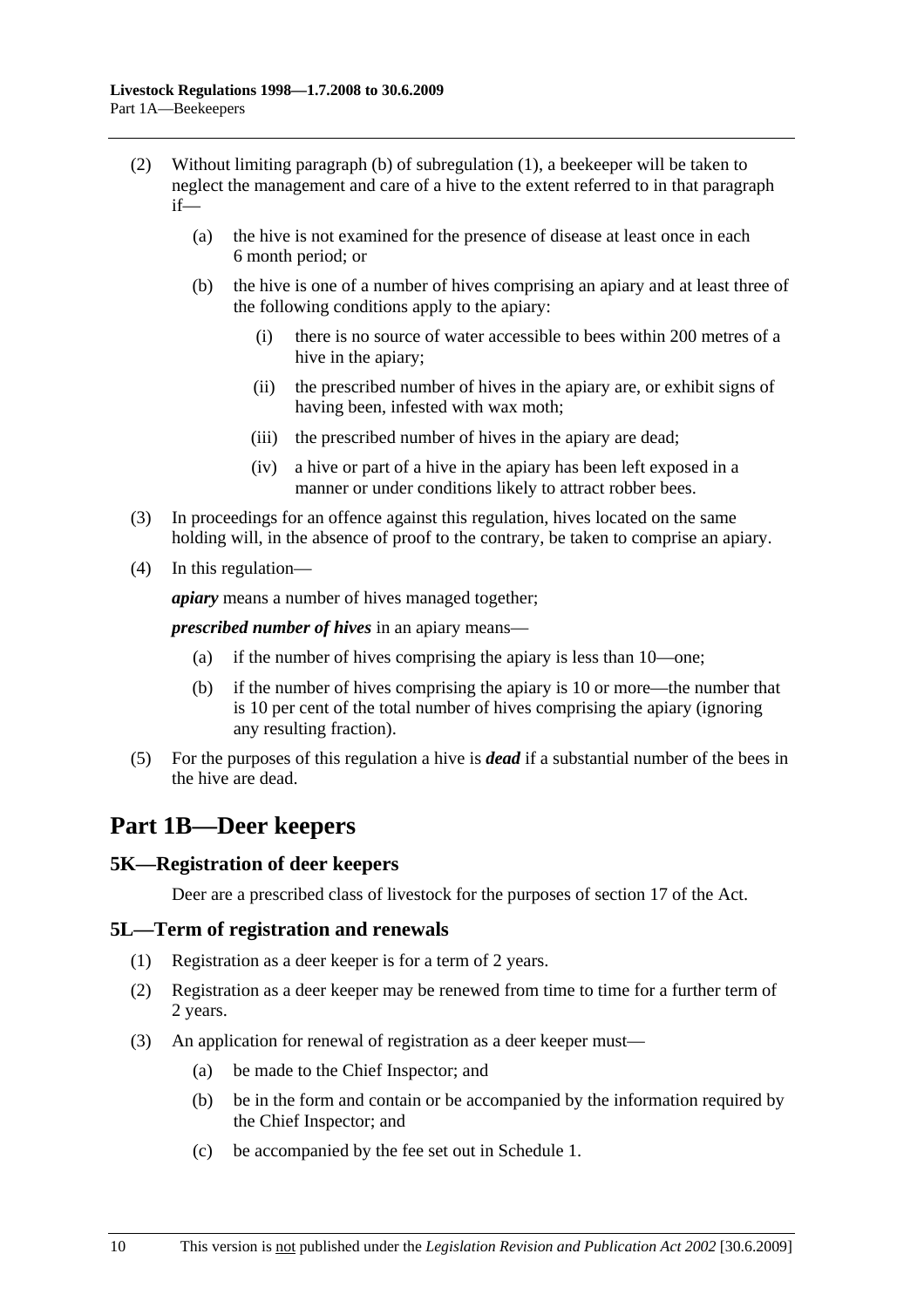# **Part 2—Artificial breeding**

### **6—Prescribed class of livestock**

The following are prescribed classes of livestock for the purposes of the definition of *artificial breeding centre* in section 3 of the Act and for the purposes of section 19(1) of the Act:

- (a) cattle;
- (b) sheep;
- (c) goats;
- (d) pigs;
- (e) horses.

### **7—Eligibility requirements for artificial breeding centre**

- (1) In determining whether to grant registration under section 18 of the Act to operate an artificial breeding centre, the Chief Inspector must have regard to—
	- (a) the suitability of the applicant to be granted registration; and
	- (b) the arrangements that the applicant has made to fulfil the obligations that may arise under these regulations; and
	- (c) the suitability of the premises for their purpose; and
	- (d) the standard of construction of the premises and the standard of the facilities and equipment on the premises; and
	- (e) the nature of the artificial breeding procedures to be carried out at the centre; and
	- (f) any other relevant matter.
- (2) If an application is made in respect of proposed premises, the Chief Inspector—
	- (a) must determine whether he or she will grant registration if the premises are completed substantially in accordance with the proposal and, if so, the conditions (if any) he or she will impose on the registration; and
	- (b) if he or she determines that registration will be granted in those circumstances, is bound by that decision.

#### **8—Conditions of registration of artificial breeding centre**

The following are conditions of registration under section 18 of the Act to operate an artificial breeding centre:

- (a) there must be compliance in relation to artificial breeding procedures performed by the centre with—
	- (i) the *Code of Practice for Australian Livestock Artificial Breeding Centres* published by the Australian Quarantine and Inspection Service, as in force from time to time; and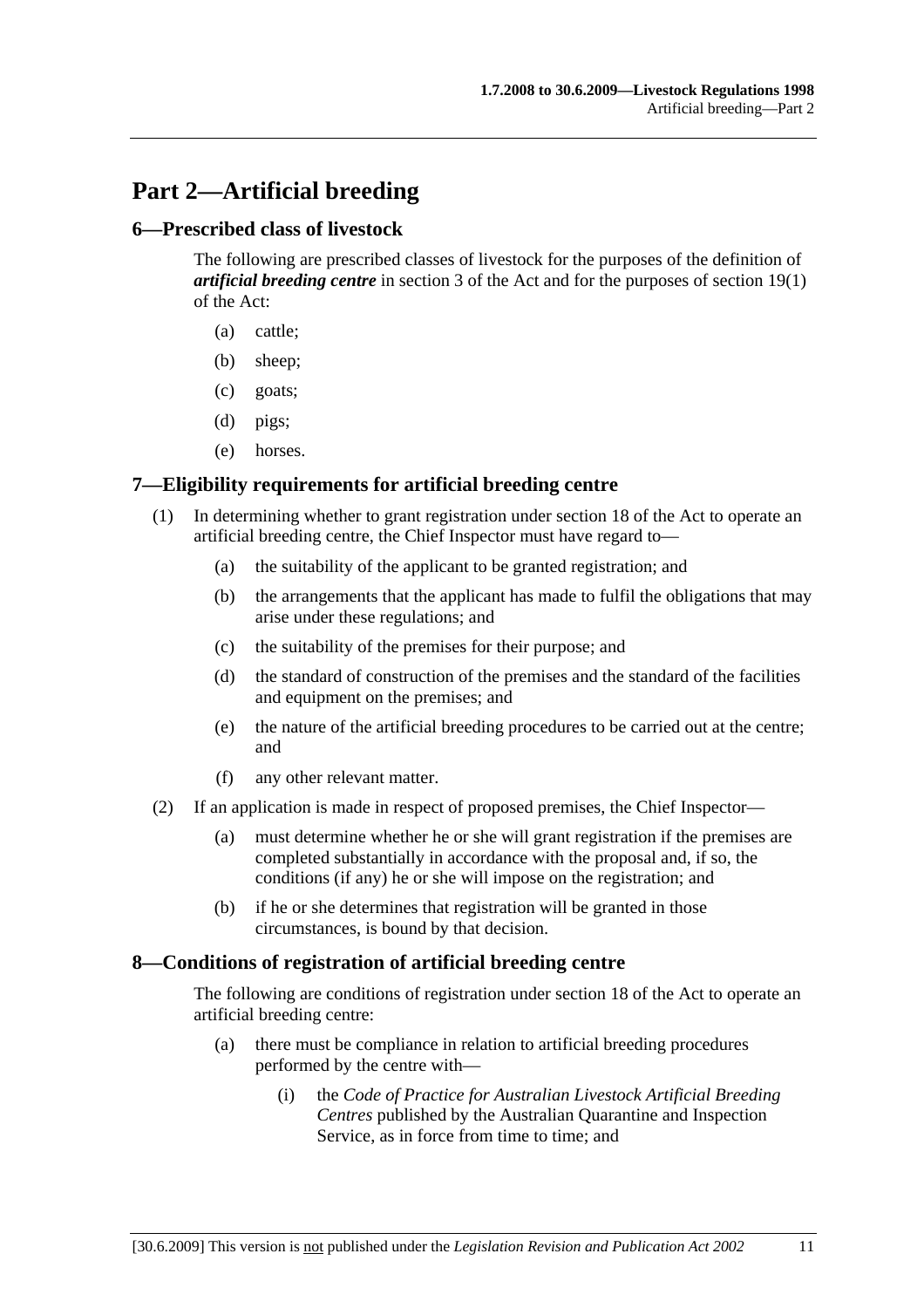- (ii) the *Minimum Health Standards for Stock Standing at Licensed or Approved Artificial Breeding Centres in Australia* published by the Australian Quarantine and Inspection Service, as in force from time to time;
- (b) the premises to which registration of an artificial breeding centre relates must not, without the approval of the Chief Inspector—
	- (i) be altered or extended;
	- (ii) be used for the carrying out of artificial breeding procedures not authorised by the registration;
- (c) the following records must be kept:
	- (i) records that ensure that the animal from which any semen or embryos have been collected and the place and date of collection can, at all times, be readily determined;
	- (ii) accurate records of all artificial breeding procedures carried out pursuant to the registration;
	- (iii) accurate records relating to the health of an animal from which semen or embryos have been collected pursuant to the registration.

#### **9—Eligibility requirements—artificial breeding procedures**

A person is not eligible to be registered under section 19 of the Act to perform an artificial breeding procedure unless the person—

- (a) is a fit and proper person to be registered; and
- (b) has qualifications and experience that the Chief Inspector considers appropriate having regard to the kind of procedures that the applicant would be authorised to perform if granted the registration.

## **10—Conditions of registration—artificial breeding procedures**

- (1) The following categories of registration under section 19 of the Act may be granted:
	- (a) insemination of livestock—authorising the holder to carry out artificial insemination of livestock;
	- (b) semen collection and processing—authorising the holder to collect semen from livestock and process it;
	- (c) embryo collection and processing—authorising the holder to collect ova or embryos from livestock and process them.
- (2) The following are conditions of registration under section 19 of the Act:
	- (a) artificial breeding procedures not authorised by the registration must not be performed;
	- (b) the following records must be kept:
		- (i) records that ensure that the animal from which any semen or embryos have been collected and the place and date of collection can, at all times, be readily determined;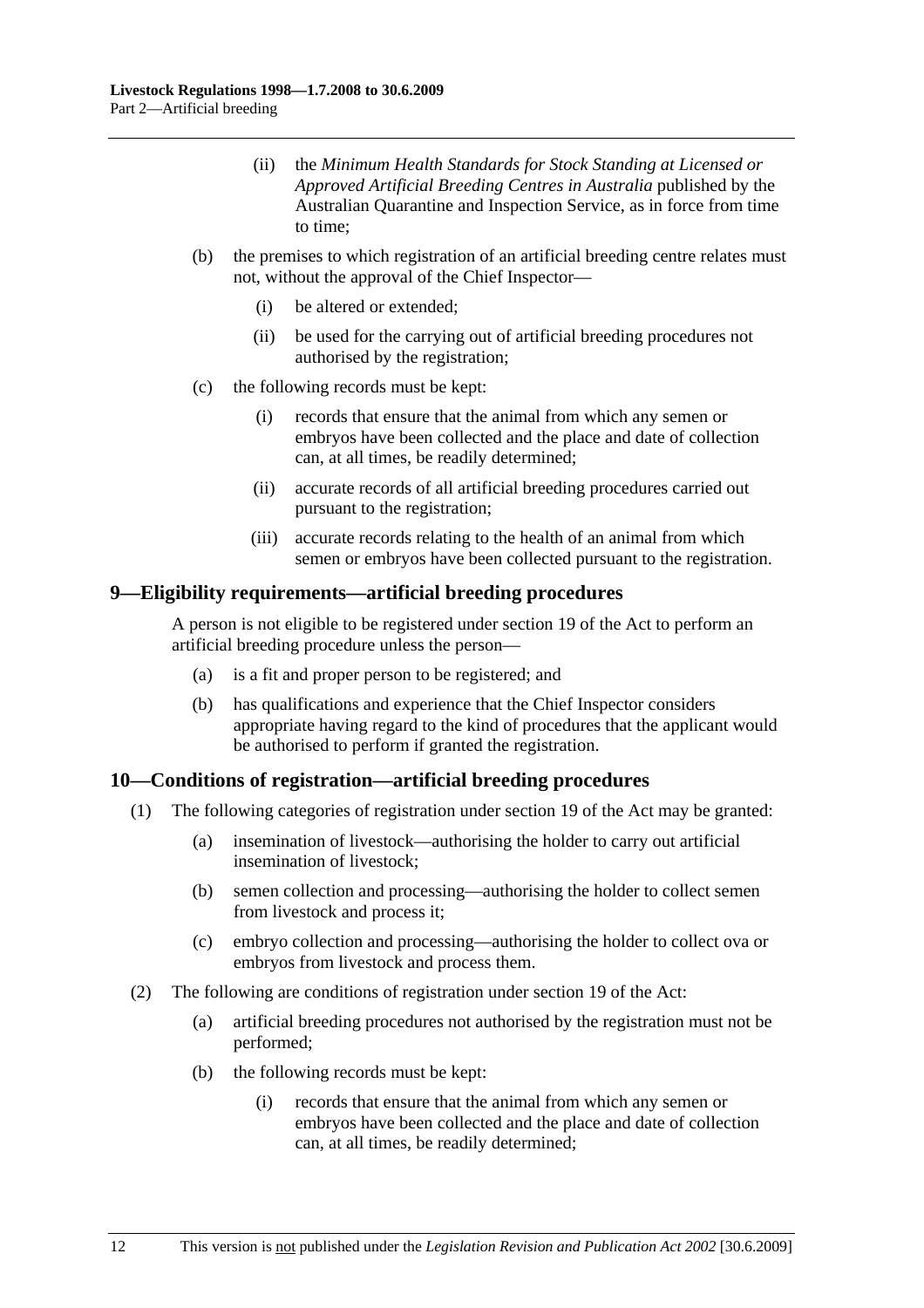- (ii) accurate records of all artificial breeding procedures carried out pursuant to the registration;
- (iii) accurate records relating to the health of an animal from which semen or embryos have been collected pursuant to the registration.

### **11—Term of registration and renewals**

- (1) The term of registration of an artificial breeding centre or a person authorised to perform artificial breeding procedures is until 30 June in the third year after its grant.
- (2) Renewal of registration is for three years.

# **Part 3—Veterinary diagnostic laboratories**

### **12—Eligibility requirements**

- (1) In determining whether to grant registration under section 20 of the Act to operate a veterinary diagnostic laboratory, the Chief Inspector must have regard to—
	- (a) the suitability of the applicant to be granted registration; and
	- (b) the arrangements that the applicant has made to fulfil the obligations that may arise under these regulations; and
	- (c) the suitability of the premises for their purpose; and
	- (d) the standard of construction of the premises and the standard of the facilities and equipment on the premises; and
	- (e) the nature of the examinations and tests to be carried out at the laboratory; and
	- (f) any other relevant matter.
- (2) If an application is made in respect of proposed premises, the Chief Inspector—
	- (a) must determine whether he or she will grant registration if the premises are completed substantially in accordance with the proposal and, if so, the conditions (if any) he or she will impose on the registration; and
	- (b) if he or she determines that registration will be granted in those circumstances, is bound by that decision.

#### **13—Conditions of registration**

Registration under section 20 of the Act of a veterinary diagnostic laboratory is subject to the following conditions:

 (a) the laboratory must be supervised by a person or persons approved by the Chief Inspector;

> In respect of the supervision of animal disease diagnosis carried out at the laboratory, the person must be a veterinary surgeon. In respect of the supervision of residue analysis carried out at the laboratory, the person must hold appropriate qualifications.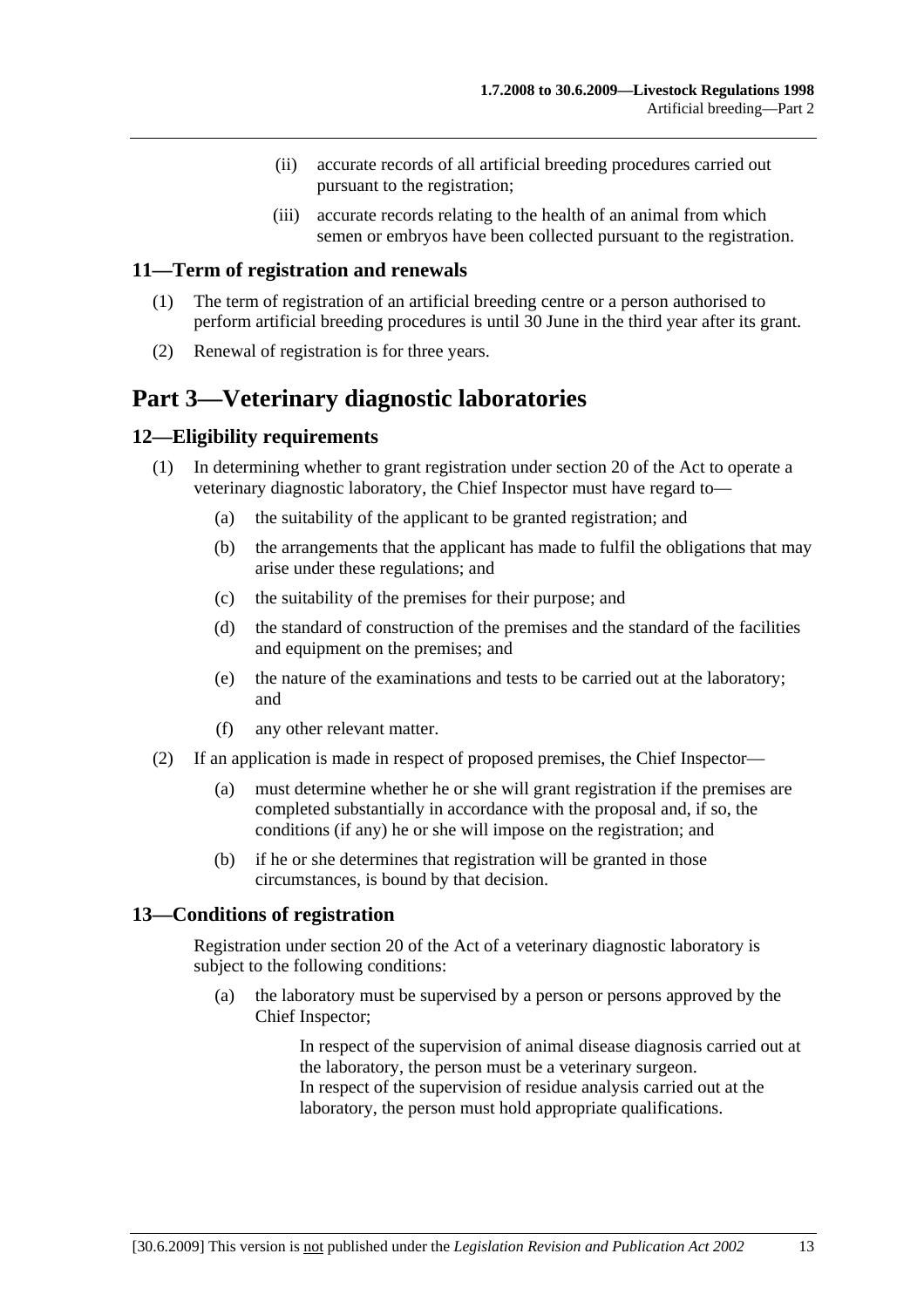- (b) the methods used at the laboratory for animal disease diagnosis must conform to the *Australian Standard Techniques for Animal Diseases* published for the Australian Agricultural Council (Standing Committee on Agriculture) by CSIRO Australia, as in force from time to time;
- (c) if a result from any test or analysis carried out at the laboratory indicates that any livestock or livestock product or other property is, or is likely to be, affected with a notifiable condition the result must be reported to the Chief Inspector by the quickest practicable means, together with such further information as the Chief Inspector may reasonably require;
- (d) records of results from each test or analysis carried out at the laboratory must be kept for a period of at least seven years;
- (e) a laboratory sample or specimen affected or reasonably suspected of being affected with a notifiable condition must not, without the approval of the Chief Inspector—
	- (i) be brought into the laboratory from interstate or overseas; or
	- (ii) be sent from the laboratory out of the State;
- (f) laboratory samples or specimens or records of results from a test or analysis carried out at the laboratory, must, at the request of the Chief Inspector, be provided to the Chief Inspector or a person nominated by the Chief;
- (g) the laboratory must participate in a quality assurance program approved by the Chief Inspector.

## **14—Term of registration and renewals**

- (1) The term of registration of a veterinary diagnostic laboratory is until 30 June in the third year after registration is granted.
- (2) Renewal of registration is for 3 years.

# **Part 4—Vaccines**

#### **15—Sale or supply of vaccines**

- (1) A person must not sell or supply a vaccine for use on livestock unless—
	- (a) in the case of a class 1 vaccine—the sale or supply is to a veterinary surgeon, or to some other person approved by the Chief Inspector, for use by that person and the sale or supply has been approved by the Chief Inspector; or
	- (b) in the case of a class 2 vaccine—the sale or supply is to a veterinary surgeon, or to some other person approved by the Chief Inspector, for use by that person; or
	- (c) in any other case—
		- (i) the preparation or substance is registered under the *Agricultural and Veterinary Chemicals (South Australia) Act 1994*; or
		- (ii) the approval of the Chief Inspector has been obtained.

Maximum penalty: \$5 000.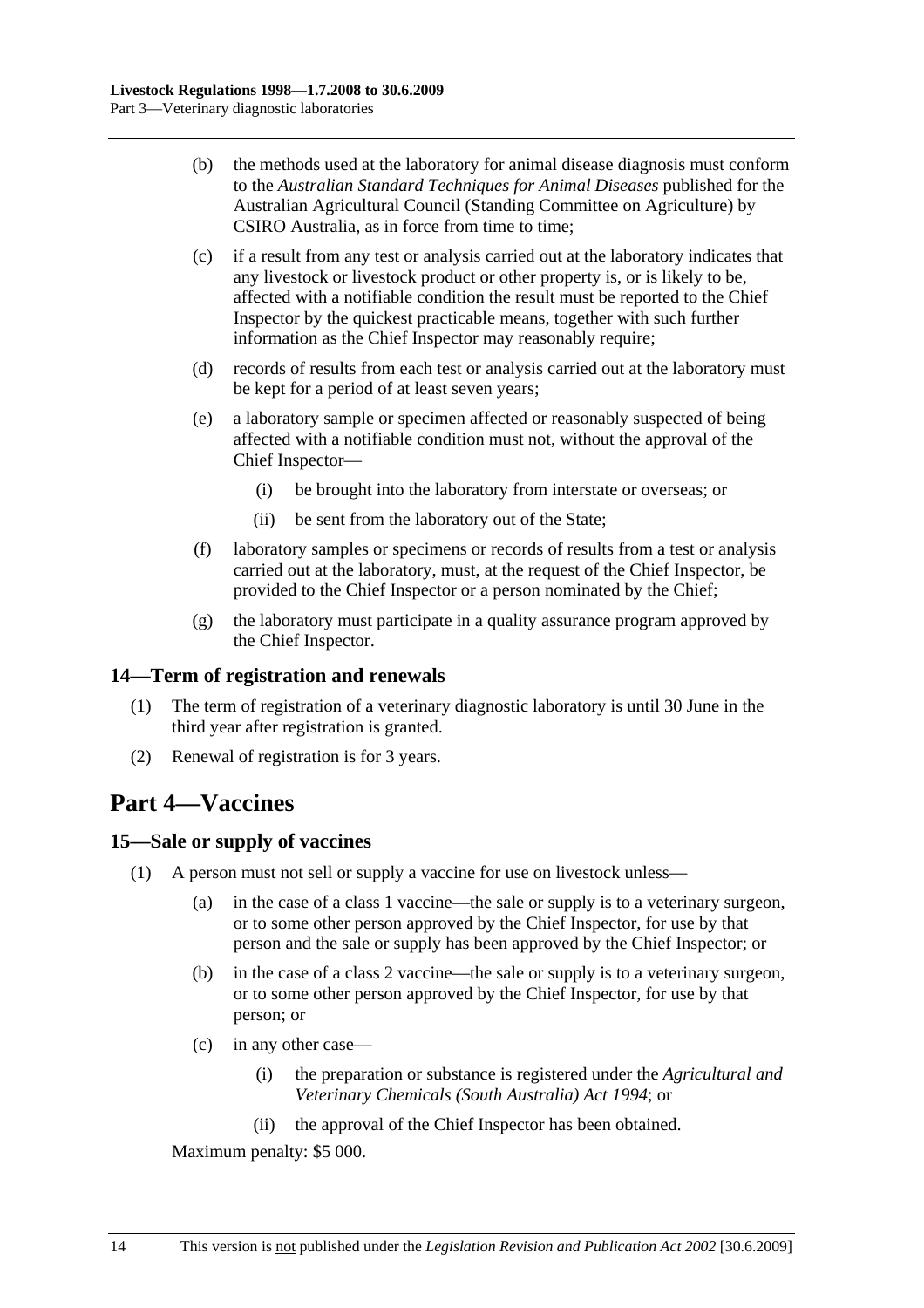(2) A person must not sell or supply a vaccine after the date (if any) specified on any label, covering, wrapping or container as the date after which the vaccine should not or must not be used on livestock.

Maximum penalty: \$2 500.

Expiation fee: \$210.

### **16—Use of vaccines**

A person must not, without the approval of the Chief Inspector, use a class 1 or 2 vaccine on livestock unless the person is a veterinary surgeon.

Maximum penalty: \$5 000.

## **17—Storage and disposal of vaccines**

A person who has in his or her possession, custody or control a vaccine intended for sale or supply must—

- (a) ensure that the vaccine is at all times stored in the manner, and at the temperature (if any) specified on any label, covering or wrapping by or under any law; and
- (b) dispose of the vaccine on, or as soon as possible after, the date (if any) specified on any label, covering, wrapping or container as the date after which the vaccine should not or must not be used on livestock.

Maximum penalty: \$2 500.

Expiation fee: \$210.

## **18—Prohibition on use of diagnostic agents**

A person must not, without the approval of the Chief Inspector, use a diagnostic agent (including tuberculin, johnin, mallein or pullorum antigen).

Maximum penalty: \$2 500.

# **Part 5—Hormonal growth promotants**

## **19—Method of treatment of cattle or buffalo with hormonal growth promotants**

A person must not treat cattle or buffalo with a hormonal growth promotant otherwise than by implanting the hormonal growth promotant under the skin behind the ear of the cattle or buffalo.

Maximum penalty: \$5 000.

Expiation fee: \$315.

## **20—HGP earmarks**

- (1) If cattle or buffalo are not, immediately after treatment with a hormonal growth promotant, each marked with an earmark consisting of an equilateral triangle with sides 20 millimetres in length, punched through the centre of the left or right ear of the animal (an *HGP earmark*)—
	- (a) the owner of the cattle or buffalo; and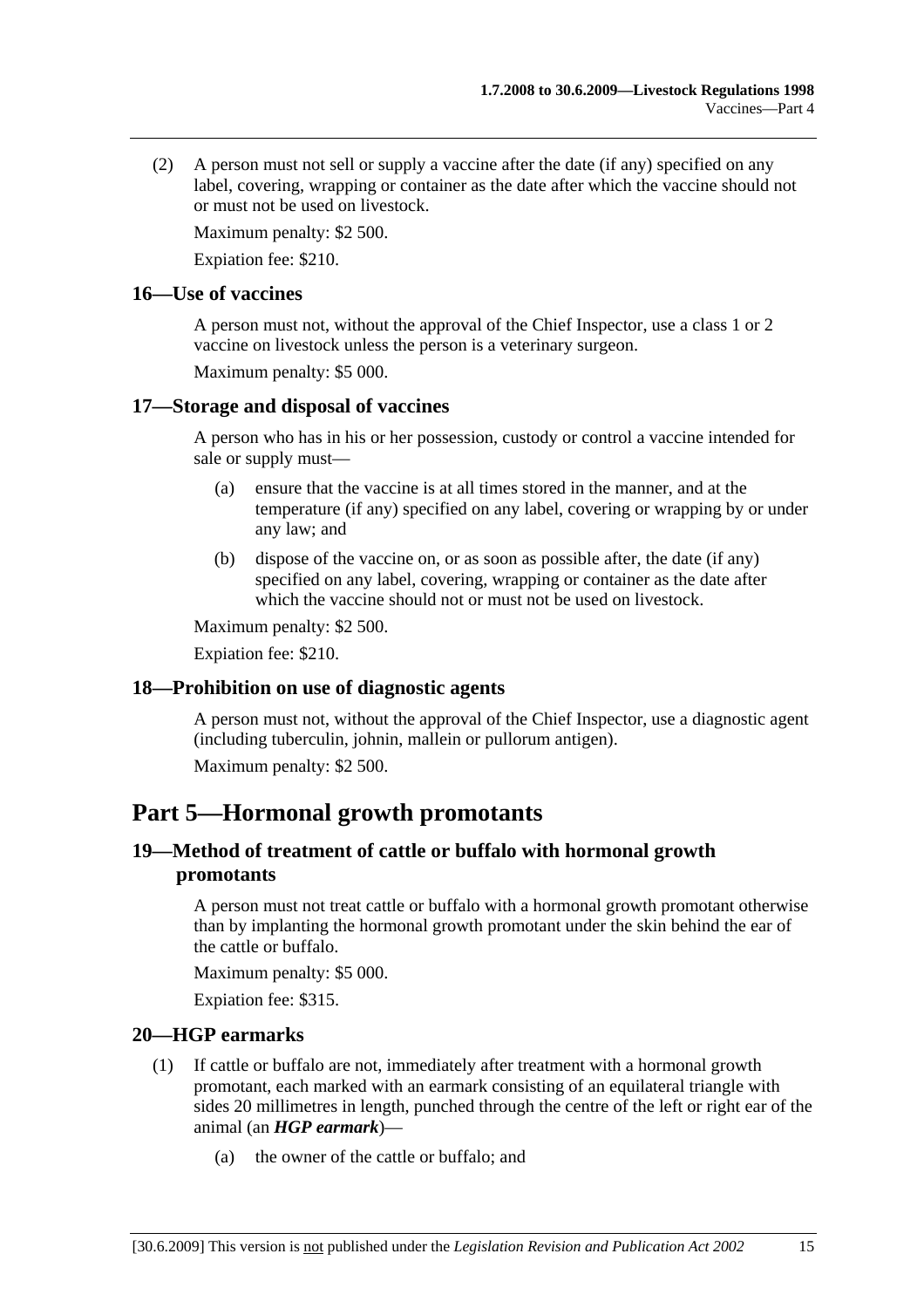(b) any other person responsible for the husbandry of the cattle or buffalo who treated the cattle or buffalo with the hormonal growth promotant, or caused or permitted the cattle or buffalo to be so treated,

are each guilty of an offence.

Maximum penalty: \$5 000.

Expiation fee: \$315.

 (2) Subregulation (1) does not apply in respect of an animal that already has an HGP earmark at the time of treatment with a hormonal growth promotant.

### **21—HGP records**

The owner (or former owner) of cattle or buffalo that are treated with hormonal growth promotants must ensure that records are made, and retained for a period of not less than two years after the cattle or buffalo cease to be in his or her ownership, containing the following information:

- (a) in respect of each type of hormonal growth promotant obtained or used to treat cattle or buffalo—
	- (i) the date on which it was obtained; and
	- (ii) a description of its type; and
	- (iii) the name and address of the person from whom it was obtained; and
	- (iv) the number of doses obtained; and
- (b) in respect of each treatment of cattle or buffalo with each type of hormonal growth promotant—
	- (i) the date of the treatment; and
	- (ii) the breed or other description of each animal treated; and
	- (iii) the number of animals treated; and
	- (iv) a description of the type of hormonal growth promotant used for the treatment; and
	- (v) the number of doses of hormonal growth promotant used, lost or wasted in the course of the treatment; and
- (c) in respect of the disposal to some other person of cattle or buffalo treated with hormonal growth promotants—
	- (i) the number of animals disposed of; and
	- (ii) the breed or other description of each animal; and
	- (iii) the fact that the animals have been treated with hormonal growth promotants; and
	- (iv) the date of the disposal; and
	- (v) the name of that other person.

Maximum penalty: \$2 500.

Expiation fee: \$210.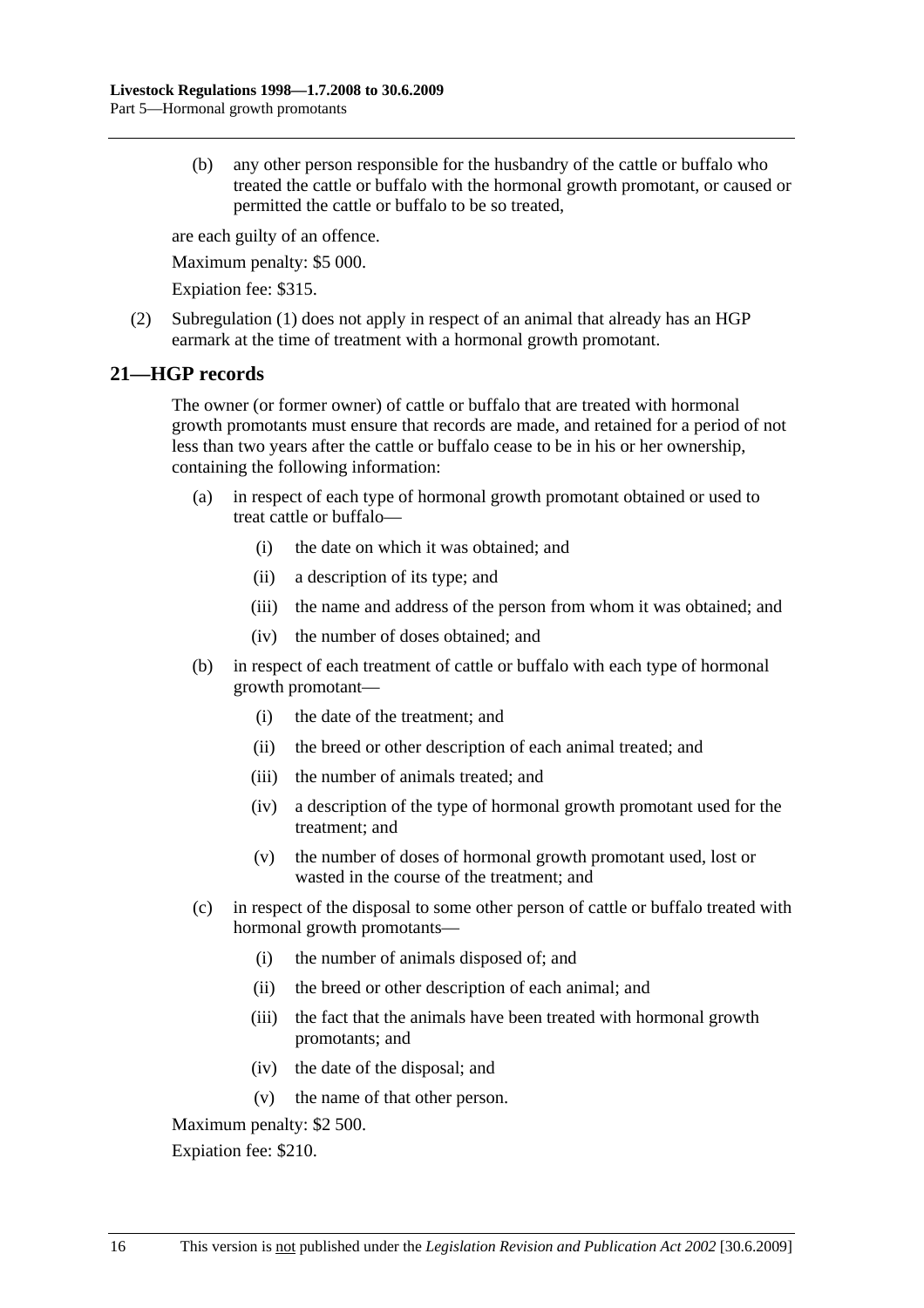### **22—HGP free declarations**

- (1) A person must not make an HGP free declaration in respect of cattle or buffalo unless the person is—
	- (a) the owner of the cattle or buffalo; or
	- (b) a person responsible for the husbandry of the cattle or buffalo authorised by the owner to do so.

Maximum penalty: \$5 000.

Expiation fee: \$315.

 (2) A person must not make a statement that is false or misleading in a material particular (whether by reason of the inclusion or omission of any particular) in an HGP free declaration.

Maximum penalty/expiation fee:

(a) If the person made the statement knowing that it was false or misleading:

Maximum penalty—\$10 000.

(b) In any other case:

Maximum penalty—\$5 000.

Expiation fee—\$315.

- (3) For the purposes of subregulation (2), the statement in an HGP declaration that the cattle or buffalo have not been treated with hormonal growth promotants will be taken to be false if the cattle or buffalo have HGP earmarks.
- (4) A person must not make an HGP free declaration in respect of cattle or buffalo that have not been continuously in the same ownership since birth unless the current owner of the cattle or buffalo received an HGP free declaration or an HGP free invoice in respect of the cattle or buffalo when they came into his or her ownership.

Maximum penalty: \$5 000.

Expiation fee: \$315.

 (5) In proceedings for an offence against subregulation (4), the burden of proving that the current owner received an HGP free declaration or invoice in respect of the cattle or buffalo when they came into his or her ownership lies on the defendant.

#### **23—HGP free tags**

- (1) If HGP free tags are attached to cattle or buffalo that have HGP earmarks or, despite not having HGP earmarks, have been treated with hormonal growth promotants—
	- (a) the owner of the cattle or buffalo; and
	- (b) any other person responsible for the husbandry of the cattle or buffalo who attached the tags or caused or permitted the tags to be so attached,

are each guilty of an offence.

Maximum penalty:

If the owner or person responsible for the husbandry of the cattle or buffalo knows that the cattle or buffalo have been treated with hormonal growth promotants—\$10 000.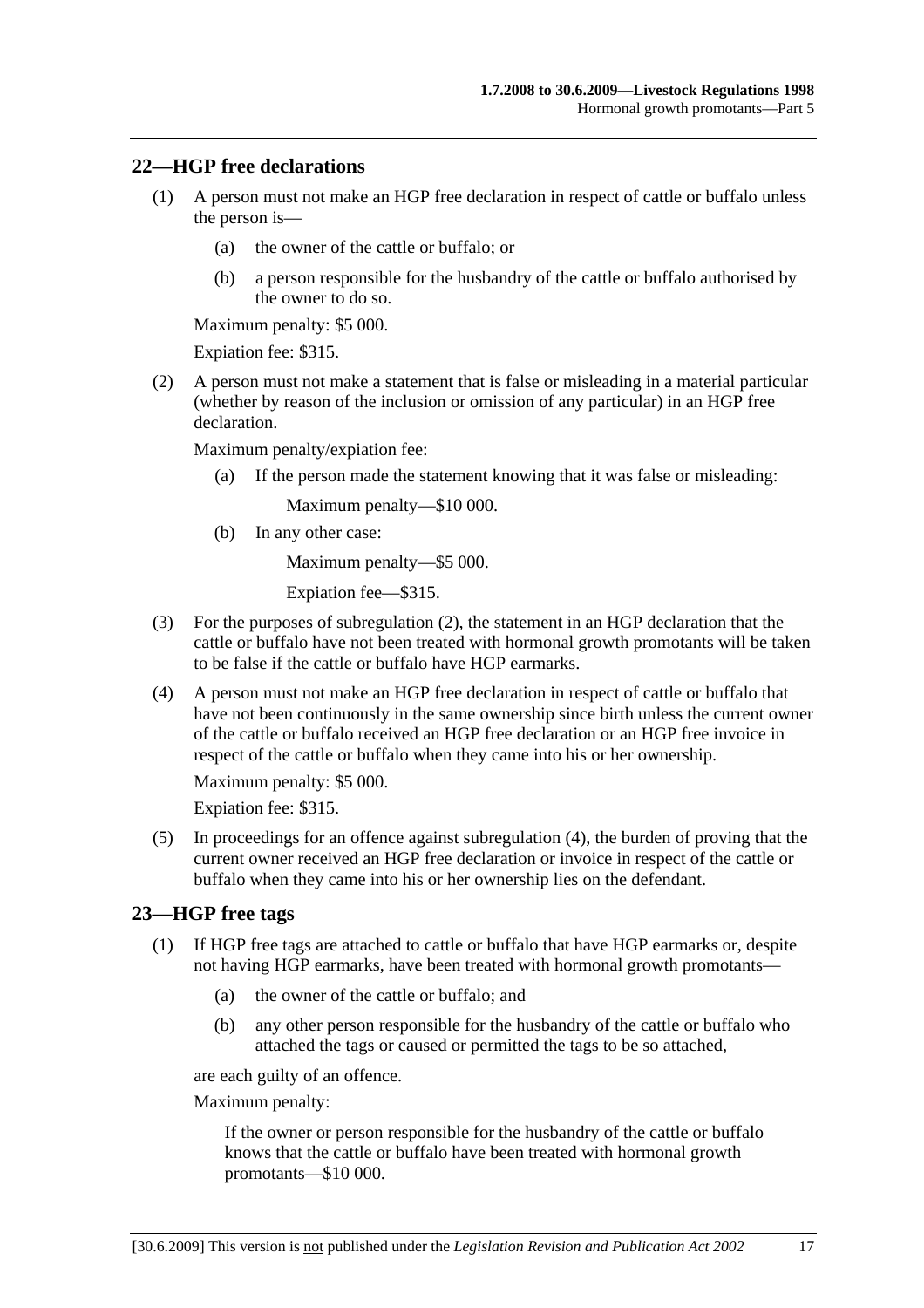In any other case—\$5 000.

- (2) If HGP free tags are attached to cattle or buffalo that have not been continuously in the same ownership since birth—
	- (a) the owner of the cattle or buffalo; and
	- (b) any other person responsible for the husbandry of the cattle or buffalo who attached or caused or permitted the tags to be so attached,

are each guilty of an offence unless the owner received an HGP free declaration or an HGP free invoice in respect of the cattle or buffalo when they came into his or her ownership.

Maximum penalty: \$5 000.

Expiation fee: \$315.

 (3) In proceedings for an offence against subregulation (2), the burden of proving that the owner received an HGP free declaration or invoice in respect of the cattle or buffalo when they came into his or her ownership lies on the defendant.

## **24—HGP free invoices etc**

- (1) A stock agent must give to the purchaser of cattle or buffalo sold by the agent that are identified at the time of sale with HGP free tags either—
	- (a) an HGP free invoice; or
	- (b) if the stock agent has, in connection with the sale, received an HGP free declaration in respect of the cattle or buffalo—
		- (i) a copy of the declaration; and
		- (ii) if the declaration extends to cattle or buffalo not sold to the purchaser—an invoice that specifies the number and type of cattle or buffalo referred to in the declaration that have been sold to the purchaser (a *split lot invoice*).

Maximum penalty: \$2 500.

Expiation fee: \$210.

- (2) A stock agent must ensure that each HGP free invoice issued by the agent—
	- (a) specifies the number and type of cattle or buffalo that were identified at the time of sale with HGP free tags; and
	- (b) identifies the land on which the cattle or buffalo were pastured before removal for sale.

Maximum penalty: \$2 500.

Expiation fee: \$210.

 (3) A stock agent must retain for a period of not less than two years a copy of each HGP free invoice, HGP free declaration and split lot invoice given to a purchaser under this regulation.

Maximum penalty: \$2 500.

Expiation fee: \$210.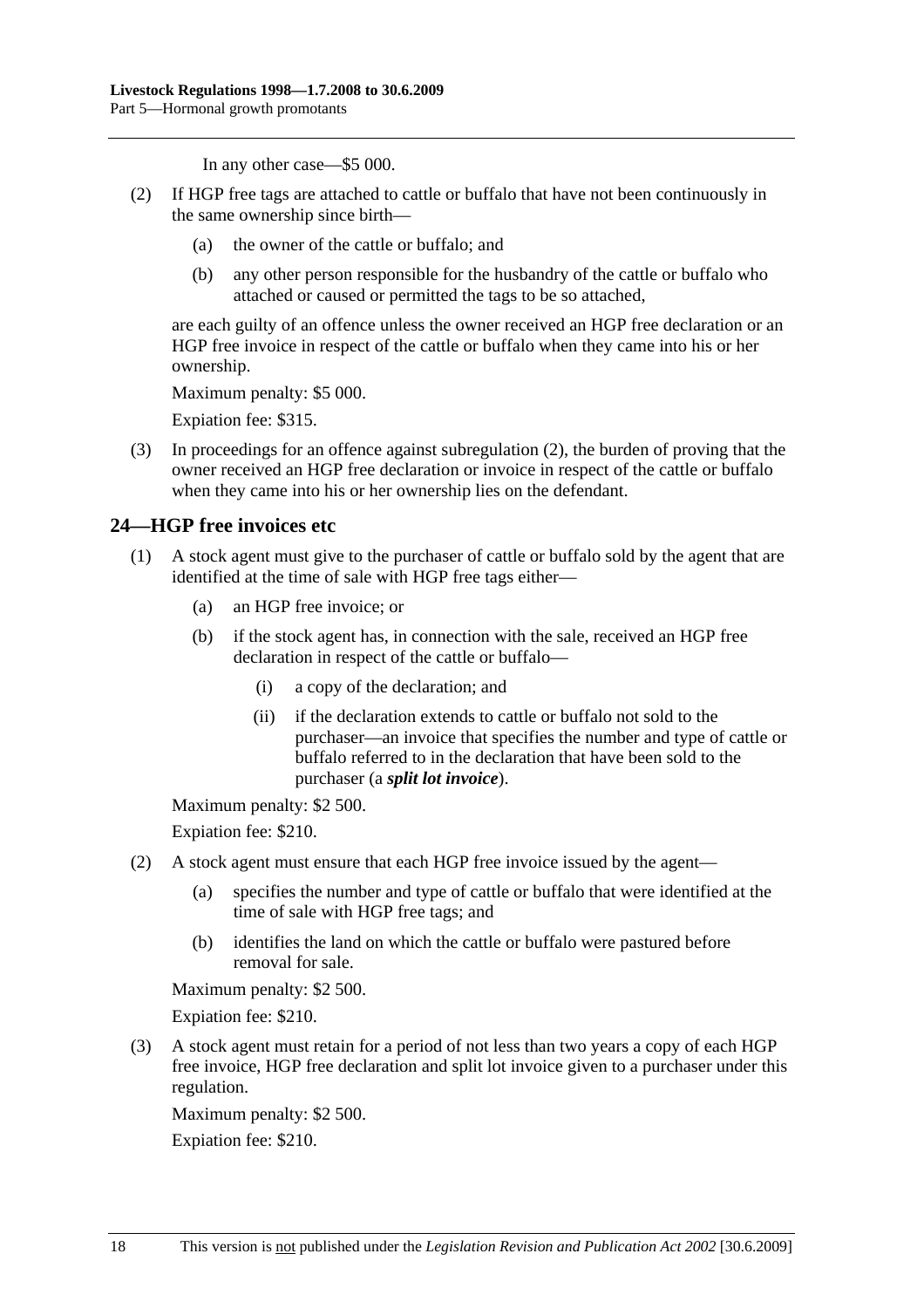# **Part 6—Livestock identification**

# **Division 1—Preliminary**

## **26—Interpretation**

(1) In this Part—

*authorised manufacturer* means a person authorised by the Chief Inspector under regulation 29A to manufacture transaction tags, identification tags or permanent identification devices;

*authorised recycler* means a person authorised by the Chief Inspector under regulation 29A to recycle permanent identification devices;

*breeder* means—

- (a) an entire male animal; or
- (b) a female animal that is of or over 15 months of age;

*identification code* means—

- (a) an identification code allotted under regulation 29; or
- (b) a property identification code, property identifier code or other code identifying land allotted under a corresponding law;

*livestock* means cattle, buffalo, sheep, goats and deer;

*livestock saleyard* includes any place where a public sale of livestock is conducted;

*national vendor declaration* means a vendor declaration of a kind designated, for the time being, by the Chief Inspector by notice in the Gazette as a national vendor declaration for the purposes of these regulations;

*owner* of land—

- (a) in relation to land alienated from the Crown in fee simple—means the owner of an estate in fee simple in the land;
- (b) in relation to land held from the Crown by lease, licence or agreement to purchase—means the lessee, licensee or purchaser;

*permanent identification device* means a device for the permanent identification of livestock of a particular class obtained from an authorised manufacturer or an authorised recycler or a person authorised under a corresponding law to manufacture or recycle such devices or through an ordering system approved under a corresponding law;

*prescribed database manager* means the person designated, for the time being, by the Chief Inspector by notice in the Gazette as the prescribed database manager for the purposes of these regulations.

 (2) The Chief Inspector may, by subsequent notice in the Gazette, vary or revoke a notice made for the purposes of a definition in subregulation (1).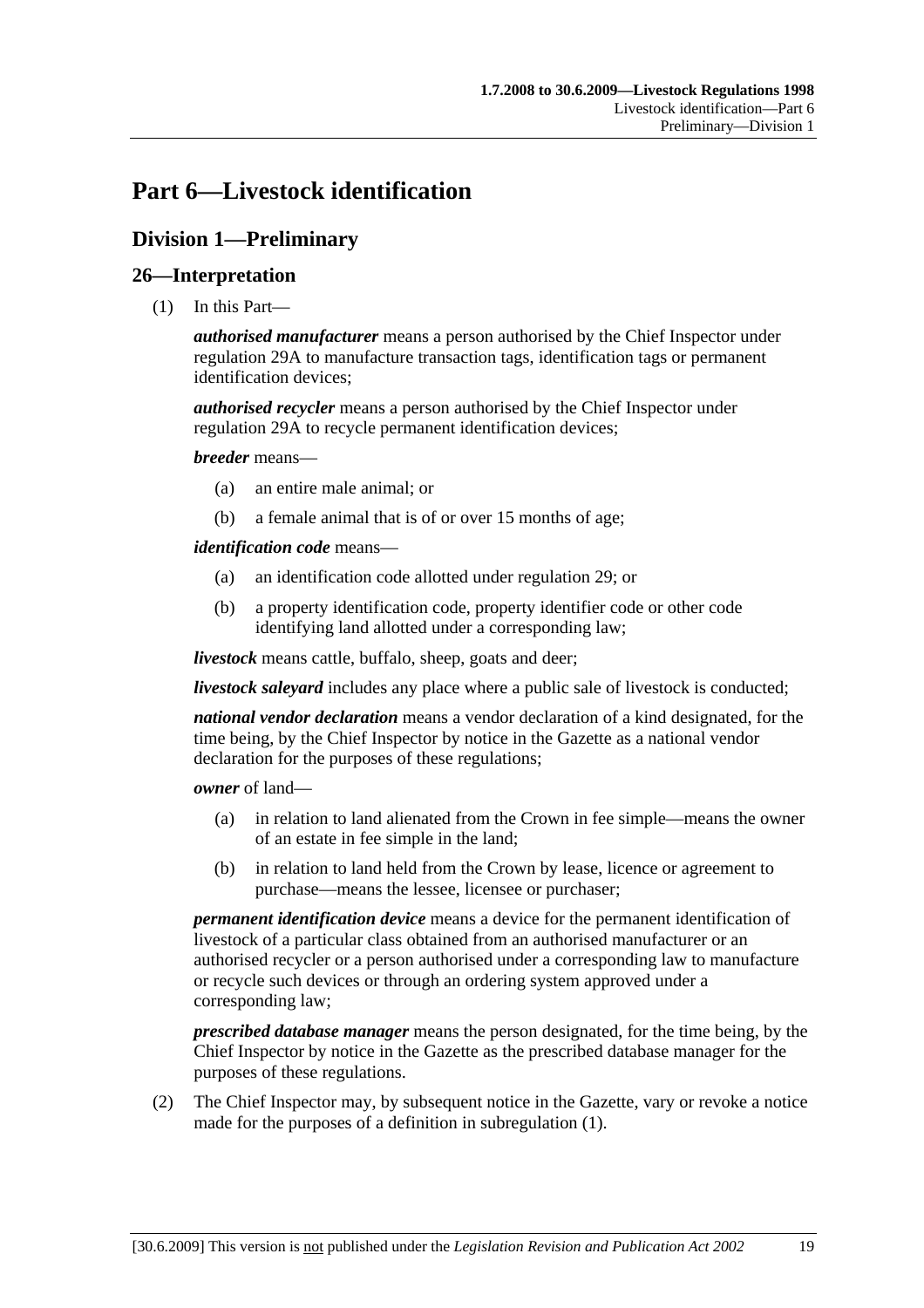# **Division 2—Identification of cattle and buffalo**

## **27—Application of Division**

This Division applies only in relation to cattle and buffalo.

## **27A—Permanent identification devices and transaction tags**

- (1) Subject to this regulation, an animal must not be brought into the State or removed from land on which it has been pastured unless it is permanently identified by—
	- (a) a permanent identification device attached to the off-side ear of the animal, with the component of the device containing the electronic microchip placed on the inside of the ear; or
	- (b) a permanent identification device inserted in the animal and a tag, indicating that the animal has such a device inserted in it, attached to the off-side ear of the animal.
- (2) Until 1 July 2007, this regulation does not apply to lots of 20 or more breeders (each born before 1 January 2004) consigned direct to an abattoir for immediate slaughter from the land on which they have been pastured since birth (whether that land is in or outside the State) if each such animal is identified by a transaction tag—
	- (a) attached to the tail or an ear of the animal; and
	- (b) bearing the identification code of the land.
- (3) If, without the authorisation of the Chief Inspector, an animal is not identified in accordance with this regulation, the owner of the animal is guilty of an offence.

Maximum penalty: \$5 000.

Expiation fee: \$315.

 (4) For the purposes of this regulation, an animal will not be regarded as being removed from land if it is moved from land to which an identification code applies to other land to which the same identification code applies.

## **27AB—Identification of animals presented for public sale without identification**

- (1) If an animal at a livestock saleyard is not identified as required by regulation 27A, the operator of the livestock saleyard or a stock agent may cause the animal to be identified by a permanent identification device, or transaction tag, bearing the identification code of the operator.
- (2) If an animal is so identified, the operator or agent must make, and retain for at least 2 years, a written record of—
	- (a) the name of the person responsible for causing the animal to be so identified; and
	- (b) the number of the permanent identification device or tag; and
	- (c) the name of the vendor of the animal; and
	- (d) the identification code of the land on which the animal was pastured before consignment for sale; and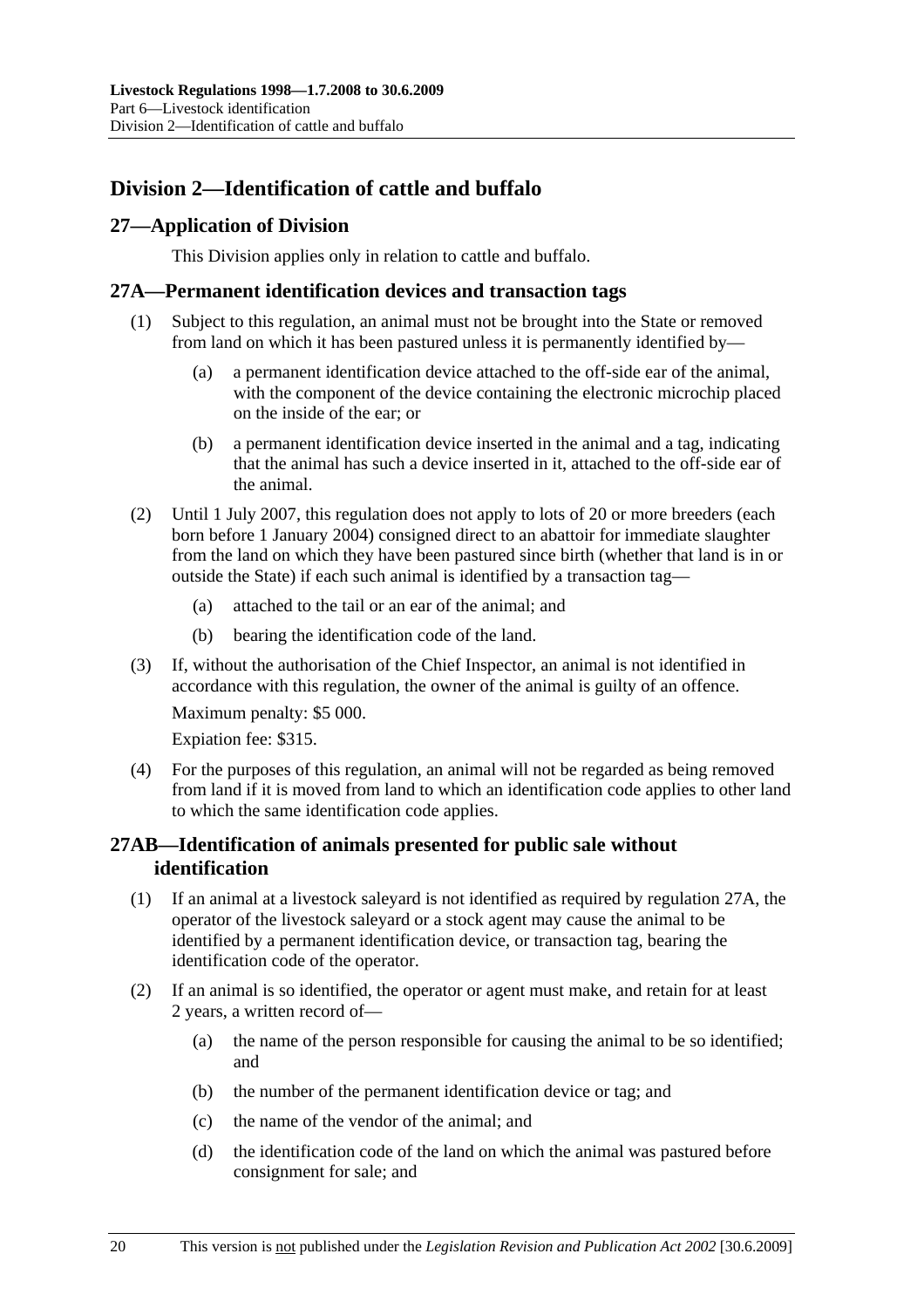- (e) if a national vendor declaration has been given in connection with the sale, the serial number of the declaration; and
- (f) the total number of animals in the consignment including the animal.

Expiation fee: \$315.

## **27AC—Offence to identify animal with device or tag bearing identification code of land on which animal not pastured or kept for sale or slaughter**

- (1) If a person inserts in or attaches to an animal a permanent identification device, or a transaction tag, that bears an identification code of land other than—
	- (a) land on which the animal is then pastured; or
	- (b) a livestock saleyard at which the animal is then kept for sale,

the owner of the animal and any person who caused the device or tag to be so attached or inserted are each guilty of an offence.

Maximum penalty: \$5 000.

Expiation fee: \$315.

 (2) If a person attaches a tag to an animal indicating that the animal has a permanent identification device inserted in it and the animal does not have such a device inserted in it, the owner of the animal and any person who caused the tag to be so attached are each guilty of an offence.

Maximum penalty: \$5 000. Expiation fee: \$315.

# **Division 3—Notification for purposes of national livestock identification system**

#### **27B—Application of Division**

This Division applies only in relation to cattle or buffalo identified by permanent identification devices.

## **27C—Notification when cattle or buffalo sold at public sale**

- (1) The operator of a livestock saleyard must, unless otherwise authorised by the Chief Inspector, notify the prescribed database manager as follows:
	- (a) by the end of each day on which livestock are offered for sale at the saleyard, the operator must provide the following details for each animal offered for sale on that day:
		- (i) the number of the animal's permanent identification device;
		- (ii) the identification code of the land on which the animal was last pastured before consignment for sale;
		- (iii) if a national vendor declaration has been given in connection with the sale, the serial number of the declaration;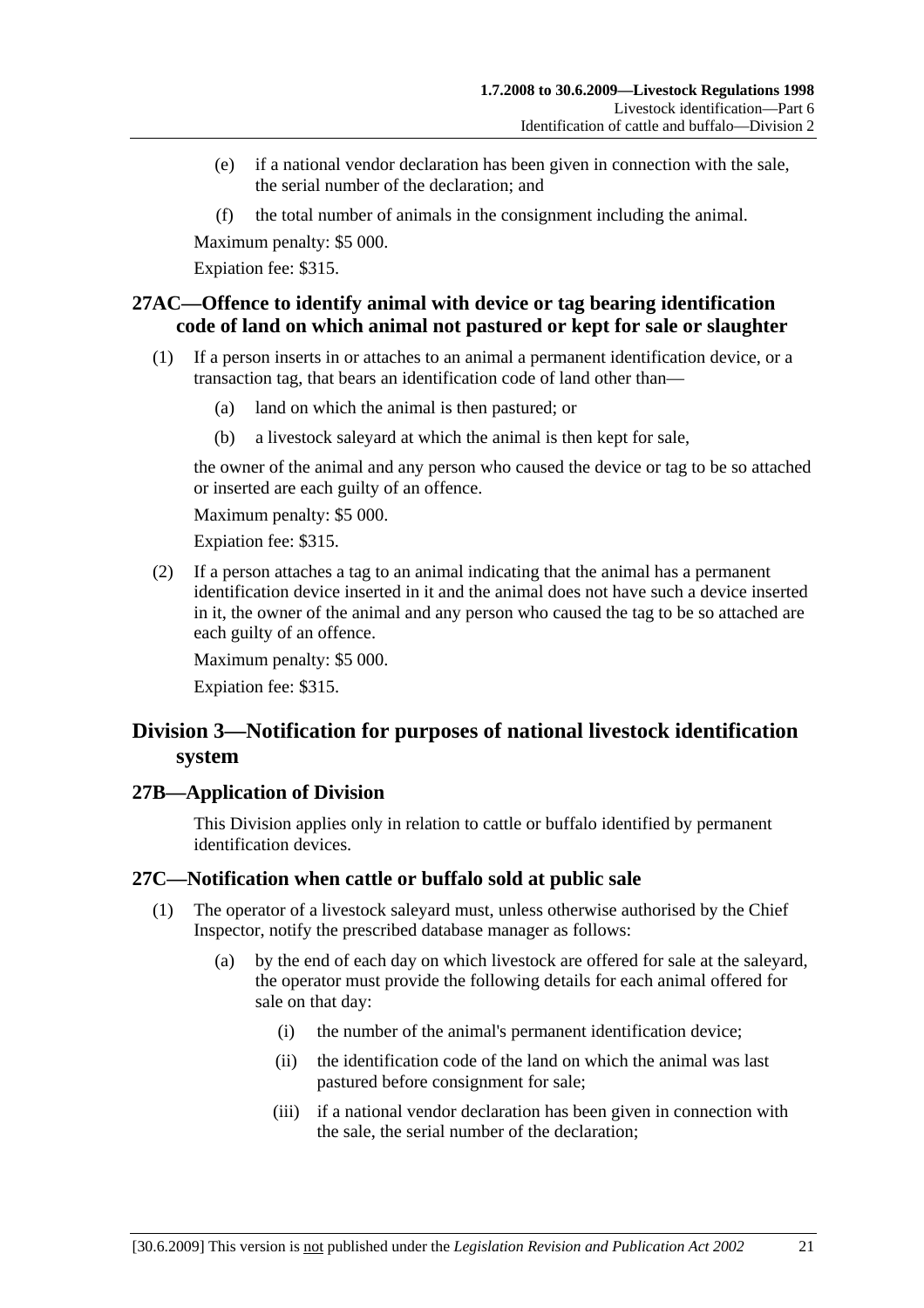- (b) before, or as soon as practicable (and, in any event, within 7 days) after, an animal offered for sale at the saleyard is transported from the saleyard, the operator must update the entry in the database for the animal with—
	- (i) the identification code of the abattoir or land to which the animal is to be or has been transported direct from the livestock saleyard; or
	- (ii) if the operator is not then aware of the abattoir or land to which the animal is to be or has been transported direct from the livestock saleyard—
		- (A) the identification code of the stock agent acting on behalf of the purchaser of the animal; or
		- (B) if the purchaser is not acting through a stock agent or the animal was not sold—the identification code of the stock agent acting on behalf of the vendor of the animal;
- (c) if the operator becomes aware that information provided to the prescribed database manager is inaccurate or incomplete through an omission or error made by the operator, the operator must, as soon as practicable, provide the correct or complete information.

Expiation fee: \$315.

 (2) A stock agent or other person who offers an animal for sale at a livestock saleyard must provide the saleyard operator with information necessary for the operator to comply with subregulation (1)(a).

Maximum penalty: \$5 000.

Expiation fee: \$315.

- (3) A stock agent or other person who purchases an animal at a livestock saleyard must, unless otherwise authorised by the Chief Inspector, notify the saleyard operator or prescribed database manager as follows:
	- (a) if, by the end of the day on which the animal was offered for sale, the abattoir or land to which the animal is to be transported direct from the livestock saleyard has been determined—the agent or person must, by the end of that day, provide the saleyard operator with the identification code of that abattoir or land;
	- (b) in any other case—the agent or person must, before, or as soon as practicable (and, in any event, within 7 days) after, the animal is transported from the livestock saleyard, provide—
		- (i) the saleyard operator if the operator agrees to provide the information to the prescribed database manager; or
		- (ii) the prescribed database manager,

with the identification code of the abattoir or land to which the animal is to be or has been transported direct from the livestock saleyard.

Maximum penalty: \$5 000.

Expiation fee: \$315.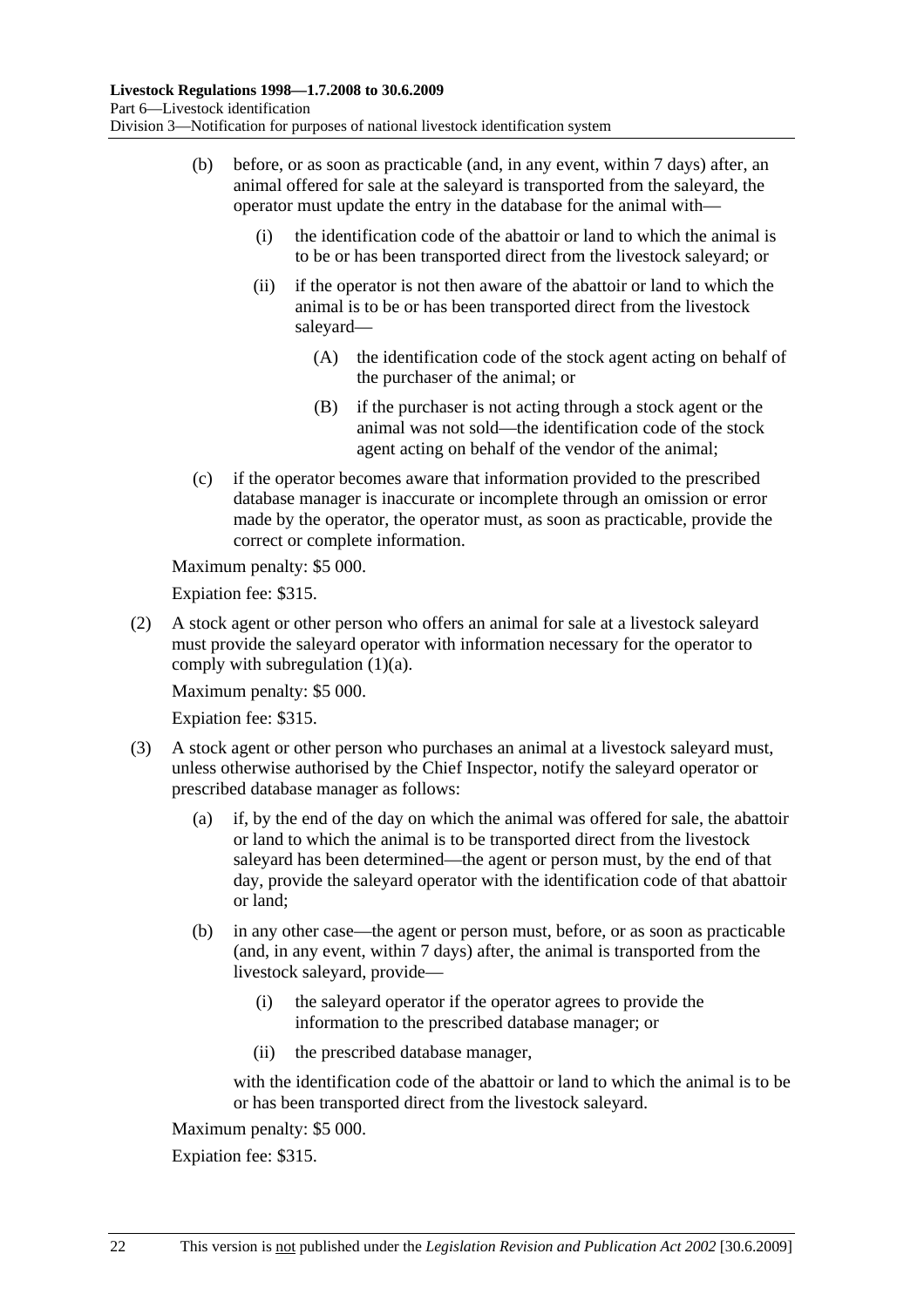- (4) It is not a defence to a charge of an offence against subregulation (3) to establish that an identification code had not previously been allotted to the land or person concerned.
- (5) A person selling or purchasing an animal through a stock agent must provide the stock agent with information necessary for the stock agent to comply with this regulation.

Expiation fee: \$315.

 (6) A stock agent must, as soon as practicable after providing the operator of a livestock saleyard with the identification code of an abattoir or land to which an animal is to be or has been transported from the livestock saleyard, give written notice to the purchaser of the animal setting out details of the identification code provided.

Maximum penalty: \$5 000.

Expiation fee: \$315.

**Note—** 

The notice may be included on an invoice.

 (7) If the purchaser of an animal becomes aware that information provided to the operator of a livestock saleyard or prescribed database manager in respect of the animal under this regulation is inaccurate or incomplete or that an animal was not transported direct to the destination contemplated at the time the information was provided, the purchaser must, as soon as practicable, notify the prescribed database manager of the correct or complete information.

Maximum penalty: \$5 000.

Expiation fee: \$315.

## **27D—Notification when cattle or buffalo slaughtered at abattoir**

The operator of an abattoir must, unless otherwise authorised by the Chief Inspector, within 7 days after slaughtering an animal, notify the prescribed database manager of—

- (a) the date of the slaughter of the animal; and
- (b) the number of the animal's permanent identification device (if any); and
- (ba) the number of any transaction tag attached to the animal; and
- (c) the identification code of the land on which the animal was last pastured before—
	- (i) in the case of an animal consigned for slaughter following public sale—consignment for sale;
	- (ii) in any other case—consignment for slaughter.

Maximum penalty: \$5 000.

Expiation fee: \$315.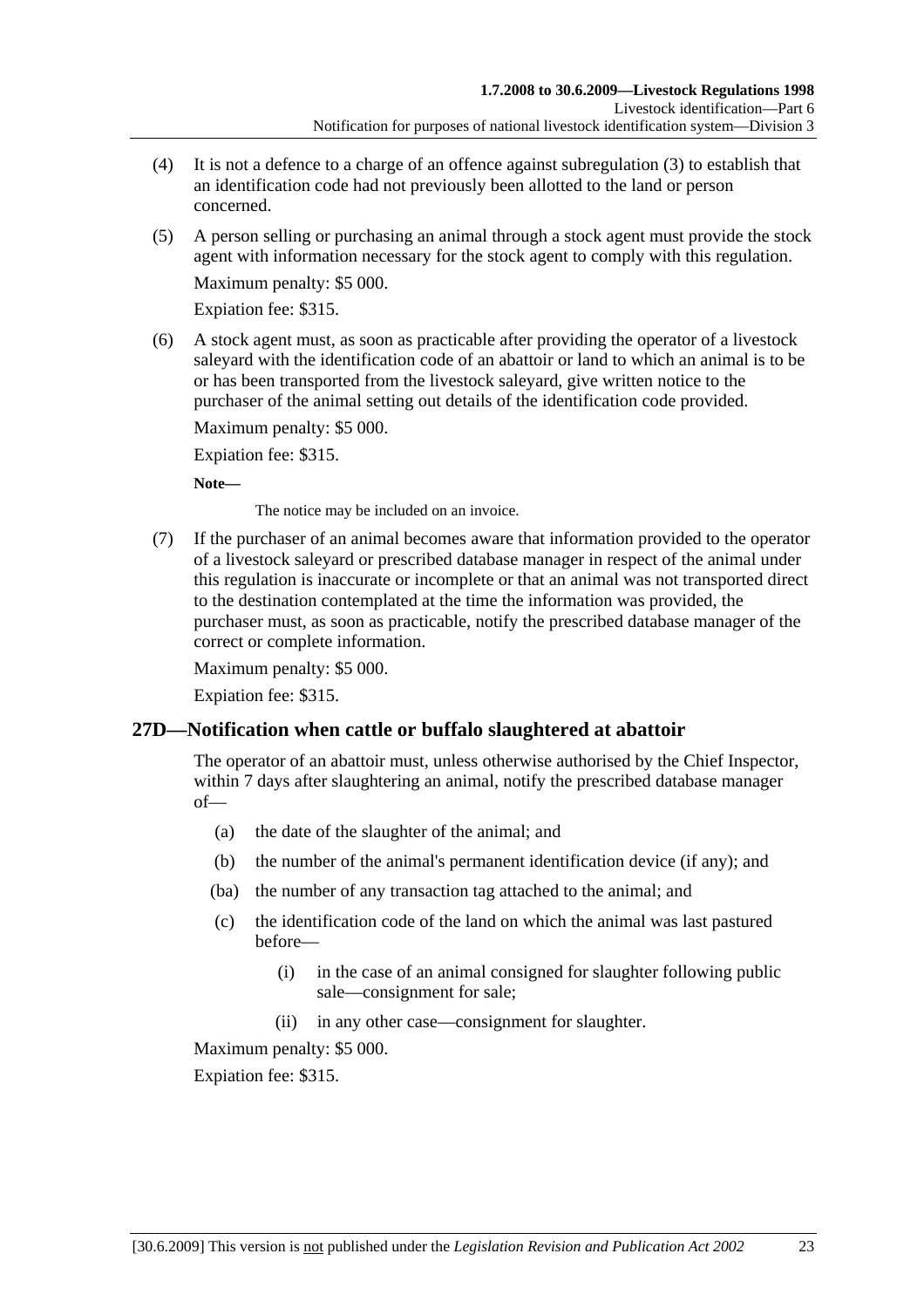## **27E—Notification when cattle or buffalo moved to different property**

- (1) If an animal is removed from land on which it is pastured and is pastured on other land, taken to a show, rodeo or other event, or unloaded during transit, the person who owns the animal following the removal must, unless otherwise authorised by the Chief Inspector, within 7 days after the removal, notify the prescribed database manager of—
	- (a) the date of the removal of the animal; and
	- (b) the number of the animal's permanent identification device; and
	- (c) the identification code of the land from which the animal is removed (if the land has such a code); and
	- (d) the identification code of the land to which the animal is removed.

Maximum penalty: \$5 000.

Expiation fee: \$315.

- (2) For the purposes of this regulation—
	- (a) an animal will not be regarded as being removed from land if it is moved from land to which an identification code applies to other land to which the same identification code applies;
	- (b) an animal will not be regarded as being pastured on land if it is pastured for a period of not more than 7 days at a livestock saleyard at which it is to be or has been offered for sale or at an abattoir at which it is to be slaughtered.
- (3) It is not a defence to a charge of an offence against subregulation  $(1)(d)$  to establish that an identification code had not previously been allotted to the land.

#### **27F—Manner of notifying prescribed database manager**

For the purposes of this Division, the prescribed database manager will only be taken to be notified if notified in a manner authorised by the prescribed database manager.

# **Division 3A—Identification of sheep and goats and movement documentation**

#### **27FA—Application of Division**

This Division applies only in relation to sheep and goats.

#### **27FB—Permanent identification devices**

- (1) Subject to this regulation, an animal must not be brought into the State, or removed from land on which it has been pastured, unless it is identified by a permanent identification device attached to an ear of the animal.
- (2) Until 1 January 2008, this regulation does not apply to animals consigned direct to slaughter from land on which they have been pastured for a price to be determined by weight and grade after slaughter.
- (3) Until 1 January 2009, this regulation does not apply to animals born before 1 January 2006.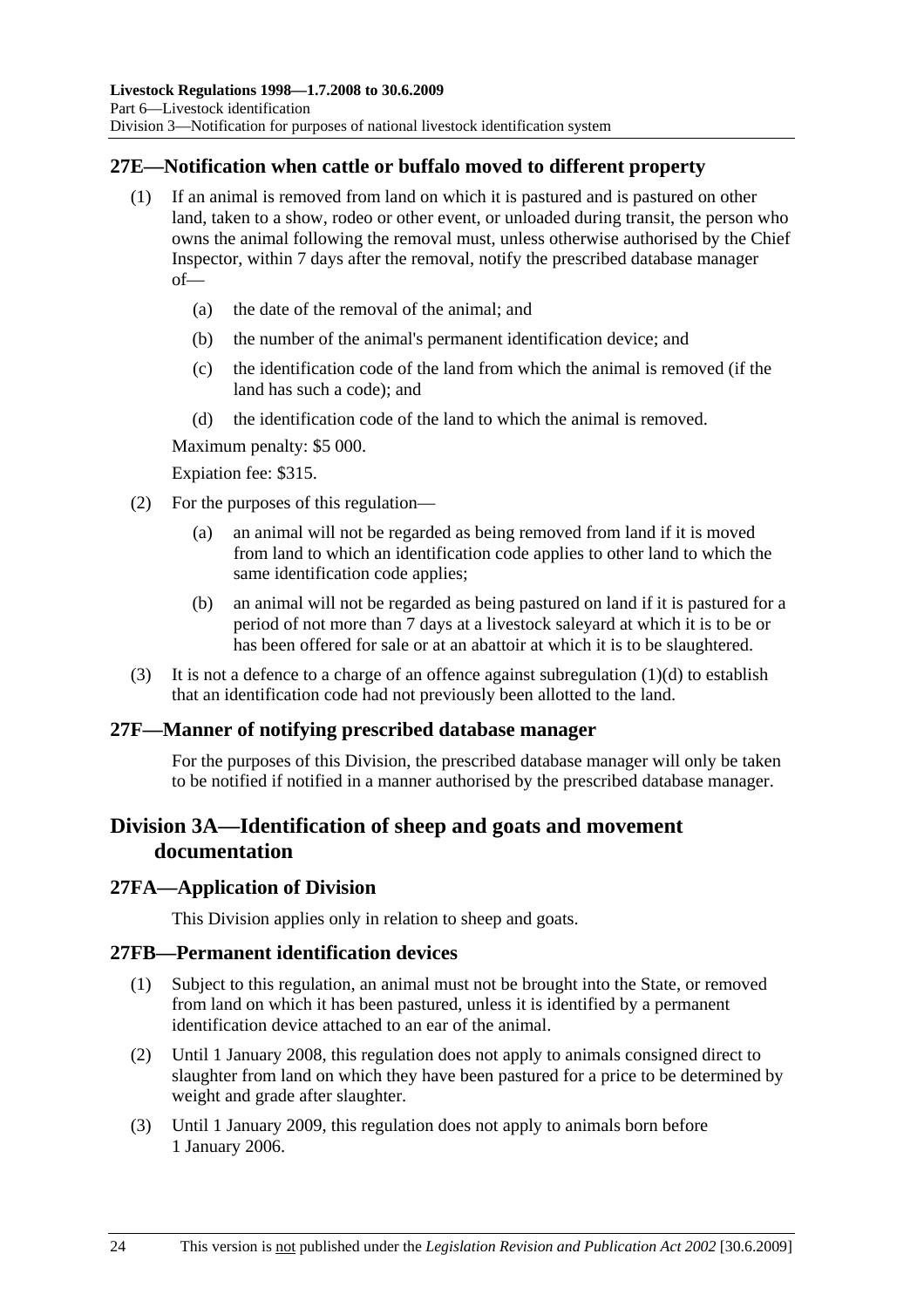- (4) This regulation does not apply to a feral goat that is captured, pastured for a period not exceeding 6 weeks and consigned direct to slaughter from the land on which it has been pastured.
- (5) For the purposes of subregulation (4)
	- a feral goat will be taken to have been captured and pastured if it is constrained by fences or other means and fed, watered, cared for or otherwise managed with a view to its consignment for sale or slaughter; and
	- (b) a goat will not be taken to be feral if it has been bred by the person responsible for its identification in accordance with this regulation.
- (6) If, without the authorisation of the Chief Inspector, an animal is not identified in accordance with this regulation, the owner of the animal is guilty of an offence.

Expiation fee: \$315.

 (7) If, without the authorisation of the Chief Inspector, a permanent identification device is attached to an animal and the device bears the identification code of land other than land on which the animal is or was last pastured, the owner of the animal and any person who caused the device to be so attached are each guilty of an offence.

Maximum penalty: \$5 000.

Expiation fee: \$315.

 (8) For the purposes of this regulation, an animal will not be regarded as being removed from land if it is moved from land to which an identification code applies to other land to which the same identification code applies.

## **27FC—Movement documentation**

- (1) The owner of an animal that is brought into this State, or removed from land on which it has been pastured (the *consignor*), is guilty of an offence unless movement documentation—
	- (a) accompanies the animal during its movement; and
	- (b) is provided to a person (the *consignee*) as follows:
		- (i) if the animal is brought into this State or removed for the purposes of sale by a stock agent—to the agent; or
		- (ii) if the animal is brought into this State or removed for the purposes of direct sale to a purchaser—to the purchaser; or
		- (iii) in any other case—to the person responsible for the management of the animal following its movement.

Maximum penalty: \$5 000.

Expiation fee: \$315.

- (2) The *movement documentation* must comprise—
	- (a) a vendor declaration relating to the animal (which, in the case of sheep, includes a sheep health statement); or
	- (b) a document containing—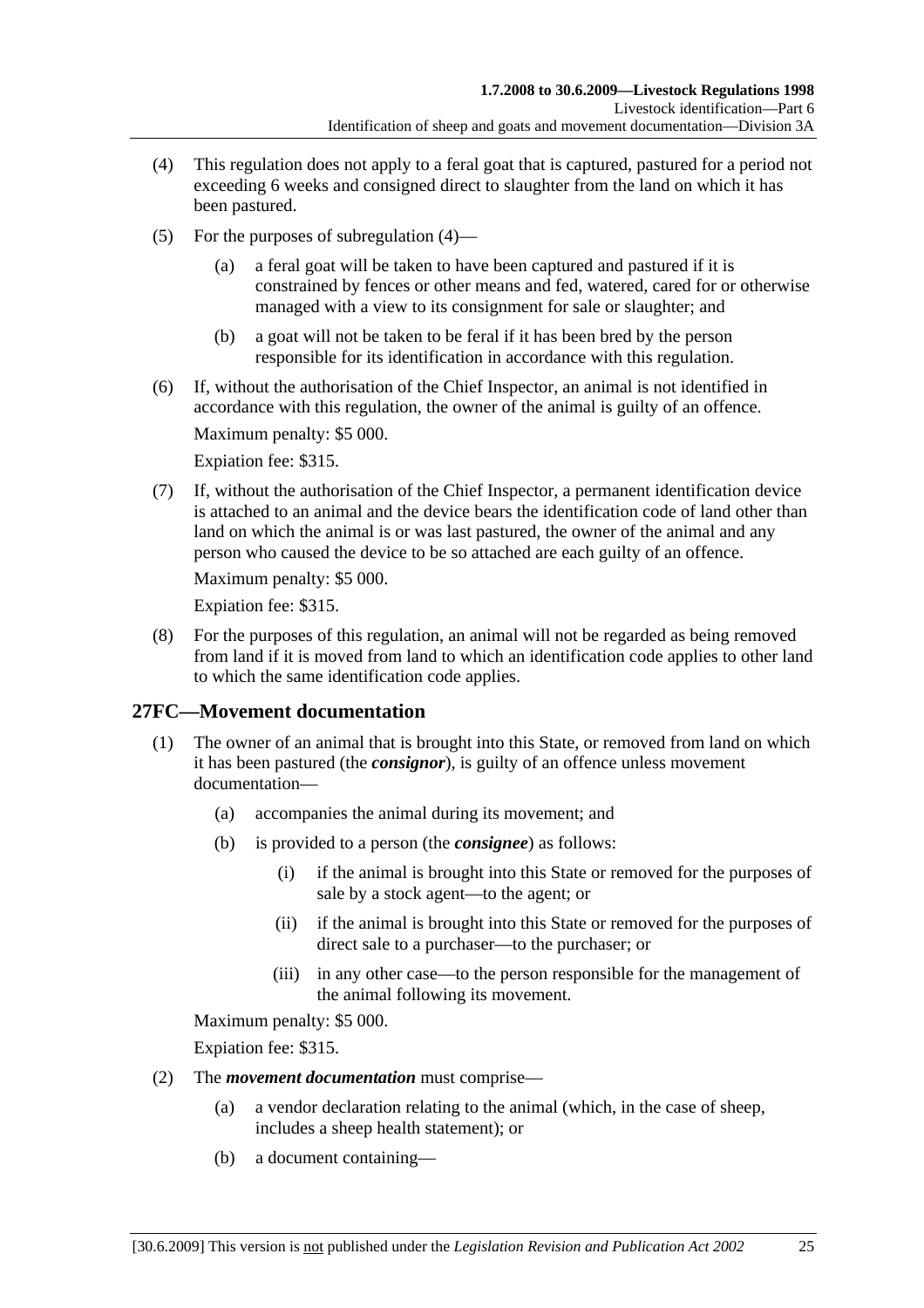- (i) a statement of—
	- (A) the number and a general description of the animals being moved; and
	- (B) the identification code of the land from which the animals are being removed or, if the animals are being brought into the State, the land on which the animals were last pastured; and
	- (C) the identification codes present on the permanent identification devices attached to the animals (and, if more than 1 device is attached to an animal, on the device most recently attached to the animal); and
	- (D) the identification code of the land to which the animals are being moved or the address or a description of the location of the land; and
	- (E) the date on which the animals are being moved; and
- (ii) in the case of sheep—a sheep health statement.
- (3) A *sheep health statement* is a declaration in connection with the health of sheep in a form approved by the Chief Inspector.
- (4) Despite subregulation (2) movement documentation need not include a sheep health statement if the animal concerned is consigned direct from a livestock saleyard outside this State to an abattoir in this State for immediate slaughter.
- (5) The consignor and the consignee must retain a copy of movement documentation prepared or received under this regulation for at least 7 years.

Expiation fee: \$315.

 (6) If animals are sold by a stock agent, the stock agent must provide the purchaser with a copy of the movement documentation accompanying the animals, or a document that summarises the information set out in subregulation (2)(b), within 7 days after the sale.

Maximum penalty: \$5 000.

Expiation fee: \$315.

 (7) A purchaser to whom documentation is provided under subregulation (6) must retain the documentation for at least 7 years.

Maximum penalty: \$5 000.

Expiation fee: \$315.

- (8) For the purposes of this regulation—
	- (a) an animal will not be regarded as being removed from land if it is moved from land to which an identification code applies to other land to which the same identification code applies; and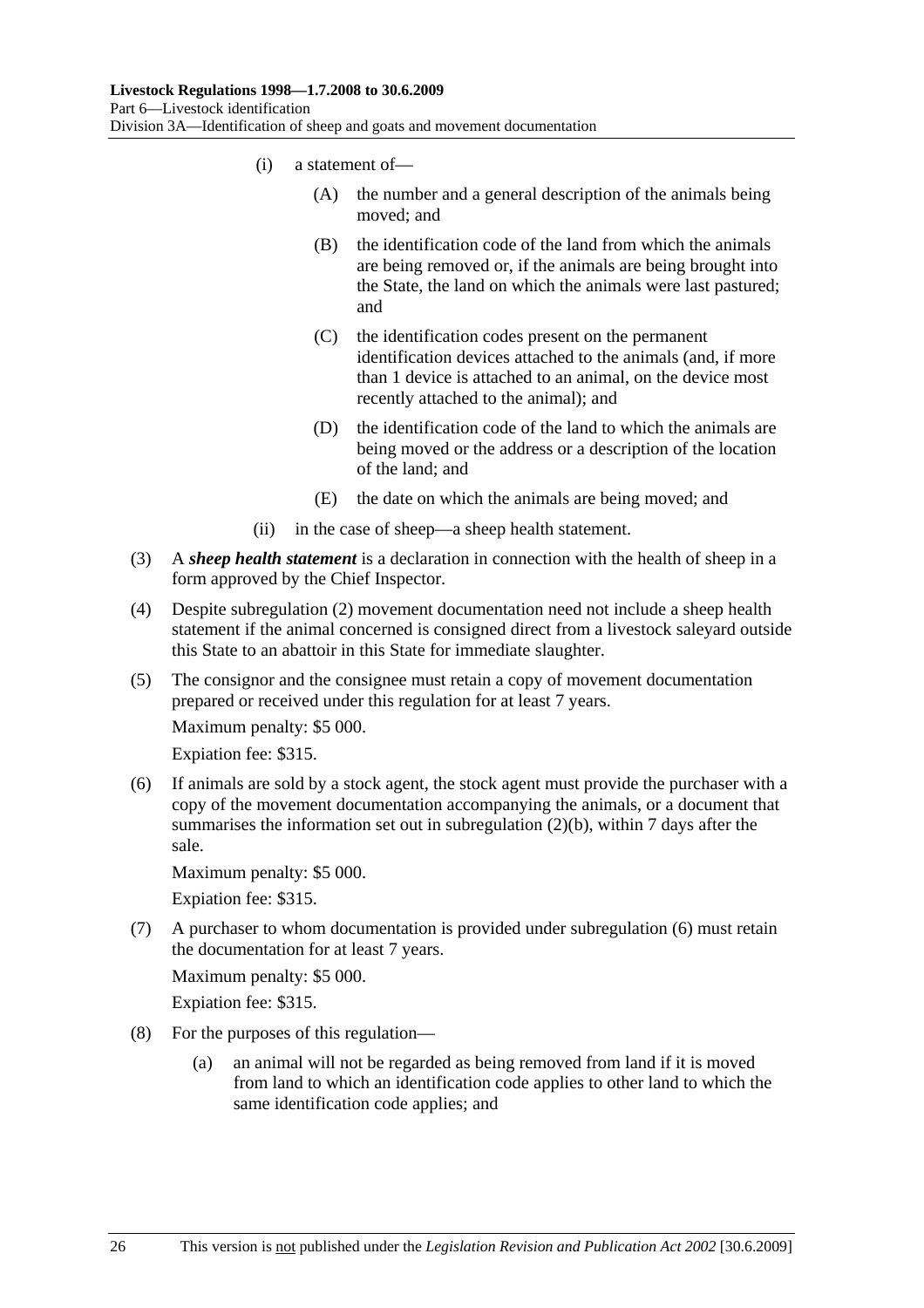(b) an animal will not be regarded as being pastured on land if it is pastured on the land for a period of not more than 7 days at a livestock saleyard at which it is to be or has been offered for sale or at an abattoir at which it is to be slaughtered.

# **Division 4—Identification of deer**

## **27G—Identification of deer**

 (1) A person who keeps deer must ensure that deer are not removed from land on which they are kept unless attached to the ear of each animal is an identification tag that bears the identification code of the land from which it is removed.

Maximum penalty: \$5 000.

Expiation fee: \$315.

 (2) Subregulation (1) does not apply in relation to the removal of an animal from land to which an identification code applies to land to which the same code applies.

# **Division 5—General**

## **27H—Removal of livestock in contravention of this Part**

- (1) If an inspector suspects on reasonable grounds that a person has removed, or is about to remove, livestock from property in contravention of this Part, the inspector may—
	- (a) require the owner or person in charge of the animals to—
		- (i) muster them at or take them to a specified place convenient for inspecting or attaching transaction or identification tags to the animals;
		- (ii) attach permanent identification devices or transaction or identification tags to animals found not to be tagged or otherwise identified in accordance with this Part;
		- (iii) detain the animals at a specified place, or return the animals to the place from which they have been removed, until they are tagged or otherwise identified in accordance with this Part; and
	- (b) if the owner or person in charge refuses or fails to comply with such a requirement, take the action required to be taken, with or without assistance.
- (2) The Minister may recover costs and expenses reasonably incurred by an inspector under subregulation (1)(b) by action in a court of competent jurisdiction as a debt owed by the person of whom the requirement was made.

# **28—Types of tags and devices**

- (1) A person must only attach to, or insert in, an animal a permanent identification device of the following kind:
	- (a) if the device is to be attached to or inserted in the animal on the property on which the animal was born—a device of a kind approved by the Chief Inspector as a breeder device; or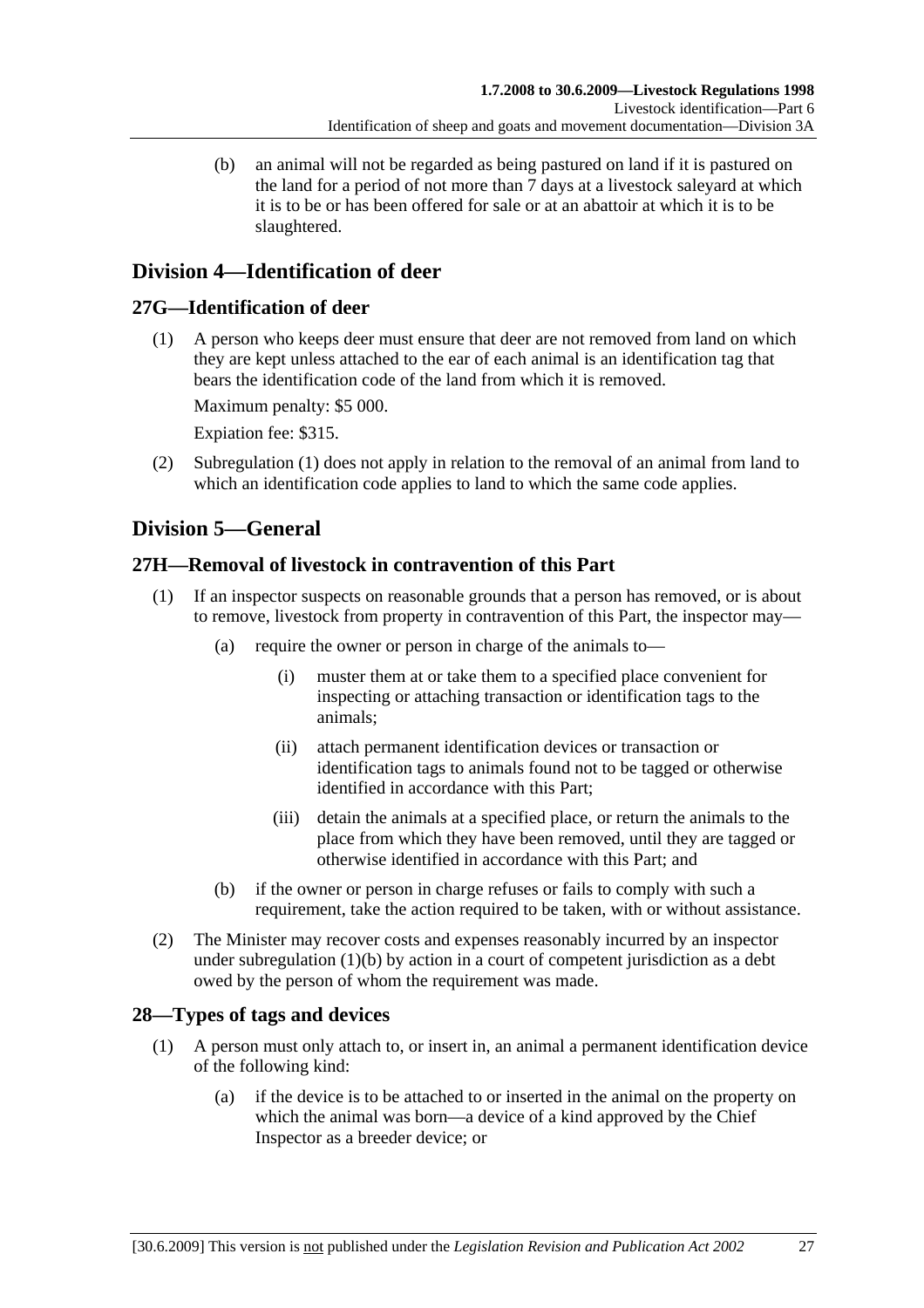(b) in any other case—a device of a kind approved by the Chief Inspector as a post-breeder device.

Maximum penalty: \$5 000.

Expiation fee: \$315.

#### **29—Identification codes**

- (1) The Chief Inspector may, on application, allot an identification code to—
	- (a) the owner or a purchaser of land or livestock; or
	- (b) a stock agent; or
	- (c) the operator of a saleyard; or
	- (d) the operator of an abattoir.
- (2) The Chief Inspector may, on allotting an identification code, designate that it is allotted to specified land.
- (3) The Chief Inspector may cancel an identification code—
	- (a) at the request of, or with the consent of, the person to whom the code is allotted; or
	- (b) in the case of a code allotted to specified land—
		- (i) at the request of the owner of the land or the owner of livestock pastured or kept on the land; or
		- (ii) if satisfied that no transaction or identification tags or permanent identification devices bearing the identification code of the land have been ordered in the preceding 3 years.
- (4) The Chief Inspector must give notice of any cancellation of an identification code under subregulation  $(3)(b)$  to the person to whom the code is allotted at his or her last known address.
- (5) The Chief Inspector must maintain a register of identification codes, including for each code details of the name and address of the person to whom the code is allotted and the land, if any, to which the code is allotted.
- (6) The register may contain other information that the Chief Inspector considers appropriate, such as further contact details of the person to whom the code is allotted or the identity and contact details of the registered proprietor of the land.
- (7) The Chief Inspector may make the register available—
	- (a) free of charge, to the prescribed database manager, a law enforcement agency or an agency that regulates matters relating to livestock in another jurisdiction; and
	- (b) for the fee fixed in Schedule 1, to the operator of a saleyard or abattoir, a stock agent or any other person who has, in the opinion of the Chief Inspector, a legitimate interest in the information on the register.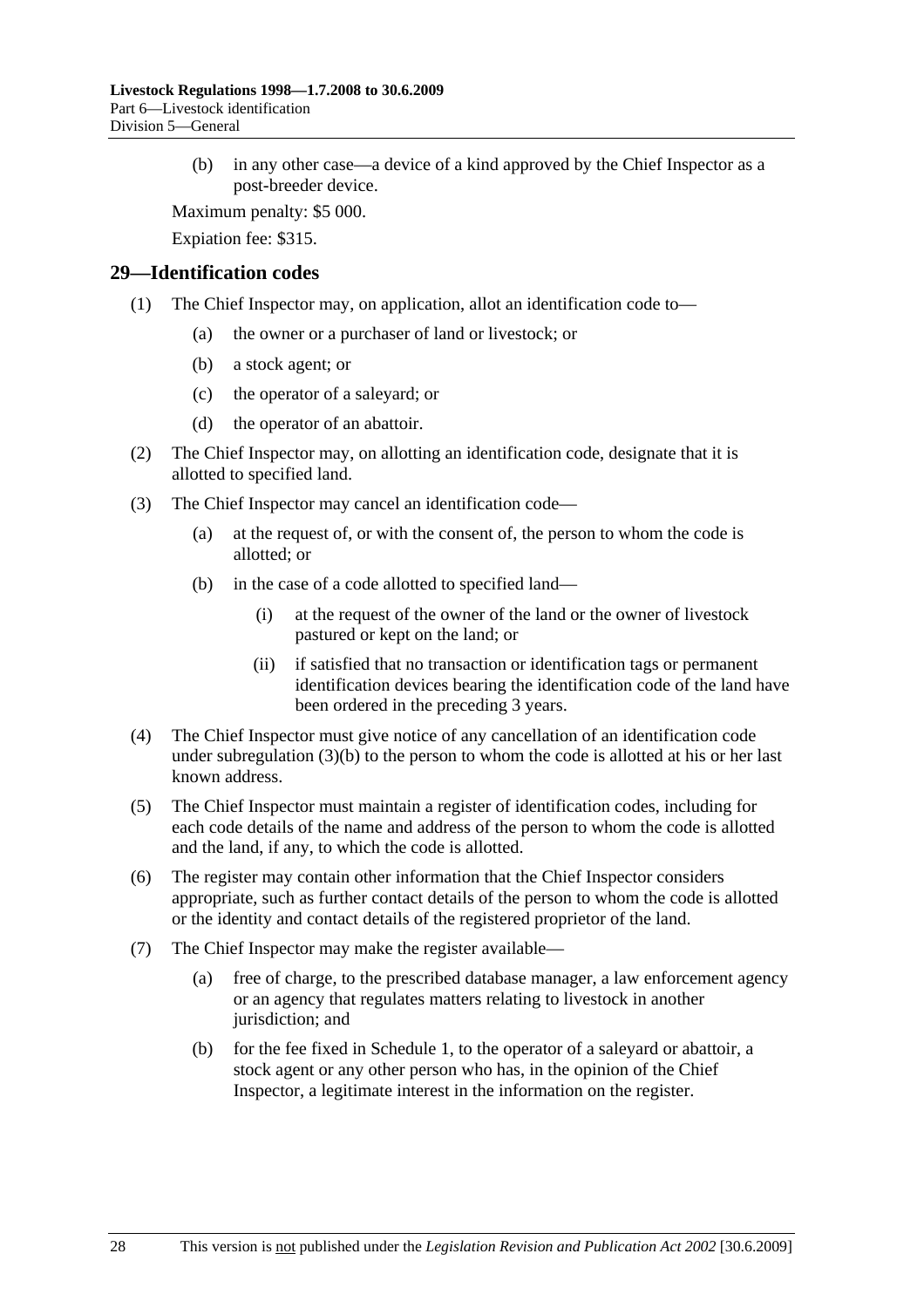### **29A—Authorisation of manufacturers and recyclers**

The Chief Inspector may authorise a person—

- (a) to manufacture transaction or identification tags or permanent identification devices for the purposes of this Part; or
- (b) to recycle permanent identification devices for the purposes of this Part.

### **29B—Supply of tags and devices**

An authorised manufacturer or authorised recycler—

- (a) may only supply transaction or identification tags or permanent identification devices to persons on receipt of an order form validated in a manner approved by the Chief Inspector; and
- (b) must—
	- (i) keep records of the persons to whom the tags or devices are supplied and the number and type of tags or devices supplied in respect of each identification code; and
	- (ii) at the request of an inspector or other person authorised in writing by the Chief Inspector, produce the records for inspection.

Maximum penalty: \$5 000.

Expiation fee: \$315.

### **29C—Animal must not have more than 1 permanent identification device**

 (1) A person must not, without the authorisation of the Chief Inspector, attach to or insert in an animal a permanent identification device if the animal already has a permanent identification device attached to or inserted in it.

Maximum penalty: \$2 500.

Expiation fee: \$210.

 (2) This regulation does not apply to the attachment of a post-breeder device (see regulation  $28(1)(b)$  to a sheep or goat.

#### **29D—Removal of permanent identification devices**

 (1) Subject to this regulation, a person must not remove a permanent identification device from an animal unless authorised to do so by the Chief Inspector.

Maximum penalty: \$5 000.

Expiation fee: \$315.

- (2) Subregulation (1) does not apply to an inspector or a person acting in the course of his or her duties at an abattoir.
- (3) The operator of an abattoir must ensure that all permanent identification devices removed from animals at the abattoir are, on a regular basis and in any event at least monthly—
	- (a) destroyed; or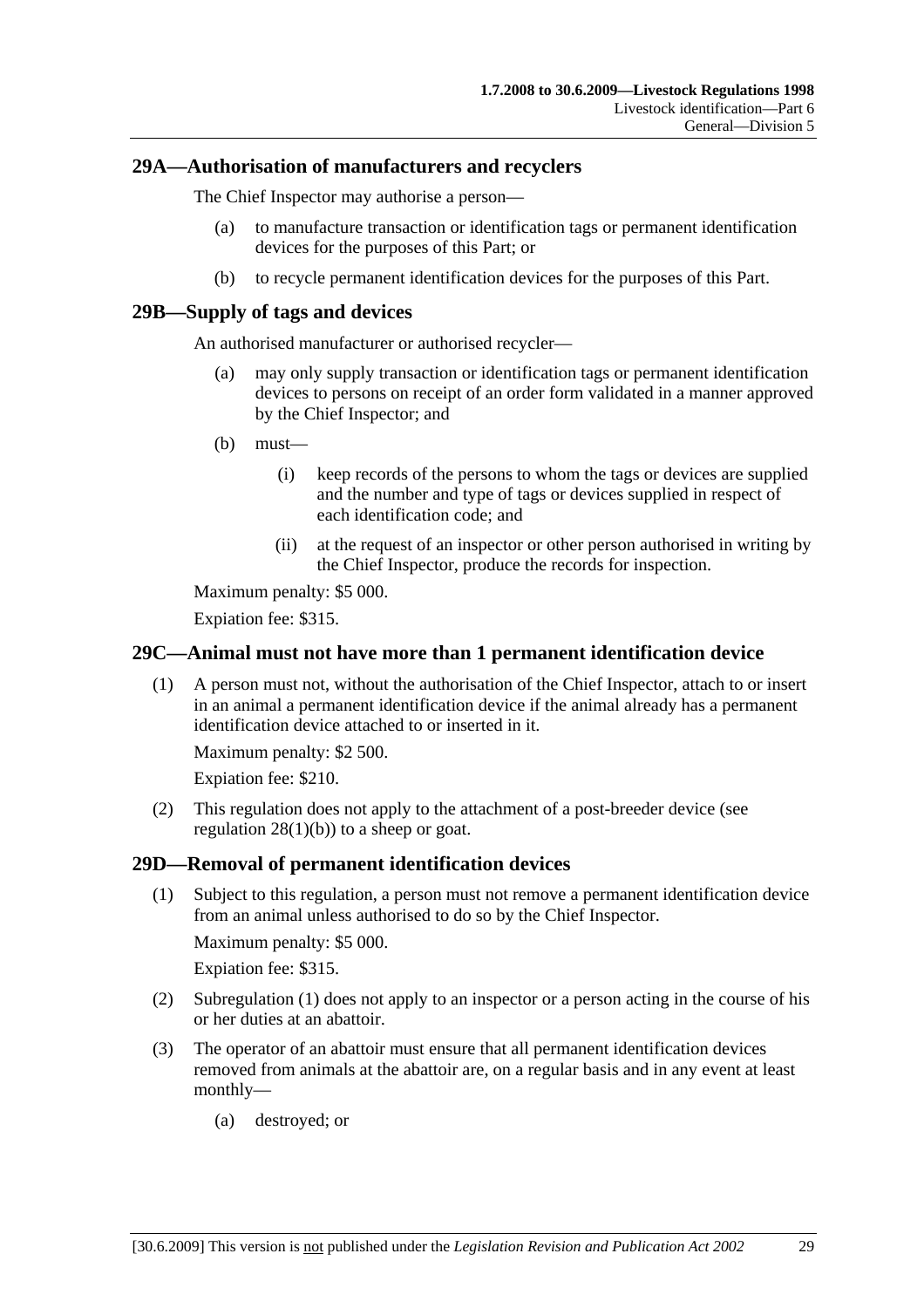(b) sent to an authorised recycler.

Maximum penalty: \$5 000.

Expiation fee: \$315.

### **29E—Replacement of lost devices**

 $(1)$  If—

- (a) an animal has a permanent identification device attached to or inserted in it; and
- (b) the device is subsequently lost; and
- (c) a replacement permanent identification device is then attached to or inserted in the animal,

the person who attaches or inserts the replacement device must keep records which will enable the replacement device to be identified and must, at the request of an inspector, produce the records for inspection.

Maximum penalty: \$2 500.

Expiation fee: \$210.

 (2) A person must keep records required under subregulation (1) in relation to an animal for not less than two years after the date on which the animal dies or is otherwise disposed of by the person.

### **29F—Offence to alter or deface tags and devices**

A person must not, without the authorisation of the Chief Inspector, alter or deface a transaction or identification tag or permanent identification device that is attached to or inserted in an animal.

Maximum penalty: \$5 000.

Expiation fee: \$315.

# **Part 7—Sheep lice**

#### **30—Offence if lice-infested sheep at market**

- (1) If lice-infested sheep are present at a market—
	- (a) the owner of the sheep; and
	- (b) any other person who consigned the sheep to the market,

are each guilty of an offence.

Maximum penalty: \$5 000.

Expiation fee: \$315.

- (2) It is a defence to a charge of an offence against subregulation  $(1)$  if it is proved—
	- (a) that the sheep (or an appropriate number of the sheep selected on an appropriate basis) had been properly inspected for the presence of lice by a person with suitable experience or training within 14 days before the sheep were taken to the market and no live lice were found in the course of the inspection; and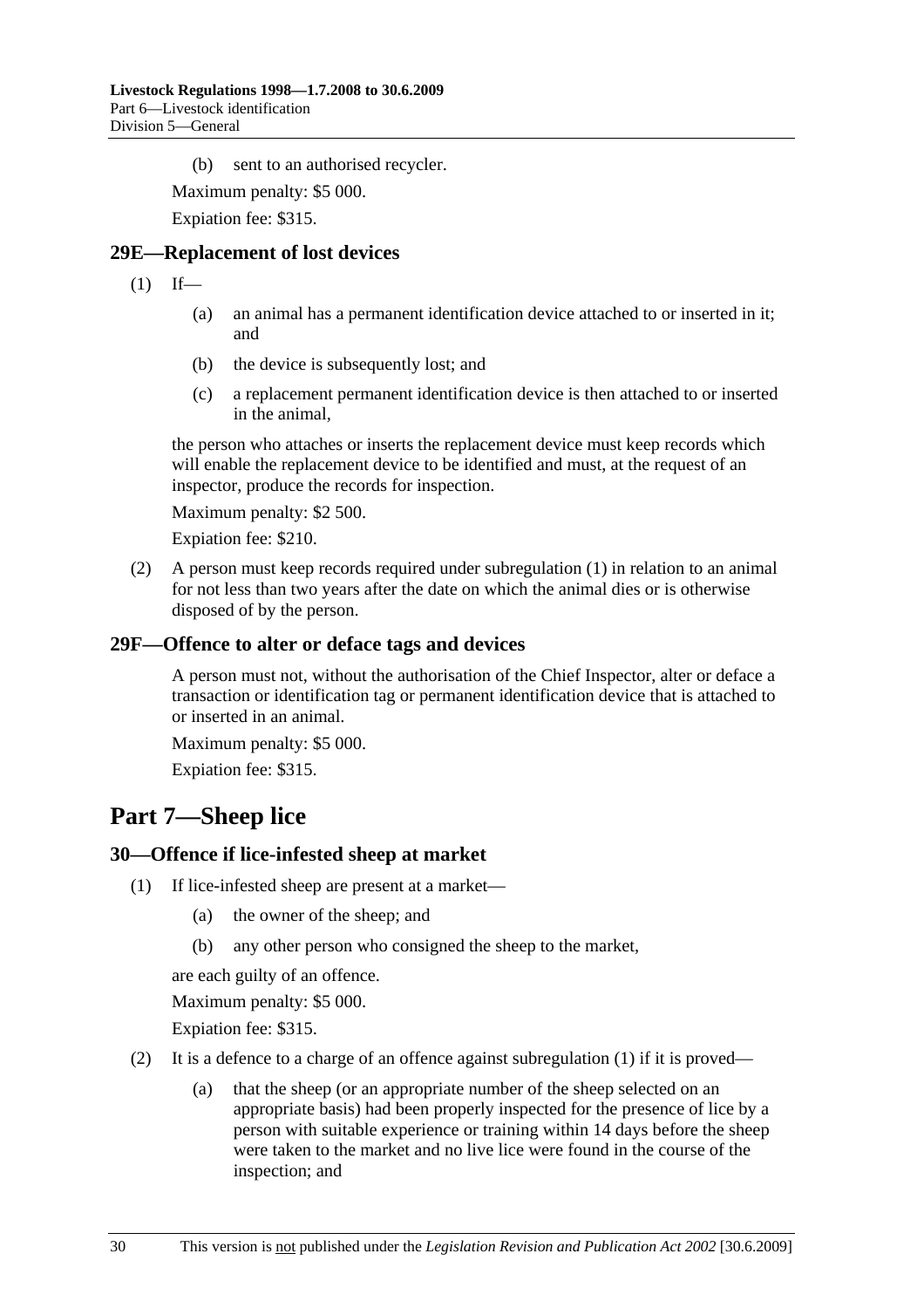- (b) that after the inspection and before being taken to the market the sheep were kept separate from sheep other than sheep similarly inspected during that period and found to be free of live lice.
- (3) In this regulation—

*market* means a market, fair, sale, show, parade or other gathering or competition at which sheep from different holdings are present (but does not include an abattoir).

#### **31—Offence if lice-infested sheep stray**

If lice-infested sheep stray, the owner of the sheep and any other person responsible for control of the sheep are each guilty of an offence.

Maximum penalty: \$5 000.

Expiation fee: \$315.

# **Part 7A—Vendor declarations**

#### **31A—Signing of vendor declarations**

A person must not sign a vendor declaration in connection with the sale or proposed sale of livestock unless the person is, or was immediately before the sale or consignment of the livestock for sale—

- (a) the owner of the livestock; or
- (b) a person responsible for the husbandry of the livestock authorised by the owner to do so.

Maximum penalty: \$5 000.

Expiation fee: \$315.

#### **31B—False or misleading vendor declarations**

A person must not make a statement that is false or misleading in a material particular (whether by reason of the inclusion or omission of any particular) in a vendor declaration.

Maximum penalty/expiation fee:

(a) If the person made the statement knowing that it was false or misleading:

Maximum penalty—\$10 000.

(b) In any other case:

Maximum penalty—\$5 000.

Expiation fee—\$315.

# **Part 8—Provision for funds under repealed Acts**

### **32—Cattle Compensation Fund**

The amount in the Cattle Compensation Fund on the repeal of the *Cattle Compensation Act 1939* is to be paid into the South Australian Cattle Industry Fund established under the *Primary Industry Funding Schemes (Cattle Industry Fund) Regulations 2000* made under the *Primary Industry Funding Schemes Act 1998*.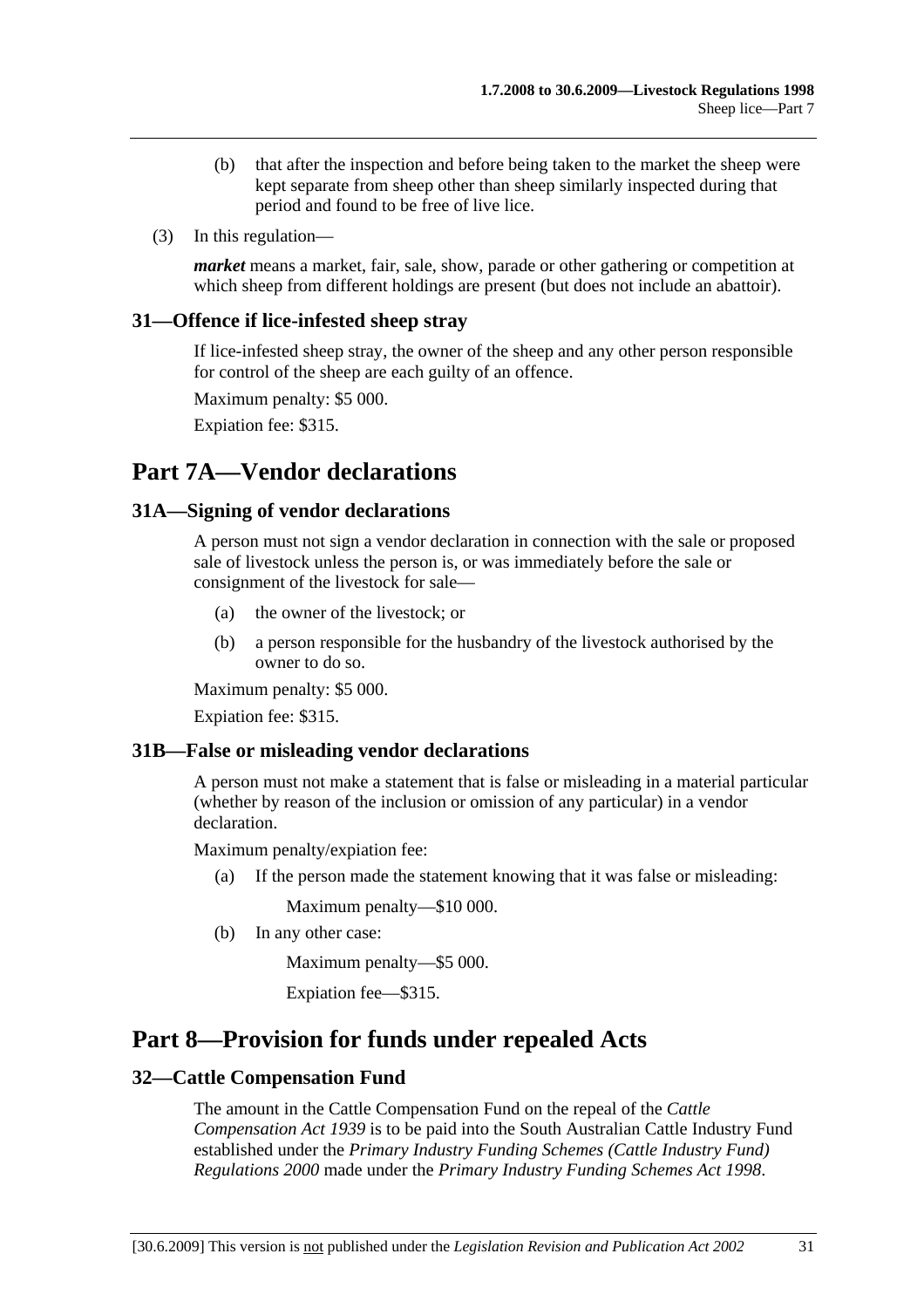### **33—Beekeepers Compensation Fund**

The amount in the Beekeepers Compensation Fund established for the purposes of the *Apiaries Act 1931* on the repeal of that Act is to be paid into the South Australian Apiary Industry Fund established under the *Primary Industry Funding Schemes (Apiary Industry Fund) Regulations 2001* made under the *Primary Industry Funding Schemes Act 1998*.

#### **34—Swine Compensation Fund**

The amount in the Swine Compensation Fund on the repeal of the *Swine Compensation Act 1936* is to be paid into the South Australian Pig Industry Fund established under the *Primary Industry Funding Schemes (Pig Industry Fund) Regulations 2001* made under the *Primary Industry Funding Schemes Act 1998*.

#### **34A—Deer Keepers Compensation Fund**

The amount in the Deer Keepers Compensation Fund established for the purposes of the *Deer Keepers Act 1987* on the repeal of that Act is to be paid into the South Australian Deer Industry Fund established under the *Primary Industry Funding Schemes (Deer Industry Fund) Regulations 2002* made under the *Primary Industry Funding Schemes Act 1998*.

# **Part 9—Stock foods**

### **Division 1—Preliminary**

#### **35—Interpretation**

In this Part—

*Agvet Code of South Australia*—see the *Agricultural and Veterinary Chemicals (South Australia) Act 1994*;

*approved label* has the same meaning as in the Agvet Code of South Australia;

*manufactured stock food* means anything that is manufactured or processed as food for livestock but does not include stock food comprised only of chaff, hay or wholegrains;

*package* means anything in or by which a stock food is cased, covered, enclosed, contained or packed;

*permit* has the same meaning as in the Agvet Code of South Australia;

*registered veterinary product* has the same meaning as in the Agvet Code of South Australia;

*restricted animal material* means material derived wholly or partly from a vertebrate, but does not include milk, a milk product, gelatine, tallow or an extracted oil;

*stock food* means—

- (a) manufactured stock food; or
- (b) chaff, hay or wholegrains; or
- (c) anything else used as food for livestock;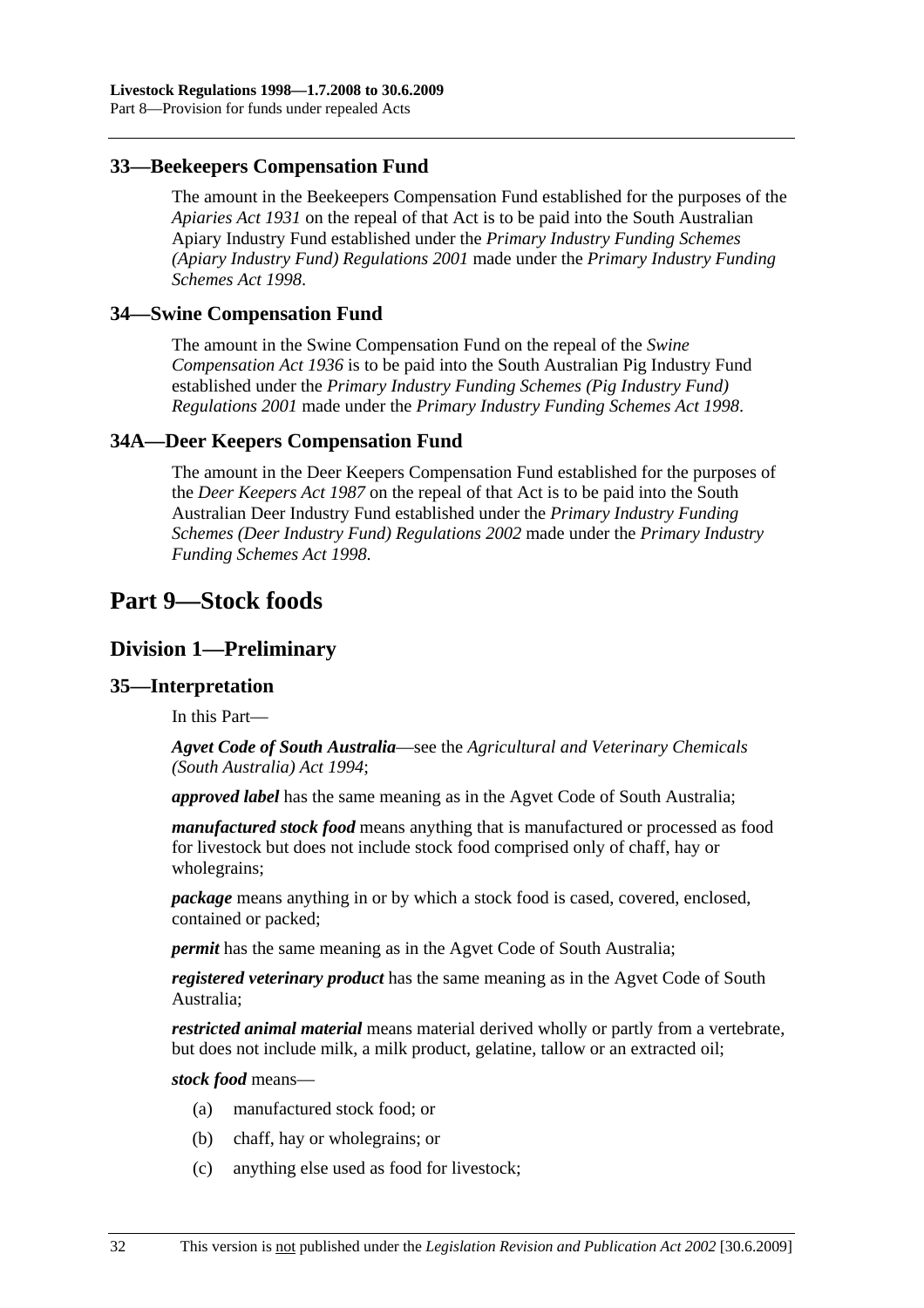*supply* means supply through sale, gift, loan, exchange or hire and includes offer to supply.

# **Division 2—Feeding of livestock**

## **36—Feeding of restricted animal material to ruminants**

A person must not:

- (a) feed to ruminants, or permit ruminants to feed on, restricted animal material (whether or not the material has been rendered suitable for animal consumption); or
- (b) dispose of restricted animal material (whether or not the material has been rendered suitable for animal consumption) in a manner that ruminants may gain access to it.

Maximum penalty: \$10 000.

## **37—Feeding of restricted animal material from placental mammals to nonruminants**

- (1) A person must not—
	- (a) feed to livestock, or permit livestock to feed on, restricted animal material from a placental mammal unless the material has been rendered suitable for animal consumption by means of a process approved by the Chief Inspector; or
	- (b) dispose of restricted animal material from a placental mammal that has not been rendered suitable for animal consumption as referred to in paragraph (a) in a manner that livestock may gain access to it.

Maximum penalty: \$10 000.

(2) In subregulation  $(1)$ —

*livestock* does not include cats, dogs or ruminants.

## **38—Feeding of stock foods containing faeces**

A person must not feed to livestock, or permit livestock to feed on, a stock food that consists wholly or partly of faeces.

Maximum penalty: \$10 000.

## **39—Feeding of stock foods containing registered veterinary products**

A person must not feed to livestock, or permit livestock to feed on, a stock food that contains a registered veterinary product unless—

 $(a)$ 

- (i) the product is registered for use on the species of animal to which the livestock belongs; and
- (ii) the stock food is being used to treat the livestock for a disease or condition of the livestock, or infestation of the livestock by a pest, specified on the approved label for containers of that product; or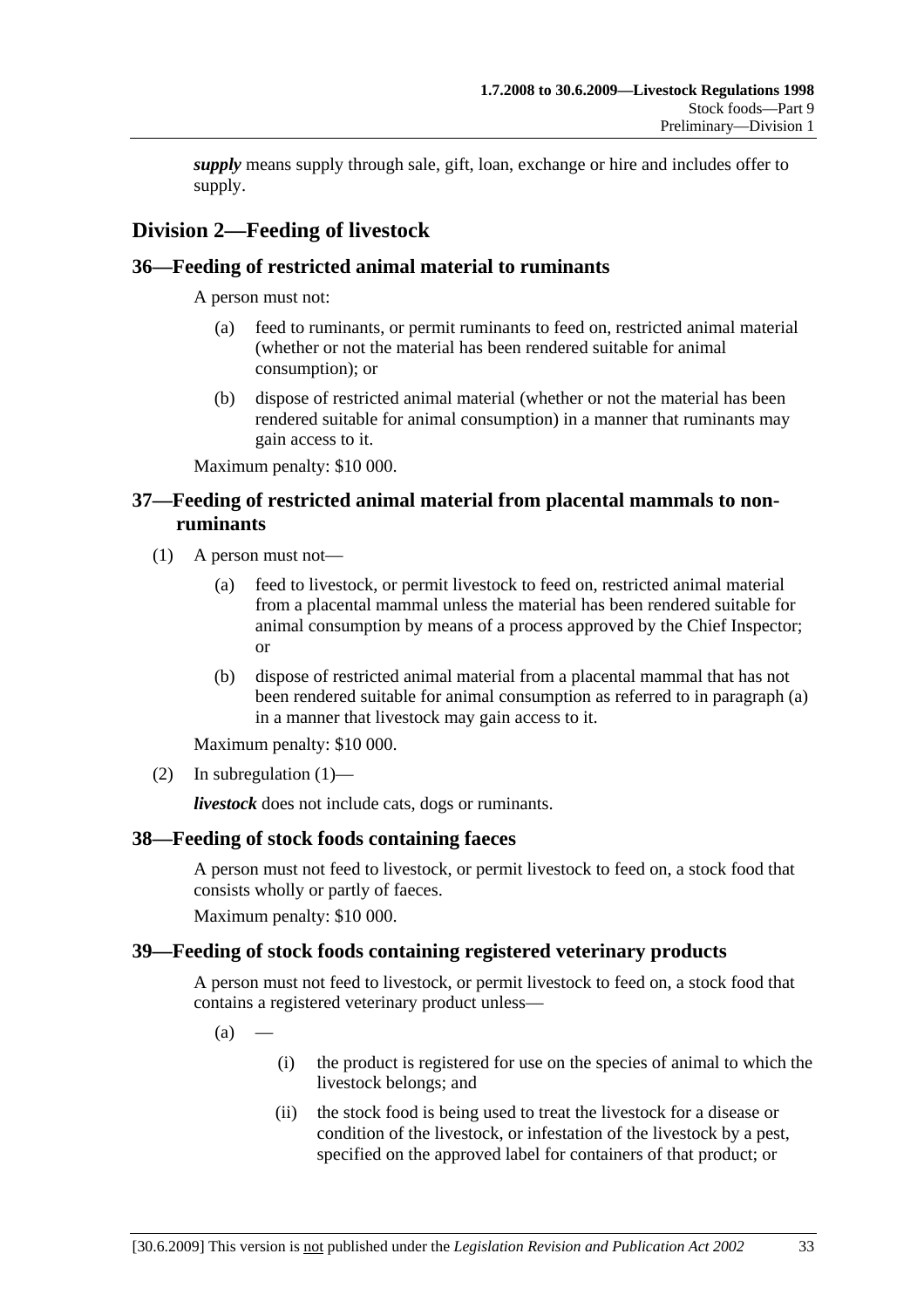(b) the person does so in accordance with a permit or the instructions of a veterinary surgeon responsible for treating the livestock.

Maximum penalty: \$10 000.

## **Division 3—Standards for stock foods**

## **40—Offence**

 (1) A person must not supply stock food unless the stock food complies with the standards prescribed by this Division.

Maximum penalty: \$10 000.

 (2) This regulation does not apply in relation to stock food supplied for consumption by cats, dogs, caged birds (other than poultry) or aquarium fish.

### **41—Restricted animal material in stock foods**

- (1) A stock food supplied for consumption by ruminants must not contain restricted animal material.
- (2) A stock food supplied for consumption by non-ruminant livestock must not contain restricted animal material from a placental mammal unless the material has been rendered suitable for animal consumption by means of a process approved by the Chief Inspector.

#### **42—Substances prohibited in stock foods**

A stock food must not contain a substance specified in Schedule 2 Part 1 except as provided in that Part.

## **43—Organochlorine pesticides in stock foods**

A substance specified in Schedule 2 Part 2 must not be present in stock food in a level that is more than the maximum level prescribed by that Part for that substance.

#### **44—Antioxidants in stock foods**

A substance specified in Schedule 2 Part 3 must not be present in stock food in a level that is more than the maximum level prescribed by that Part for that substance.

#### **45—Registered veterinary products in stock foods**

- (1) A stock food must not contain a registered veterinary product unless—
	- (a) the stock food is supplied for consumption by a species of animal for which the product is registered for use on; and
	- (b) the stock food is supplied for the purpose of treating such an animal for a disease or condition of the animal, or infestation of the animal by a pest, specified on the approved label for containers of that product; and
	- (c) the proportion or amount of the product in the stock food is a proportion or amount determined in accordance with the directions for use of the product specified on the approved label for containers of the product.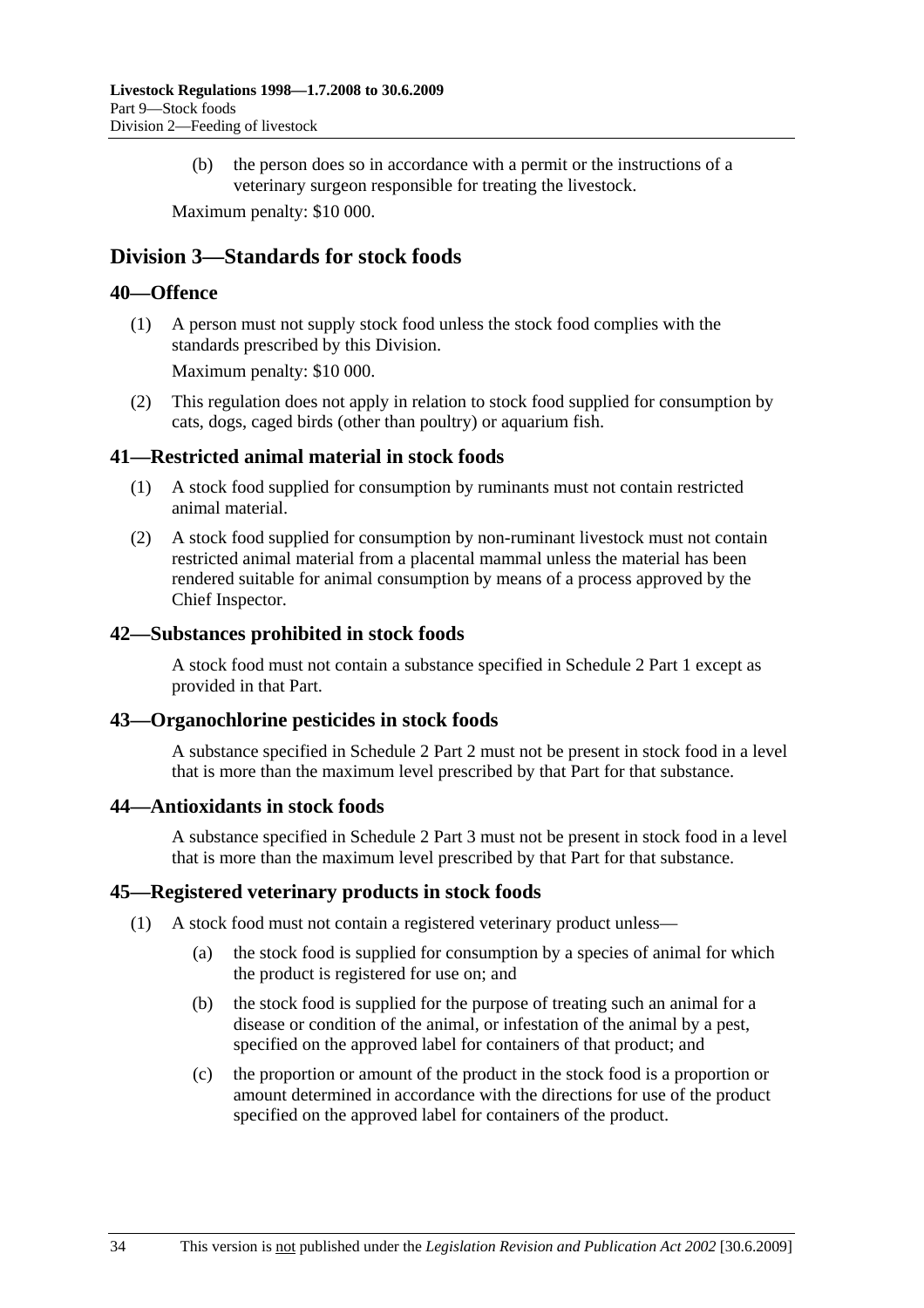(2) Subregulation (1) does not prevent stock food containing a registered veterinary product being supplied to a veterinary surgeon for use in the treatment of livestock or to a person holding a permit authorising the supply or use of the registered veterinary product in stock food.

# **Division 4—Labelling of manufactured stock foods**

## **46—Offences**

 (1) A person must not supply manufactured stock food unless the stock food is labelled, or information is provided to the person to whom the stock food is supplied, in accordance with this Division.

Maximum penalty: \$5 000.

Expiation fee: \$315.

- (2) A person must not, without reasonable excuse—
	- (a) deface, alter or obscure a label for a package of stock food containing information required by this Division; or
	- (b) remove from a package of stock food containing restricted animal material a label for the food containing information required by this Division.

Maximum penalty: \$2 500.

Expiation fee: \$210.

 (3) This regulation does not apply in relation to stock food supplied for consumption by cats, dogs, caged birds (other than poultry) or aquarium fish.

## **47—Requirement for label or advice note**

- (1) A stock food must—
	- (a) if supplied in a package—have affixed to, or printed or stencilled on, the package a label that complies with this Division; or
	- (b) if supplied without a package—be supplied in accordance with this regulation with an advice note that complies with this Division.
- (2) If stock food supplied without a package is delivered to a person, the advice note for the stock food must be handed to the person or an agent of the person.
- (3) If stock food supplied without a package is delivered to premises where no person is in attendance to accept delivery of the advice note for the stock food, the advice note must, within 7 days of the delivery, be given or sent to the person to whom the stock food was supplied.

## **48—General information to be included on label or advice note**

A label or advice note for a stock food must state—

- (a) the distinctive name of the stock food; and
- (b) the name and principal place of business of the manufacturer, producer or supplier of the stock food.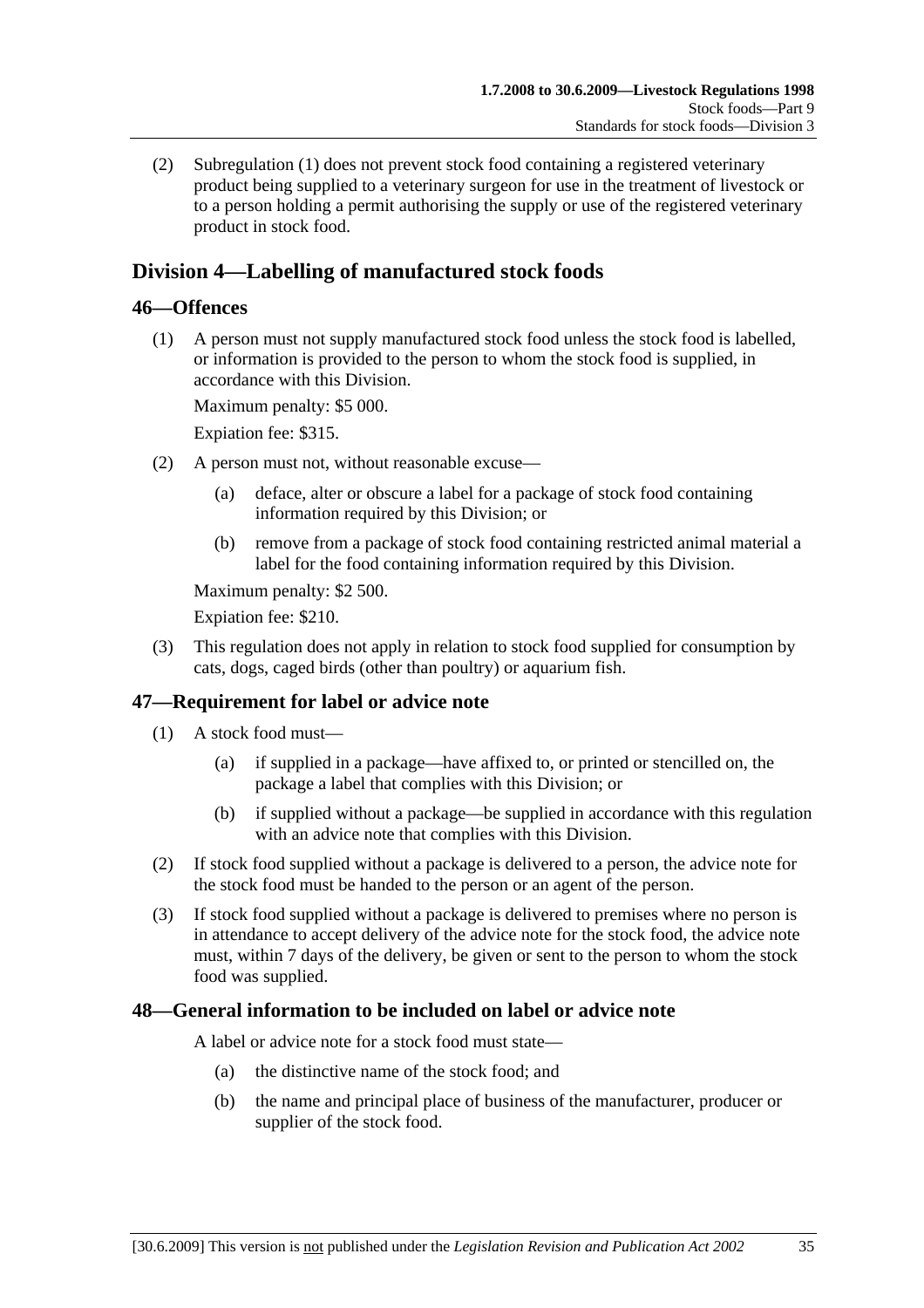## **49—Information about restricted animal material content**

- $(1)$  If—
	- (a) a stock food manufactured or produced before 20 December 2001 contains restricted animal material from animals other than fish or birds; and
	- (b) the stock food is not supplied for consumption by dogs or pigeons; and
	- (c) the label or advice note for the stock food does not contain a statement that the stock food is suitable for consumption by non-ruminant livestock only,

the label or advice note for the stock food must contain—

- (d) a statement indicating whether or not the restricted animal material is from a placental mammal; and
- (e) if the restricted animal material is from a placental mammal—a statement indicating that the stock food must not be fed to ruminants.
- (2) A label or advice note for a stock food manufactured or produced on or after 20 December 2001 must—
	- (a) if the stock food contains restricted animal material—contain the following statement:

This product contains restricted animal material—DO NOT FEED TO CATTLE, SHEEP, GOATS, DEER OR OTHER RUMINANTS.

 (b) if the stock food does not contain restricted animal material—contain the following statement:

This product does not contain restricted animal material.

# **Schedule 1—Fees**

| $\mathbf{1}$   | Application for registration or renewal of registration as a beekeeper<br>No fee is payable if the bees are kept for the purposes of instruction in an<br>educational institution approved by the Chief Inspector.                                                       | \$20.10                                                           |
|----------------|--------------------------------------------------------------------------------------------------------------------------------------------------------------------------------------------------------------------------------------------------------------------------|-------------------------------------------------------------------|
| 2              | Application for registration or renewal of registration as a deer keeper                                                                                                                                                                                                 | \$21.50                                                           |
| 3              | Application for registration or renewal of registration of an artificial breeding<br>centre                                                                                                                                                                              | \$279.00                                                          |
| $\overline{4}$ | Application for registration or renewal of registration authorising an artificial<br>breeding procedure<br>(The same fee applies in relation to an applicant for, or for renewal of,<br>registration authorising more than 1 category of artificial breeding procedure). | \$56.00                                                           |
| 5              | Application for registration or renewal of registration of a diagnostic laboratory                                                                                                                                                                                       | \$350.00                                                          |
| 6              | Replacement certificate of registration                                                                                                                                                                                                                                  | \$28.00                                                           |
| 7              | For an extract from, or copy of, the register of identification codes<br>The Chief Inspector may waive or reduce this fee if he or she considers it<br>appropriate in the circumstances.                                                                                 | \$30.00 for each<br>code extracted to<br>a maximum of<br>\$160.50 |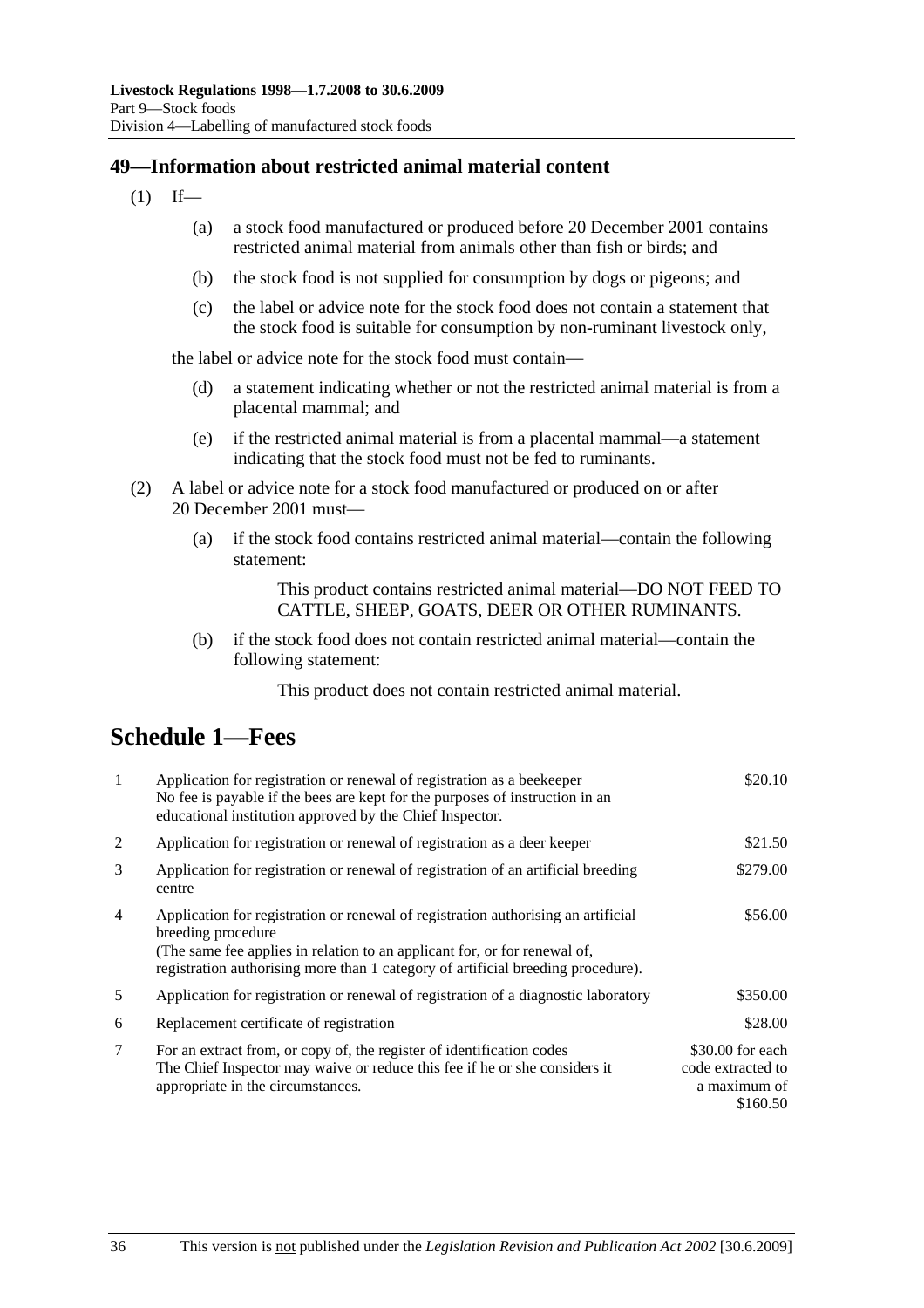# **Schedule 2—Stock foods**

# **Part 1—Prohibited substances**

Hormones (whether a natural or synthetic product) Hydroquinone Phenothiazine Phthalysulfacetamide Piperazine and related compounds Promazines Reserpine Sulfacetamide Sulfacetamide sodium Sulfachloropyridazine Sulfafurazole Sulfamethoxydiazine Sulfamonomethoxine Sulfanilimide Sulfanitran Sulfapyridine Sulfathiazole Thiofurfuran (except in stock food supplied for consumption by pigs) Thiouracil

# **Part 2—Permitted levels of organochlorine pesticides**

| <b>Substance</b>             | <b>Permitted maximum level</b> |
|------------------------------|--------------------------------|
| Aldrin                       | $0.01$ ppm                     |
| Chlordane                    | $0.01$ ppm                     |
| DDT, DDD, DDE combined total | $0.05$ ppm                     |
| <b>Dieldrin</b>              | $0.01$ ppm                     |
| Endrin                       | $0.03$ ppm                     |
| Heptachlor                   | $0.02$ ppm                     |
| Hexachlorobenzene (HCB)      | $0.01$ ppm                     |
| Lindane (BHC)                | $0.10$ ppm                     |
| Any combination of the above | 0.10 ppm in aggregate          |
| $ppm =$ parts per million    |                                |

# **Part 3—Permitted levels of certain antioxidants**

| <b>Substance</b>          | <b>Permitted maximum level</b> |
|---------------------------|--------------------------------|
| Butylated hydroxy toluene | $100$ ppm                      |
| Butylated hydroxy anisole | $100$ ppm                      |
| Ethoxyquin                | $150$ ppm                      |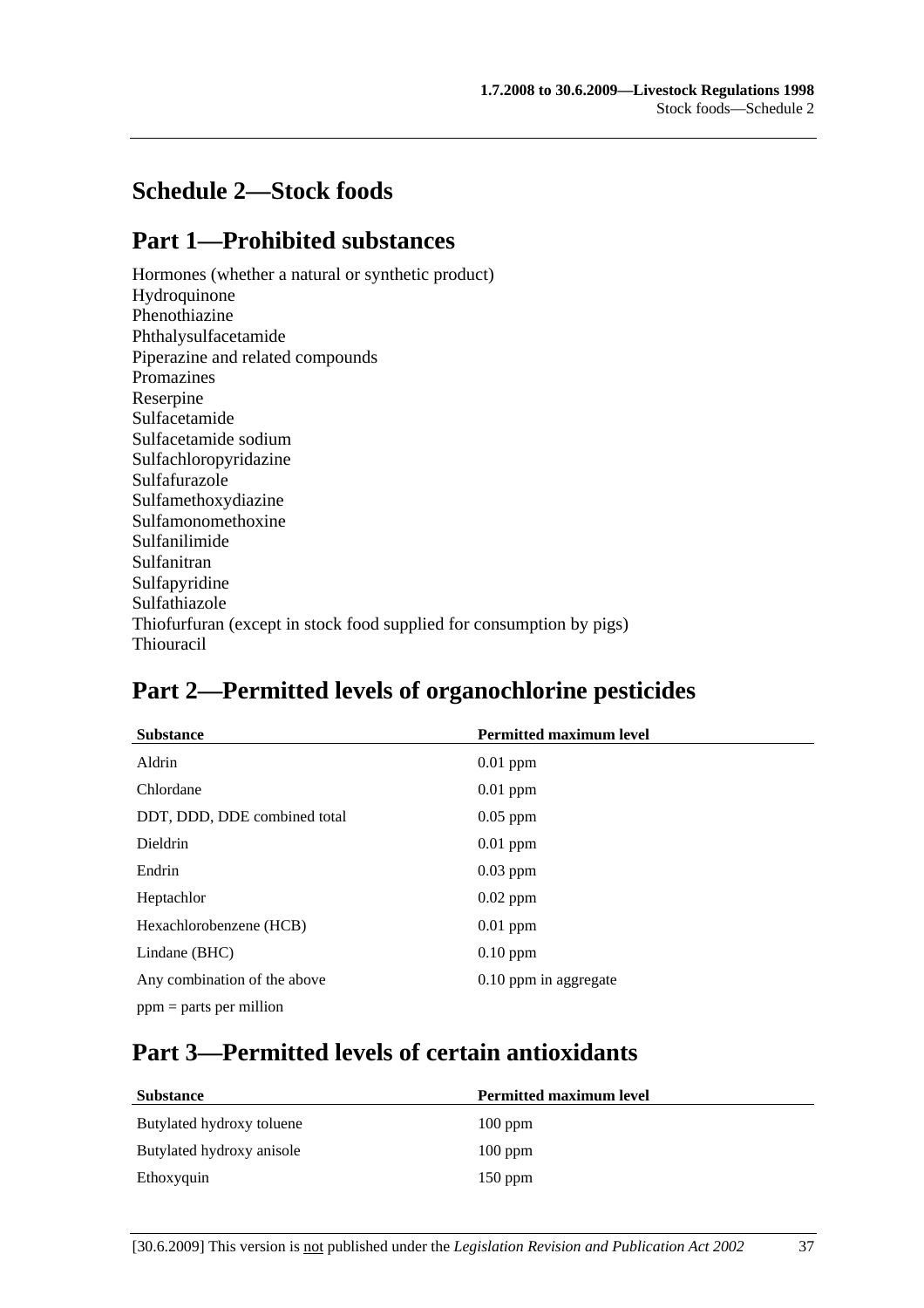| <b>Substance</b>             | <b>Permitted maximum level</b> |  |
|------------------------------|--------------------------------|--|
| Propyl gallate               | $100$ ppm                      |  |
| Any combination of the above | 150 ppm in aggregate           |  |
| $ppm =$ parts per million    |                                |  |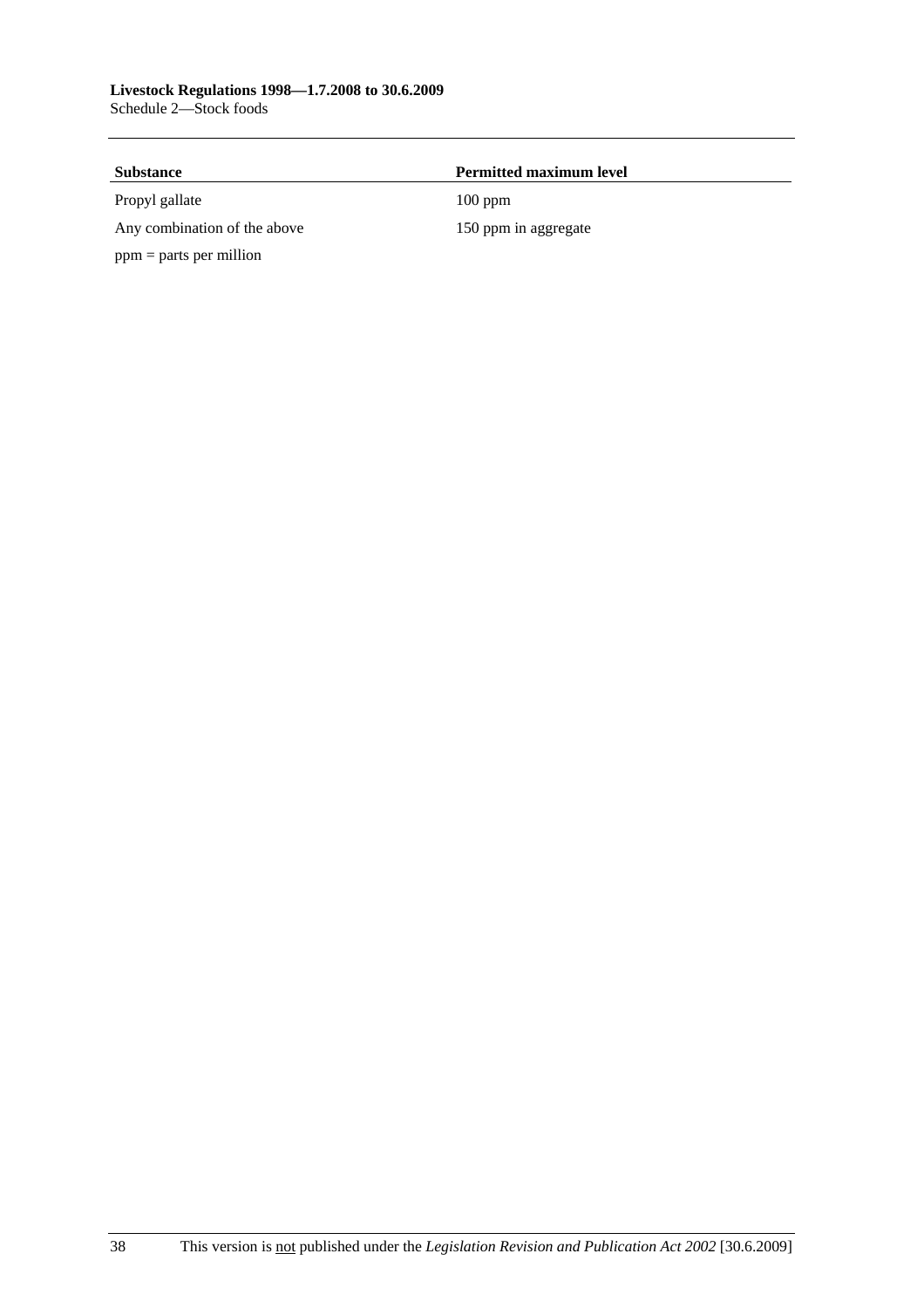# **Legislative history**

## **Notes**

- Variations of this version that are uncommenced are not incorporated into the text.
- Please note—References in the legislation to other legislation or instruments or to titles of bodies or offices are not automatically updated as part of the program for the revision and publication of legislation and therefore may be obsolete.
- Earlier versions of these regulations (historical versions) are listed at the end of the legislative history.
- For further information relating to the Act and subordinate legislation made under the Act see the Index of South Australian Statutes or www.legislation.sa.gov.au.

# **Legislation revoked by principal regulations**

The *Livestock Regulations 1998* revoked the following:

*All regulations made under the Stock Act 1990*

## **Principal regulations and variations**

New entries appear in bold.

| Year | N <sub>0</sub> | Reference                | Commencement                                                                 |
|------|----------------|--------------------------|------------------------------------------------------------------------------|
| 1998 | 11             | Gazette 22.1.1998 p288   | $22.1.1998:$ r 2                                                             |
| 1999 | 20             | Gazette 25.3.1999 p1483  | 25.3.1999: r 2                                                               |
| 1999 | 210            | Gazette 28.10.1999 p2120 | 28.10.1999: r 2                                                              |
| 2000 | 129            | Gazette 15.6.2000 p3286  | $1.7.2000:$ r 2                                                              |
| 2000 | 143            | Gazette 22.6.2000 p3373  | $1.7.2000:$ r 2                                                              |
| 2001 | 2              | Gazette 18.1.2001 p144   | $31.1.2001$ : r 2                                                            |
| 2001 | 5              | Gazette 25.1.2001 p320   | 25.1.2001: r 2                                                               |
| 2001 | 195            | Gazette 23.8.2001 p3274  | $1.10.2001:$ r 2                                                             |
| 2001 | 271            | Gazette 20.12.2001 p5670 | 20.12.2001: r 2                                                              |
| 2002 | 173            | Gazette 29.8.2002 p3266  | $1.9.2002:$ r 2                                                              |
| 2004 | 8              | Gazette 12.2.2004 p467   | 12.2.2004 except Pt 6 Div 3 (rr 27B—27F) as<br>inserted by r 7-1.7.2004: r 2 |
| 2004 | 183            | Gazette 26.8.2004 p3436  | 29.8.2004: r 2                                                               |
| 2005 | 57             | Gazette 26.5.2005 p1410  | $1.7.2005:$ r 2                                                              |
| 2006 | 137            | Gazette 15.6.2006 p1868  | $1.7.2006$ : r 2                                                             |
| 2006 | 181            | Gazette 29.6.2006 p2137  | $1.7.2006$ : r 2                                                             |
| 2007 | 125            | Gazette 7.6.2007 p2481   | $1.7.2007:$ r 2                                                              |
| 2008 | 143            | Gazette 5.6.2008 p2187   | 1.7.2008: $r$ 2                                                              |
| 2009 | 138            | Gazette 4.6.2009 p2613   | 1.7.2009: r2                                                                 |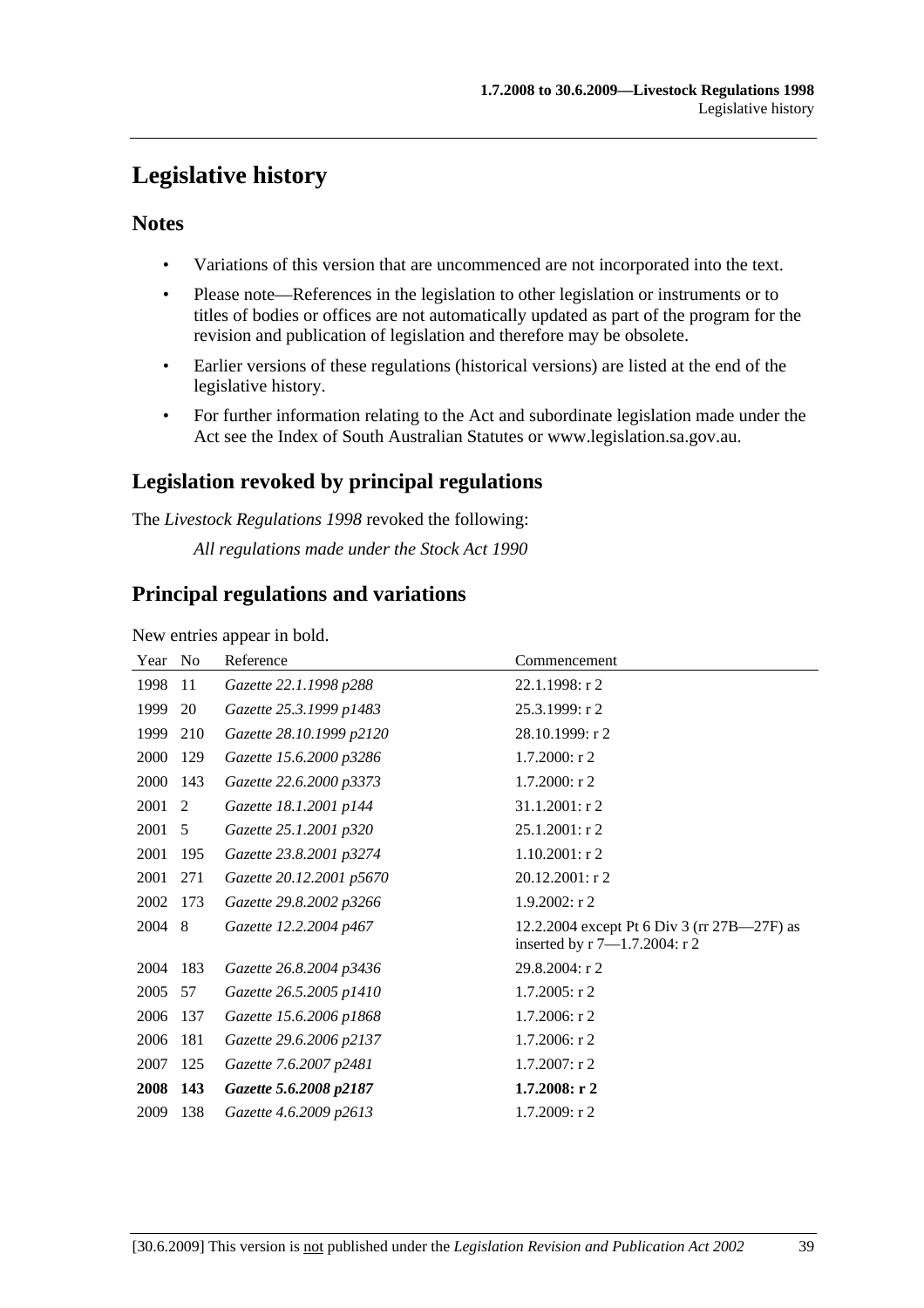# **Provisions varied**

New entries appear in bold.

Entries that relate to provisions that have been deleted appear in italics.

| Provision                               | How varied                                                                | Commencement |
|-----------------------------------------|---------------------------------------------------------------------------|--------------|
| Pt1                                     |                                                                           |              |
| r <sub>2</sub>                          | omitted under the Legislation Revision and<br><b>Publication Act 2002</b> | 12.2.2004    |
| r <sub>3</sub>                          | omitted under the Legislation Revision and<br><b>Publication Act 2002</b> | 12.2.2004    |
| r <sub>4</sub>                          |                                                                           |              |
| corresponding law                       | inserted by $181/2006$ r 4(1)                                             | 1.7.2006     |
| deer                                    | inserted by $173/2002$ r 4(a)                                             | 1.9.2002     |
| HGP earmark                             | inserted by 20/1999 r 3                                                   | 25.3.1999    |
| HGP free<br>declaration                 | inserted by 20/1999 r 3                                                   | 25.3.1999    |
| HGP free invoice                        | inserted by $20/1999$ r 3                                                 | 25.3.1999    |
| HGP free tag                            | inserted by 20/1999 r 3                                                   | 25.3.1999    |
|                                         | substituted by $129/2000$ r 3(a)                                          | 1.7.2000     |
| identification tag                      | inserted by $173/2002$ r 4(b)                                             | 1.9.2002     |
| transaction tag                         | inserted by 129/2000 r 3(b)                                               | 1.7.2000     |
|                                         | varied by 181/2006 r 4(2)                                                 | 1.7.2006     |
|                                         | vendor declaration inserted by 5/2001 r 3                                 | 25.1.2001    |
| r <sub>5</sub>                          |                                                                           |              |
| r 5(1)                                  | r 5 redesignated as r 5(1) by 210/1999 r 3                                | 28.10.1999   |
|                                         | varied by 271/2001 r 3(a)                                                 | 20.12.2001   |
| r 5(2)                                  | inserted by 210/1999 r 3                                                  | 28.10.1999   |
|                                         | varied by 271/2001 r 3(b)                                                 | 20.12.2001   |
|                                         | (c), (d) deleted by $271/2001$ r 3(c)                                     | 20.12.2001   |
| r 5A                                    | inserted by 129/2000 r 4                                                  | 1.7.2000     |
| Pt 1A                                   | inserted by 2/2001 r 4                                                    | 31.1.2001    |
| Pt 1B                                   | inserted by 173/2002 r 5                                                  | 1.9.2002     |
| Pt 5                                    |                                                                           |              |
| $rr 20 - 24$                            | substituted by $20/1999$ r 4                                              | 25.3.1999    |
| r22                                     |                                                                           |              |
| r 22(2)                                 | substituted by 5/2001 r 4                                                 | 25.1.2001    |
| r25                                     | deleted by 20/1999 r 4                                                    | 25.3.1999    |
| Pt 6 before substitution<br>by 129/2000 | varied by 20/1999 r 5                                                     | 25.3.1999    |
| Pt 6                                    | substituted by 129/2000 r 5                                               | 25.3.2000    |
| Pt 6 Div 1                              |                                                                           |              |
| heading                                 | inserted by 8/2004 r 5                                                    | 12.2.2004    |
| r 26                                    |                                                                           |              |
| r 26(1)                                 | r 26 redesignated as r 26(1) by 8/2004 r 6(5)                             | 12.2.2004    |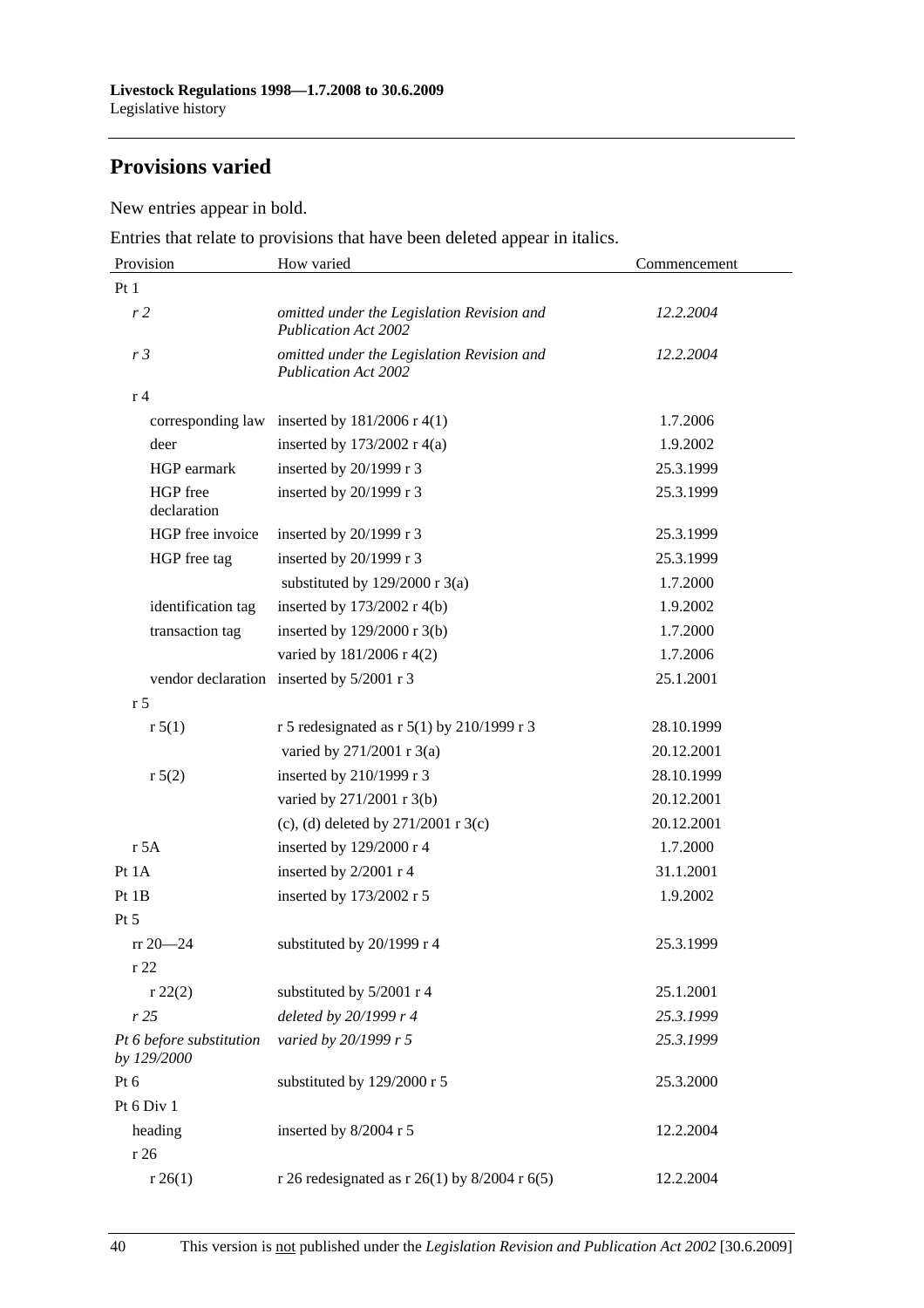| authorised<br>manufacturer            | varied by 173/2002 r 6(a)                      | 1.9.2002  |
|---------------------------------------|------------------------------------------------|-----------|
| bobby calf                            | deleted by $181/2006$ r $5(1)$                 | 1.7.2006  |
| breeder                               | inserted by $8/2004$ r6(1)                     | 12.2.2004 |
|                                       | identification code inserted by $8/2004$ r6(1) | 12.2.2004 |
|                                       | substituted by $181/2006$ r $5(2)$             | 1.7.2006  |
| livestock                             | varied by 173/2002 r 6(b)                      | 1.9.2002  |
|                                       | varied by 181/2006 r 5(3)                      | 1.7.2006  |
| livestock saleyard                    | inserted by $8/2004$ r $6(2)$                  | 12.2.2004 |
| national vendor<br>declaration        | inserted by $8/2004$ r $6(2)$                  | 12.2.2004 |
| permanent<br>identification<br>device | varied by 173/2002 r 6(c)                      | 1.9.2002  |
|                                       | substituted by $181/2006$ r $5(4)$             | 1.7.2006  |
| prescribed<br>database manager        | inserted by $8/2004$ r $6(3)$                  | 12.2.2004 |
| property<br>identification code       | deleted by $8/2004$ r $6(4)$                   | 12.2.2004 |
| r 26(2)                               | inserted by $8/2004$ r $6(5)$                  | 12.2.2004 |
| r27                                   |                                                |           |
| r 27(1)                               | varied by 173/2002 r $7(a)$                    | 1.9.2002  |
| $r 27(4)$ and (5)                     | deleted by 173/2002 r 7(b)                     | 1.9.2002  |
|                                       | deleted by $8/2004$ r 7                        | 12.2.2004 |
| $r 27A$ see r 27G                     |                                                |           |
| r 27B-see r 27H                       |                                                |           |
| Pt 6 Div 2                            | inserted by 8/2004 r 7                         | 12.2.2004 |
| r27A                                  | substituted by 181/2006 r 6                    | 1.7.2006  |
| $rr$ 27AB and 27AC                    | inserted by 181/2006 r 6                       | 1.7.2006  |
| Pt 6 Div 3                            | inserted by 8/2004 r 7                         | 1.7.2004  |
|                                       | heading varied by 181/2006 r 7                 | 1.7.2006  |
| r 27C                                 | substituted by 181/2006 r 8                    | 1.7.2006  |
| r 27D                                 | varied by 181/2006 r 9                         | 1.7.2006  |
| r 27E                                 |                                                |           |
| r 27E(1)                              | varied by 181/2006 r 10(1)                     | 1.7.2006  |
| r 27E(2)                              | varied by 181/2006 r 10(2)                     | 1.7.2006  |
| Pt 6 Div 3A                           | inserted by 181/2006 r 11                      | 1.7.2006  |
| Pt 6 Div 4                            |                                                |           |
| heading                               | inserted by 8/2004 r 8                         | 12.2.2004 |
| r 27G                                 | r 27A inserted by 173/2002 r 8                 | 1.9.2002  |
|                                       | r 27A redesignated as r 27G by $8/2004$ r 4(1) | 12.2.2004 |
| $r \, 27G(1)$                         | varied by 8/2004 r 9(1)                        | 12.2.2004 |
| $r \, 27G(2)$                         | varied by 8/2004 r 9(2)                        | 12.2.2004 |
|                                       |                                                |           |

Pt 6 Div 5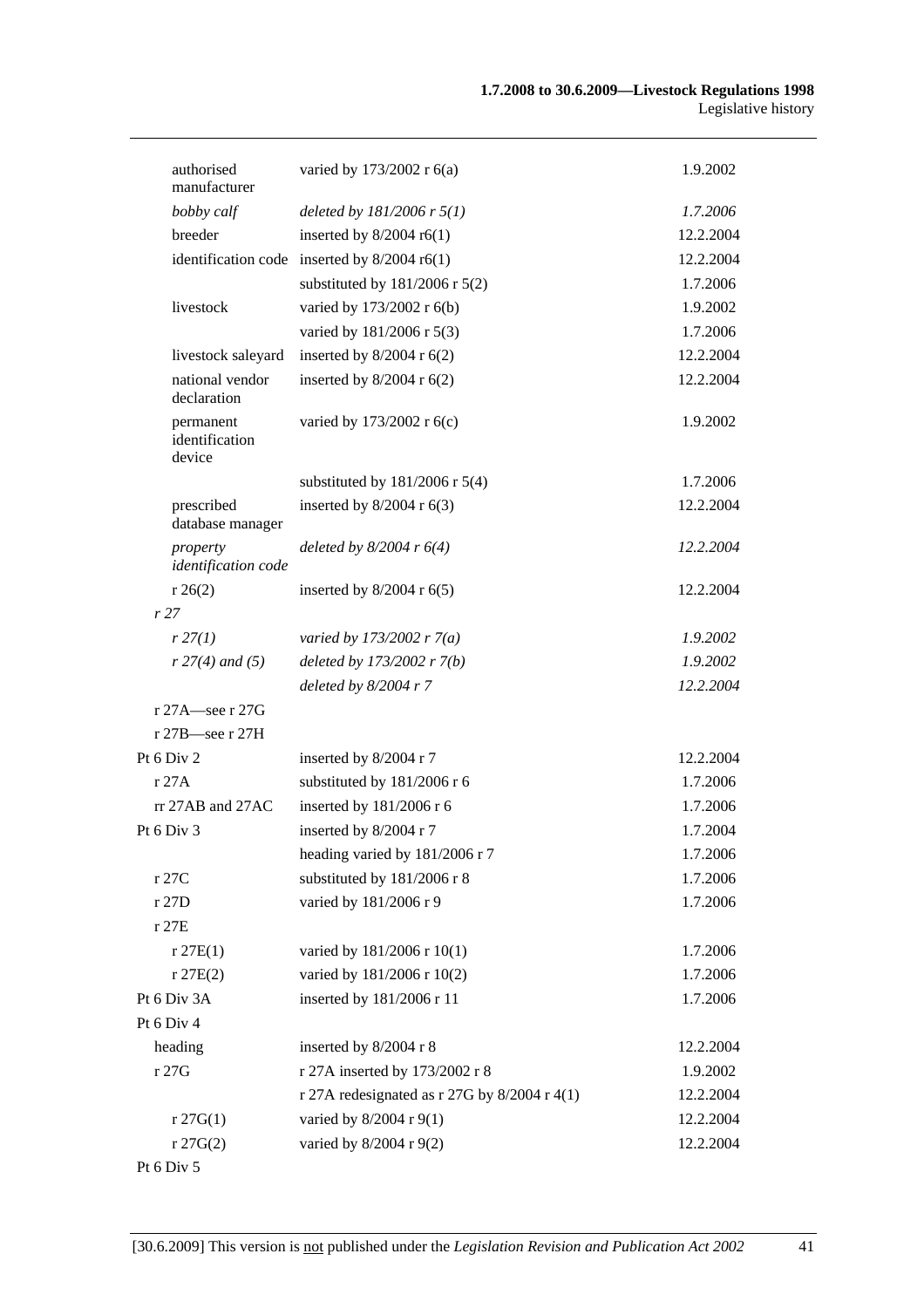#### **Livestock Regulations 1998—1.7.2008 to 30.6.2009**  Legislative history

| heading                                  | inserted by 8/2004 r 10                              | 12.2.2004  |
|------------------------------------------|------------------------------------------------------|------------|
| r 27H                                    | r 27B inserted by 173/2002 r 8                       | 1.9.2002   |
|                                          | r 27B redesignated as $r$ 27H by 8/2004 r4(2)        | 12.2.2004  |
| r 28                                     |                                                      |            |
| r 28(2)                                  | deleted by 181/2006 r 12                             | 1.7.2006   |
| r 29 before<br>substitution by<br>8/2004 |                                                      |            |
| r 29(1)                                  | varied by 173/2002 r $9(a)$                          | 1.9.2002   |
| r 29(2)                                  | varied by 173/2002 r 9(b), (c)                       | 1.9.2002   |
| r29                                      | substituted by 8/2004 r 11                           | 12.2.2004  |
| r 29A                                    | varied by 173/2002 r 10                              | 1.9.2002   |
| r 29B                                    | varied by 173/2002 r 11                              | 1.9.2002   |
|                                          | varied by 8/2004 r 12                                | 12.2.2004  |
| r 29C                                    |                                                      |            |
| $r \, 29C(1)$                            | r 29C redesignated as r 29C(1) by $181/2006$<br>r 13 | 1.7.2006   |
| $r \, 29C(2)$                            | inserted by 181/2006 r 13                            | 1.7.2006   |
| r 29F                                    | varied by 173/2002 r 12                              | 1.9.2002   |
| Pt 7                                     |                                                      |            |
| r 30                                     |                                                      |            |
| $r \ 30(3)$                              |                                                      |            |
| market                                   | varied by 8/2004 r 13                                | 12.2.2004  |
| Pt 7A                                    | inserted by 5/2001 r 5                               | 25.1.2001  |
| Pt 8                                     | inserted by 143/2000 r 3                             | 1.7.2000   |
| r 33                                     | inserted by 2/2001 r 5                               | 31.1.2001  |
| r 34                                     | inserted by 195/2001 r 3                             | 1.10.2001  |
| r 34A                                    | inserted by 173/2002 r 13                            | 1.9.2002   |
| Pt 9                                     | inserted by 271/2001 r 4                             | 20.12.2001 |
|                                          | substituted by 183/2004 r 4                          | 29.8.2004  |
| Sch 1 before<br>substitution by 57/2005  |                                                      |            |
| Item A1                                  | inserted by $2/2001$ r 6                             | 31.1.2001  |
| Item B1                                  | inserted by 173/2002 r 14                            | 1.9.2002   |
| Item 5                                   | inserted by $8/2004$ r 14                            | 12.2.2004  |
| Sch 1                                    | substituted by 57/2005 r 4                           | 1.7.2005   |
|                                          | substituted by 137/2006 r 4                          | 1.7.2006   |
|                                          | substituted by 125/2007 r 4                          | 1.7.2007   |
|                                          | substituted by 143/2008 r 4                          | 1.7.2008   |
| Sch 2 before<br>substitution by 183/2004 | inserted by $2/2001$ r 7                             | 31.1.2001  |
| $cl$ 1A                                  | inserted by 173/2002 r 15                            | 1.9.2002   |
| Sch 2                                    | substituted by 183/2004 r 5                          | 29.8.2004  |